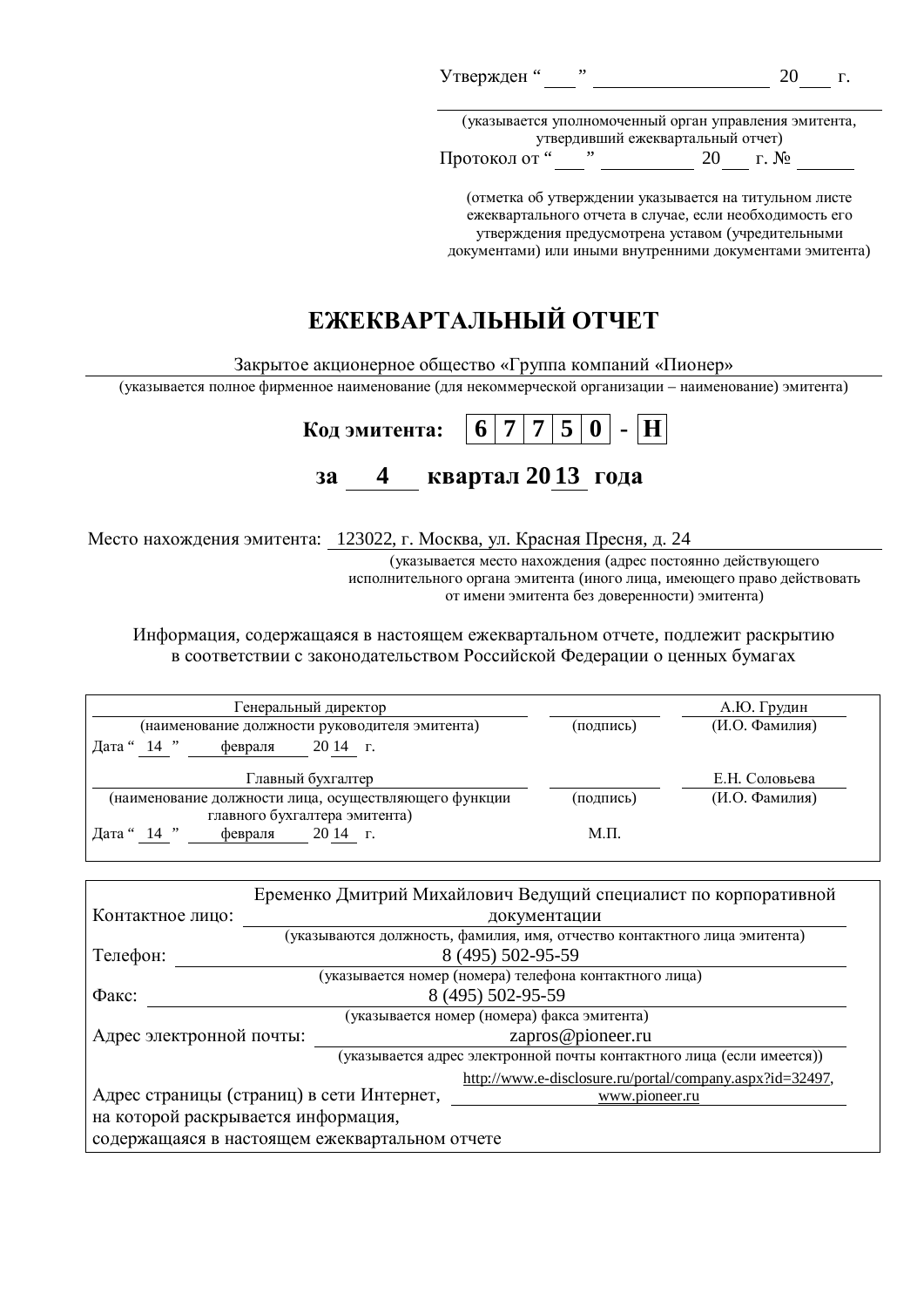| I. Краткие сведения о лицах, входящих в состав органов управления эмитента, сведения о банковских    |      |
|------------------------------------------------------------------------------------------------------|------|
| счетах, об аудиторе, оценщике и о финансовом консультанте эмитента, а также об иных лицах,           |      |
|                                                                                                      |      |
|                                                                                                      |      |
|                                                                                                      |      |
|                                                                                                      |      |
|                                                                                                      |      |
|                                                                                                      |      |
|                                                                                                      |      |
|                                                                                                      |      |
|                                                                                                      |      |
|                                                                                                      |      |
|                                                                                                      |      |
|                                                                                                      |      |
|                                                                                                      |      |
| 2.3.3. Обязательства эмитента из обеспечения, предоставленного третьим лицам  10                     |      |
| 2.4. Риски, связанные с приобретением размещаемых (размещенных) эмиссионных ценных бумаг  10         |      |
|                                                                                                      |      |
|                                                                                                      |      |
|                                                                                                      |      |
|                                                                                                      |      |
|                                                                                                      |      |
|                                                                                                      |      |
|                                                                                                      |      |
|                                                                                                      |      |
|                                                                                                      |      |
|                                                                                                      |      |
|                                                                                                      |      |
|                                                                                                      |      |
|                                                                                                      |      |
|                                                                                                      |      |
| 3.2.5. Сведения о наличии у эмитента разрешений (лицензий) или допусков к отдельным видам работ 12   |      |
| 3.2.6. Сведения о деятельности отдельных категорий эмитентов эмиссионных ценных бумаг.  12           |      |
| 3.2.7. Дополнительные требования к эмитентам, основной деятельностью которых является добыча         |      |
|                                                                                                      |      |
| 3.2.8. Дополнительные требования к эмитентам, основной деятельностью которых является оказание       |      |
|                                                                                                      |      |
|                                                                                                      |      |
| 3.4. Участие эмитента в банковских группах, банковских холдингах, холдингах и ассоциациях  12        |      |
| 3.5. Подконтрольные эмитенту организации, имеющие для него существенное значение  12                 |      |
| 3.6. Состав, структура и стоимость основных средств эмитента, информация о планах по приобретению,   |      |
| замене, выбытию основных средств, а также обо всех фактах обременения основных средств эмитента      |      |
|                                                                                                      | . 12 |
|                                                                                                      |      |
|                                                                                                      |      |
|                                                                                                      |      |
|                                                                                                      |      |
|                                                                                                      |      |
|                                                                                                      |      |
| 4.5. Сведения о политике и расходах эмитента в области научно-технического развития, в отношении     |      |
|                                                                                                      |      |
|                                                                                                      |      |
|                                                                                                      |      |
|                                                                                                      |      |
| V. Подробные сведения о лицах, входящих в состав органов управления эмитента, органов эмитента по    |      |
|                                                                                                      |      |
|                                                                                                      |      |
| контролю за его финансово-хозяйственной деятельностью, и краткие сведения о сотрудниках (работниках) |      |
|                                                                                                      |      |
|                                                                                                      |      |
|                                                                                                      |      |
| 5.3. Сведения о размере вознаграждения, льгот и/или компенсации расходов по каждому органу           |      |
|                                                                                                      |      |
| 5.4. Сведения о структуре и компетенции органов контроля за финансово-хозяйственной деятельностью    |      |
|                                                                                                      |      |
| 5.5. Информация о лицах, входящих в состав органов контроля за финансово-хозяйственной               |      |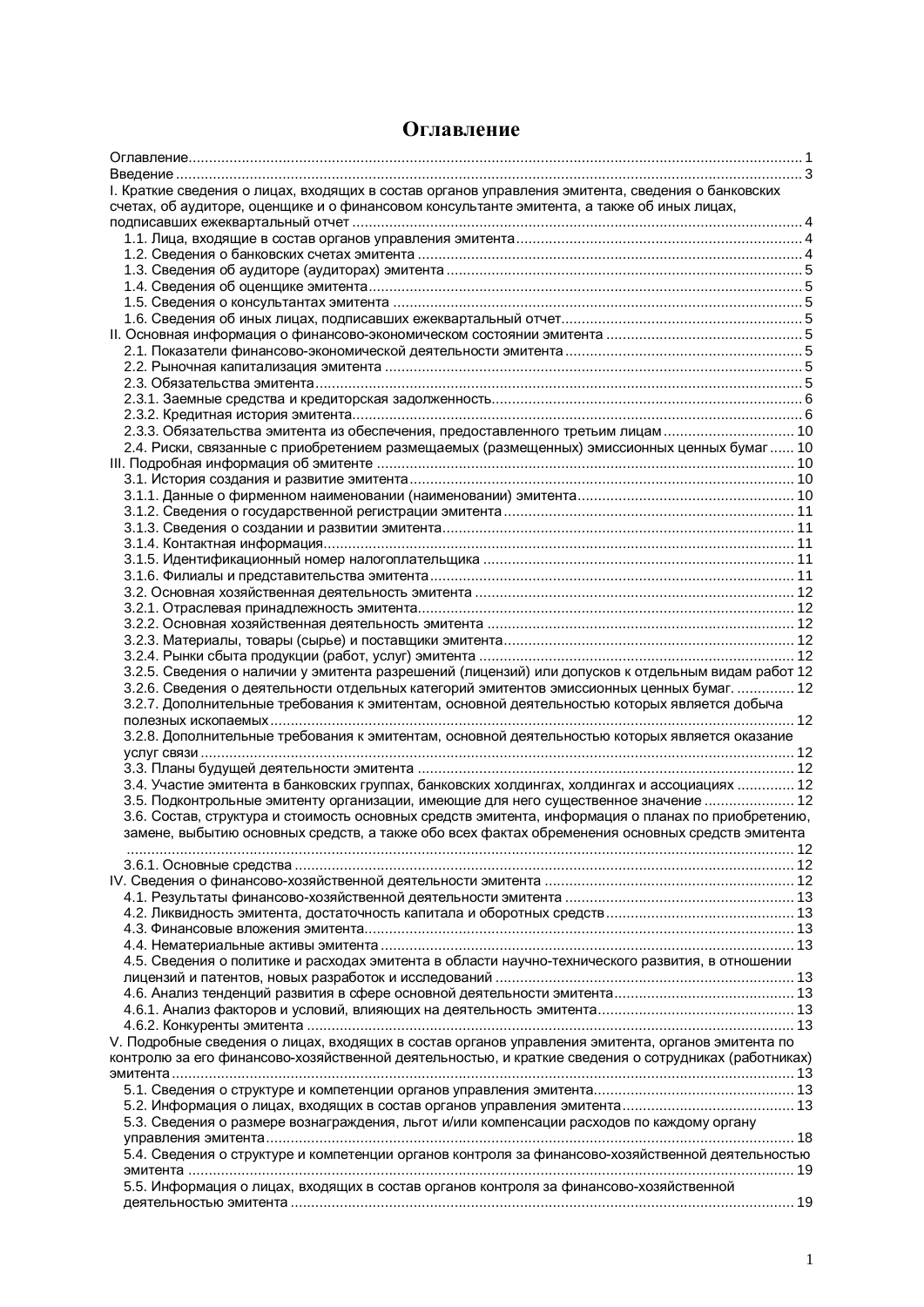| 5.6. Сведения о размере вознаграждения, льгот и/или компенсации расходов по органу контроля за<br>5.7. Данные о численности и обобщенные данные о составе сотрудников (работников) эмитента, а также<br>5.8. Сведения о любых обязательствах эмитента перед сотрудниками (работниками), касающихся<br>возможности их участия в уставном (складочном) капитале (паевом фонде) эмитента 21<br>VI. Сведения об участниках (акционерах) эмитента и о совершенных эмитентом сделках, в совершении<br>6.2. Сведения об участниках (акционерах) эмитента, владеющих не менее чем 5 процентами его<br>уставного (складочного) капитала (паевого фонда) или не менее чем 5 процентами его обыкновенных<br>акций, а также сведения о контролирующих таких участников (акционеров) лицах, а в случае отсутствия<br>таких лиц - об участниках (акционерах) таких лиц, владеющих не менее чем 20 процентами уставного<br>(складочного) капитала (паевого фонда) или не менее чем 20 процентами их обыкновенных акций 22<br>6.3. Сведения о доле участия государства или муниципального образования в уставном (складочном)<br>капитале (паевом фонде) эмитента, наличии специального права ('золотой акции') 23<br>6.4. Сведения об ограничениях на участие в уставном (складочном) капитале (паевом фонде) эмитента |  |
|---------------------------------------------------------------------------------------------------------------------------------------------------------------------------------------------------------------------------------------------------------------------------------------------------------------------------------------------------------------------------------------------------------------------------------------------------------------------------------------------------------------------------------------------------------------------------------------------------------------------------------------------------------------------------------------------------------------------------------------------------------------------------------------------------------------------------------------------------------------------------------------------------------------------------------------------------------------------------------------------------------------------------------------------------------------------------------------------------------------------------------------------------------------------------------------------------------------------------------------------------------------------------------------------------------|--|
| 6.5. Сведения об изменениях в составе и размере участия акционеров (участников) эмитента,                                                                                                                                                                                                                                                                                                                                                                                                                                                                                                                                                                                                                                                                                                                                                                                                                                                                                                                                                                                                                                                                                                                                                                                                               |  |
| владеющих не менее чем 5 процентами его уставного (складочного) капитала (паевого фонда) или не                                                                                                                                                                                                                                                                                                                                                                                                                                                                                                                                                                                                                                                                                                                                                                                                                                                                                                                                                                                                                                                                                                                                                                                                         |  |
|                                                                                                                                                                                                                                                                                                                                                                                                                                                                                                                                                                                                                                                                                                                                                                                                                                                                                                                                                                                                                                                                                                                                                                                                                                                                                                         |  |
| 6.6. Сведения о совершенных эмитентом сделках, в совершении которых имелась заинтересованность                                                                                                                                                                                                                                                                                                                                                                                                                                                                                                                                                                                                                                                                                                                                                                                                                                                                                                                                                                                                                                                                                                                                                                                                          |  |
|                                                                                                                                                                                                                                                                                                                                                                                                                                                                                                                                                                                                                                                                                                                                                                                                                                                                                                                                                                                                                                                                                                                                                                                                                                                                                                         |  |
|                                                                                                                                                                                                                                                                                                                                                                                                                                                                                                                                                                                                                                                                                                                                                                                                                                                                                                                                                                                                                                                                                                                                                                                                                                                                                                         |  |
| VII. Бухгалтерская (финансовая) отчетность эмитента и иная финансовая информация 29                                                                                                                                                                                                                                                                                                                                                                                                                                                                                                                                                                                                                                                                                                                                                                                                                                                                                                                                                                                                                                                                                                                                                                                                                     |  |
|                                                                                                                                                                                                                                                                                                                                                                                                                                                                                                                                                                                                                                                                                                                                                                                                                                                                                                                                                                                                                                                                                                                                                                                                                                                                                                         |  |
| 7.2. Квартальная бухгалтерская (финансовая) отчетность эмитента за последний завершенный                                                                                                                                                                                                                                                                                                                                                                                                                                                                                                                                                                                                                                                                                                                                                                                                                                                                                                                                                                                                                                                                                                                                                                                                                |  |
|                                                                                                                                                                                                                                                                                                                                                                                                                                                                                                                                                                                                                                                                                                                                                                                                                                                                                                                                                                                                                                                                                                                                                                                                                                                                                                         |  |
| 7.3. Сводная бухгалтерская (консолидированная финансовая) отчетность эмитента 29                                                                                                                                                                                                                                                                                                                                                                                                                                                                                                                                                                                                                                                                                                                                                                                                                                                                                                                                                                                                                                                                                                                                                                                                                        |  |
|                                                                                                                                                                                                                                                                                                                                                                                                                                                                                                                                                                                                                                                                                                                                                                                                                                                                                                                                                                                                                                                                                                                                                                                                                                                                                                         |  |
| 7.5. Сведения об общей сумме экспорта, а также о доле, которую составляет экспорт в общем объеме                                                                                                                                                                                                                                                                                                                                                                                                                                                                                                                                                                                                                                                                                                                                                                                                                                                                                                                                                                                                                                                                                                                                                                                                        |  |
| 7.6. Сведения о существенных изменениях, произошедших в составе имущества эмитента после даты                                                                                                                                                                                                                                                                                                                                                                                                                                                                                                                                                                                                                                                                                                                                                                                                                                                                                                                                                                                                                                                                                                                                                                                                           |  |
|                                                                                                                                                                                                                                                                                                                                                                                                                                                                                                                                                                                                                                                                                                                                                                                                                                                                                                                                                                                                                                                                                                                                                                                                                                                                                                         |  |
| 7.7. Сведения об участии эмитента в судебных процессах в случае, если такое участие может                                                                                                                                                                                                                                                                                                                                                                                                                                                                                                                                                                                                                                                                                                                                                                                                                                                                                                                                                                                                                                                                                                                                                                                                               |  |
| существенно отразиться на финансово-хозяйственной деятельности эмитента  29                                                                                                                                                                                                                                                                                                                                                                                                                                                                                                                                                                                                                                                                                                                                                                                                                                                                                                                                                                                                                                                                                                                                                                                                                             |  |
| VIII. Дополнительные сведения об эмитенте и о размещенных им эмиссионных ценных бумагах 30                                                                                                                                                                                                                                                                                                                                                                                                                                                                                                                                                                                                                                                                                                                                                                                                                                                                                                                                                                                                                                                                                                                                                                                                              |  |
|                                                                                                                                                                                                                                                                                                                                                                                                                                                                                                                                                                                                                                                                                                                                                                                                                                                                                                                                                                                                                                                                                                                                                                                                                                                                                                         |  |
| 8.1.1. Сведения о размере, структуре уставного (складочного) капитала (паевого фонда) эмитента 30                                                                                                                                                                                                                                                                                                                                                                                                                                                                                                                                                                                                                                                                                                                                                                                                                                                                                                                                                                                                                                                                                                                                                                                                       |  |
| 8.1.2. Сведения об изменении размера уставного (складочного) капитала (паевого фонда) эмитента 30                                                                                                                                                                                                                                                                                                                                                                                                                                                                                                                                                                                                                                                                                                                                                                                                                                                                                                                                                                                                                                                                                                                                                                                                       |  |
| 8.1.3. Сведения о порядке созыва и проведения собрания (заседания) высшего органа управления                                                                                                                                                                                                                                                                                                                                                                                                                                                                                                                                                                                                                                                                                                                                                                                                                                                                                                                                                                                                                                                                                                                                                                                                            |  |
|                                                                                                                                                                                                                                                                                                                                                                                                                                                                                                                                                                                                                                                                                                                                                                                                                                                                                                                                                                                                                                                                                                                                                                                                                                                                                                         |  |
| 8.1.4. Сведения о коммерческих организациях, в которых эмитент владеет не менее чем 5 процентами<br>уставного (складочного) капитала (паевого фонда) либо не менее чем 5 процентами обыкновенных                                                                                                                                                                                                                                                                                                                                                                                                                                                                                                                                                                                                                                                                                                                                                                                                                                                                                                                                                                                                                                                                                                        |  |
|                                                                                                                                                                                                                                                                                                                                                                                                                                                                                                                                                                                                                                                                                                                                                                                                                                                                                                                                                                                                                                                                                                                                                                                                                                                                                                         |  |
|                                                                                                                                                                                                                                                                                                                                                                                                                                                                                                                                                                                                                                                                                                                                                                                                                                                                                                                                                                                                                                                                                                                                                                                                                                                                                                         |  |
|                                                                                                                                                                                                                                                                                                                                                                                                                                                                                                                                                                                                                                                                                                                                                                                                                                                                                                                                                                                                                                                                                                                                                                                                                                                                                                         |  |
| 8.3. Сведения о предыдущих выпусках эмиссионных ценных бумаг эмитента, за исключением акций                                                                                                                                                                                                                                                                                                                                                                                                                                                                                                                                                                                                                                                                                                                                                                                                                                                                                                                                                                                                                                                                                                                                                                                                             |  |
|                                                                                                                                                                                                                                                                                                                                                                                                                                                                                                                                                                                                                                                                                                                                                                                                                                                                                                                                                                                                                                                                                                                                                                                                                                                                                                         |  |
| 8.3.1. Сведения о выпусках, все ценные бумаги которых погашены (аннулированы) 36                                                                                                                                                                                                                                                                                                                                                                                                                                                                                                                                                                                                                                                                                                                                                                                                                                                                                                                                                                                                                                                                                                                                                                                                                        |  |
| 8.3.2. Сведения о выпусках, ценные бумаги которых не являются погашенными  36                                                                                                                                                                                                                                                                                                                                                                                                                                                                                                                                                                                                                                                                                                                                                                                                                                                                                                                                                                                                                                                                                                                                                                                                                           |  |
| 8.4. Сведения о лице (лицах), предоставившем (предоставивших) обеспечение по облигациям выпуска                                                                                                                                                                                                                                                                                                                                                                                                                                                                                                                                                                                                                                                                                                                                                                                                                                                                                                                                                                                                                                                                                                                                                                                                         |  |
|                                                                                                                                                                                                                                                                                                                                                                                                                                                                                                                                                                                                                                                                                                                                                                                                                                                                                                                                                                                                                                                                                                                                                                                                                                                                                                         |  |
| 8.4.1. Условия обеспечения исполнения обязательств по облигациям с ипотечным покрытием 37                                                                                                                                                                                                                                                                                                                                                                                                                                                                                                                                                                                                                                                                                                                                                                                                                                                                                                                                                                                                                                                                                                                                                                                                               |  |
| 8.5. Сведения об организациях, осуществляющих учет прав на эмиссионные ценные бумаги эмитента 37                                                                                                                                                                                                                                                                                                                                                                                                                                                                                                                                                                                                                                                                                                                                                                                                                                                                                                                                                                                                                                                                                                                                                                                                        |  |
| 8.6. Сведения о законодательных актах, регулирующих вопросы импорта и экспорта капитала, которые                                                                                                                                                                                                                                                                                                                                                                                                                                                                                                                                                                                                                                                                                                                                                                                                                                                                                                                                                                                                                                                                                                                                                                                                        |  |
| могут повлиять на выплату дивидендов, процентов и других платежей нерезидентам  37                                                                                                                                                                                                                                                                                                                                                                                                                                                                                                                                                                                                                                                                                                                                                                                                                                                                                                                                                                                                                                                                                                                                                                                                                      |  |
| 8.7. Описание порядка налогообложения доходов по размещенным и размещаемым эмиссионным                                                                                                                                                                                                                                                                                                                                                                                                                                                                                                                                                                                                                                                                                                                                                                                                                                                                                                                                                                                                                                                                                                                                                                                                                  |  |
|                                                                                                                                                                                                                                                                                                                                                                                                                                                                                                                                                                                                                                                                                                                                                                                                                                                                                                                                                                                                                                                                                                                                                                                                                                                                                                         |  |
| 8.8. Сведения об объявленных (начисленных) и о выплаченных дивидендах по акциям эмитента, а                                                                                                                                                                                                                                                                                                                                                                                                                                                                                                                                                                                                                                                                                                                                                                                                                                                                                                                                                                                                                                                                                                                                                                                                             |  |
|                                                                                                                                                                                                                                                                                                                                                                                                                                                                                                                                                                                                                                                                                                                                                                                                                                                                                                                                                                                                                                                                                                                                                                                                                                                                                                         |  |
| 8.8.1. Сведения об объявленных и выплаченных дивидендах по акциям эмитента 38                                                                                                                                                                                                                                                                                                                                                                                                                                                                                                                                                                                                                                                                                                                                                                                                                                                                                                                                                                                                                                                                                                                                                                                                                           |  |
| 8.8.2. Сведения о начисленных и выплаченных доходах по облигациям эмитента 38                                                                                                                                                                                                                                                                                                                                                                                                                                                                                                                                                                                                                                                                                                                                                                                                                                                                                                                                                                                                                                                                                                                                                                                                                           |  |
| 8.10. Сведения о представляемых ценных бумагах и эмитенте представляемых ценных бумаг, право                                                                                                                                                                                                                                                                                                                                                                                                                                                                                                                                                                                                                                                                                                                                                                                                                                                                                                                                                                                                                                                                                                                                                                                                            |  |
| собственности на которые удостоверяется российскими депозитарными расписками  38                                                                                                                                                                                                                                                                                                                                                                                                                                                                                                                                                                                                                                                                                                                                                                                                                                                                                                                                                                                                                                                                                                                                                                                                                        |  |
|                                                                                                                                                                                                                                                                                                                                                                                                                                                                                                                                                                                                                                                                                                                                                                                                                                                                                                                                                                                                                                                                                                                                                                                                                                                                                                         |  |
|                                                                                                                                                                                                                                                                                                                                                                                                                                                                                                                                                                                                                                                                                                                                                                                                                                                                                                                                                                                                                                                                                                                                                                                                                                                                                                         |  |
|                                                                                                                                                                                                                                                                                                                                                                                                                                                                                                                                                                                                                                                                                                                                                                                                                                                                                                                                                                                                                                                                                                                                                                                                                                                                                                         |  |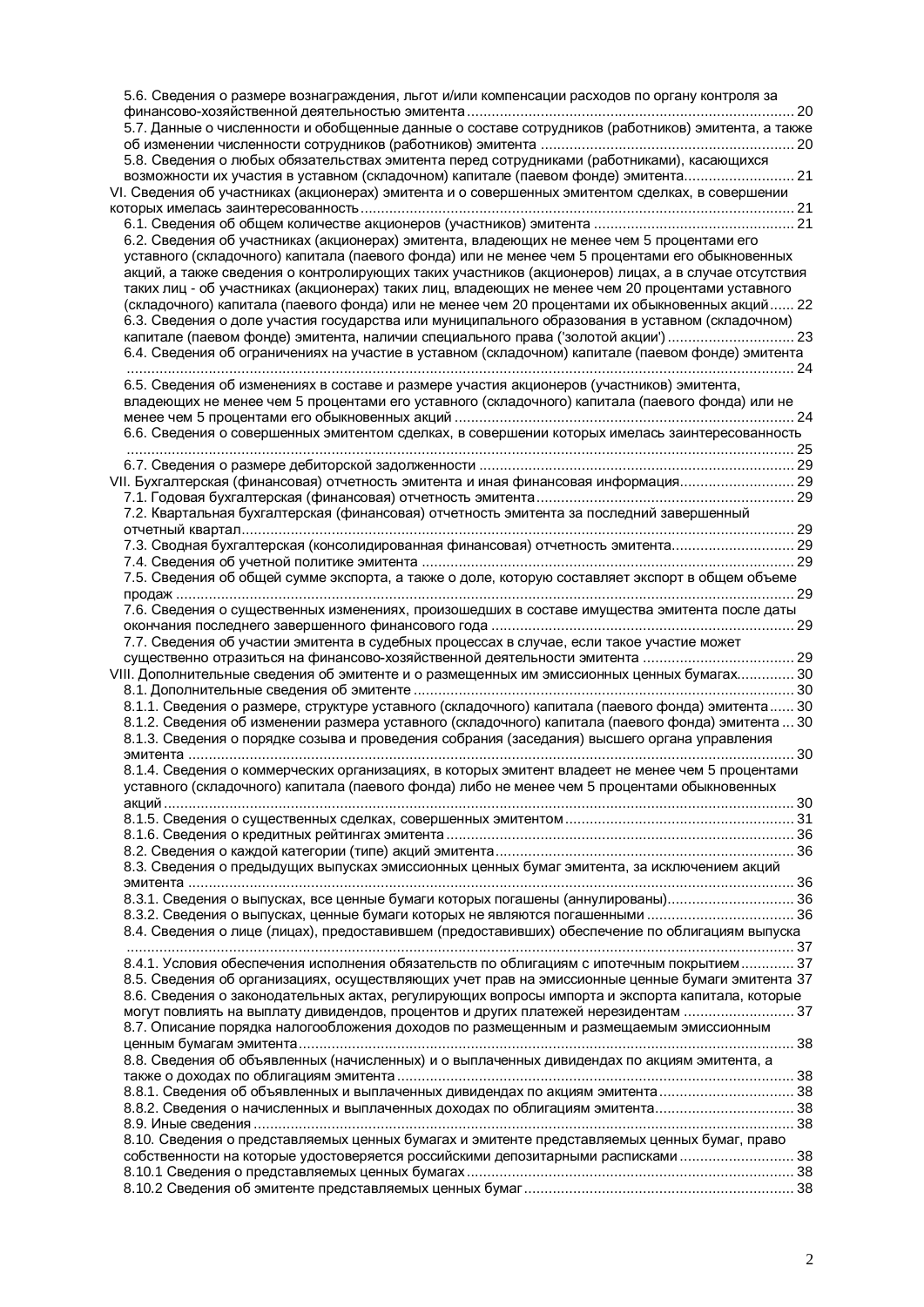# **Введение**

Основания возникновения у эмитента обязанности осуществлять раскрытие информации в форме ежеквартального отчета

#### Регистрация проспекта ценных бумаг:

 $\Gamma$ *осударственный регистрационный номер выпуска (дополнительного выпуска) иенных бумаг и*  $∂<sub>α</sub>$ *ma государственной регистрации: 4-01-67750-H от 02.04.2013 г.* 

Настоящий ежеквартальный отчет содержит оценки и прогнозы уполномоченных органов управления эмитента касательно булуших событий и/или лействий, перспектив развития отрасли экономики, в которой эмитент осуществляет основную деятельность, и результатов деятельности эмитента, в том числе планов эмитента, вероятности наступления определенных событий и совершения определенных действий. Инвесторы не должны полностью полагаться на оценки и прогнозы органов управления эмитента, так как фактические результаты деятельности эмитента в будущем могут отличаться от прогнозируемых результатов по многим причинам. Приобретение ценных бумаг эмитента связано с рисками, описанными в настоящем ежеквартальном отчете.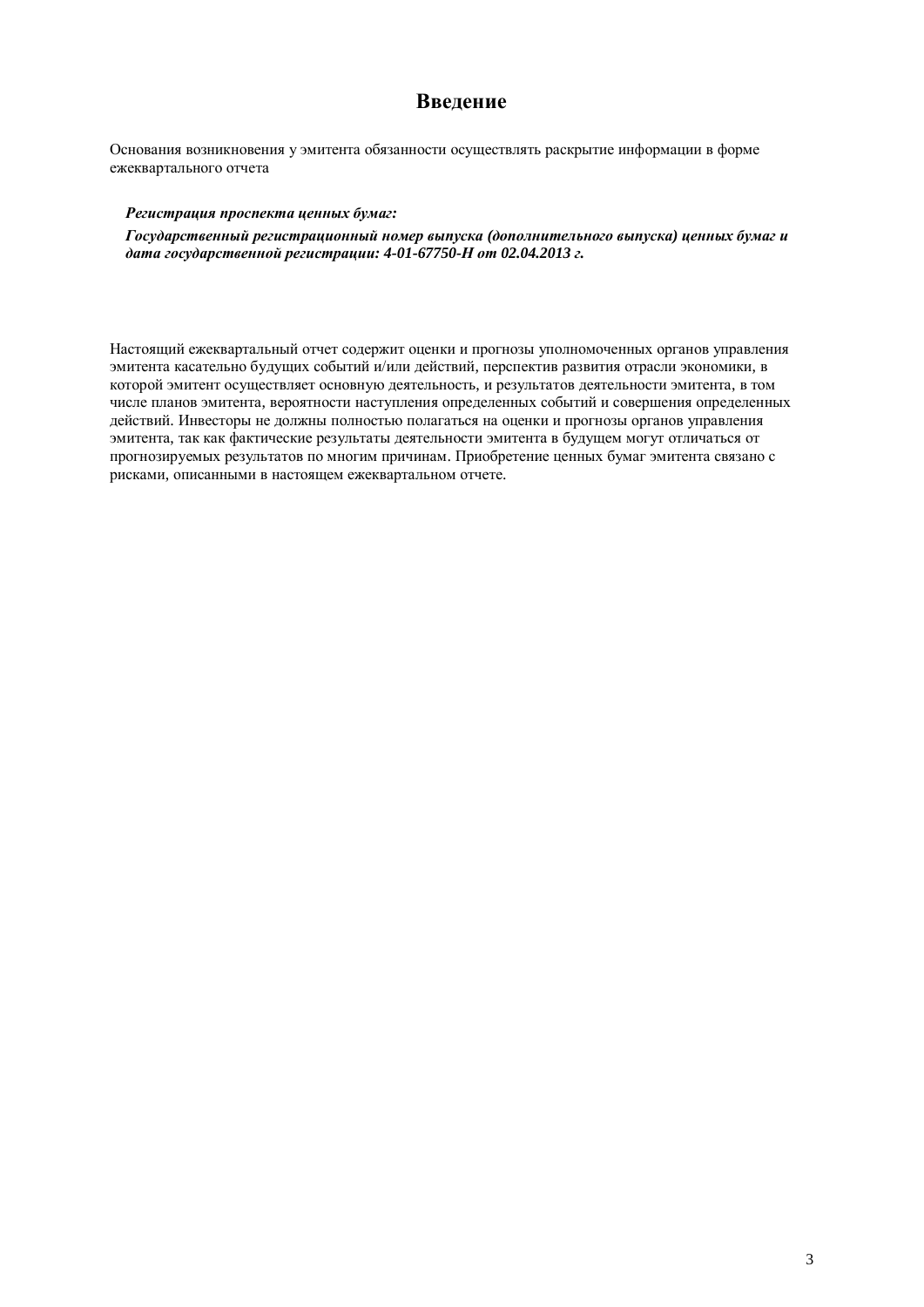# I. Краткие сведения о лицах, входящих в состав органов управления **умитента, сведения о банковских счетах, об аудиторе, оценщике и о**  $\phi$ инансовом консультанте эмитента, а также об иных лицах, подписавших ежеквартальный отчет

#### 1.1. Лица, входящие в состав органов управления эмитента

Состав совета директоров эмитента

| ФИО                                          | Год рождения |
|----------------------------------------------|--------------|
| Максимов Леонид Владиславович (председатель) | 1974         |
| Грудин Андрей Юрьевич                        | 1969         |
| Грудин Юрий Юрьевич                          | 1975         |
| Чубарь Александр Евгеньевич                  | 1957         |
| Сорока Олег Иосифович                        | 1970         |

Единоличный исполнительный орган эмитента

| ФИС                   | и рождения<br>ОД |
|-----------------------|------------------|
| Грудин Андрей Юрьевич | 1969             |

Состав коллегиального исполнительного органа эмитента

Коллегиальный исполнительный орган не предусмотрен.

#### 1.2. Сведения о банковских счетах эмитента

Свеления о крелитной организации

Полное фирменное наименование: Открытое акционерное общество «Сбербанк России» Сокращенное фирменное наименование: ОАО «Сбербанк России» Место нахождения: 117997, г. Москва, ул. Вавилова, д. 19 ɂɇɇ: *7707083893* ȻɂɄ: *044525225* ɇɨɦɟɪɫɱɟɬɚ: *40702810138090119249* Ʉɨɪɪ. ɫɱɟɬ: *30101810400000000225* Тип счета: расчетный

Сведения о кредитной организации

Полное фирменное наименование: Открытое акционерное общество «Сбербанк России» Сокращенное фирменное наименование: ОАО «Сбербанк России» Место нахождения: 117997, г. Москва, ул. Вавилова, д. 19 ɂɇɇ: *7707083893* ȻɂɄ: *044525225* ɇɨɦɟɪɫɱɟɬɚ: *40702840938090002681* Ʉɨɪɪ. ɫɱɟɬ: *30101810400000000225* Тип счета: расчетный (валютный)

Сведения о кредитной организации

Полное фирменное наименование: Открытое акционерное общество «Сбербанк России» Сокращенное фирменное наименование: ОАО «Сбербанк России»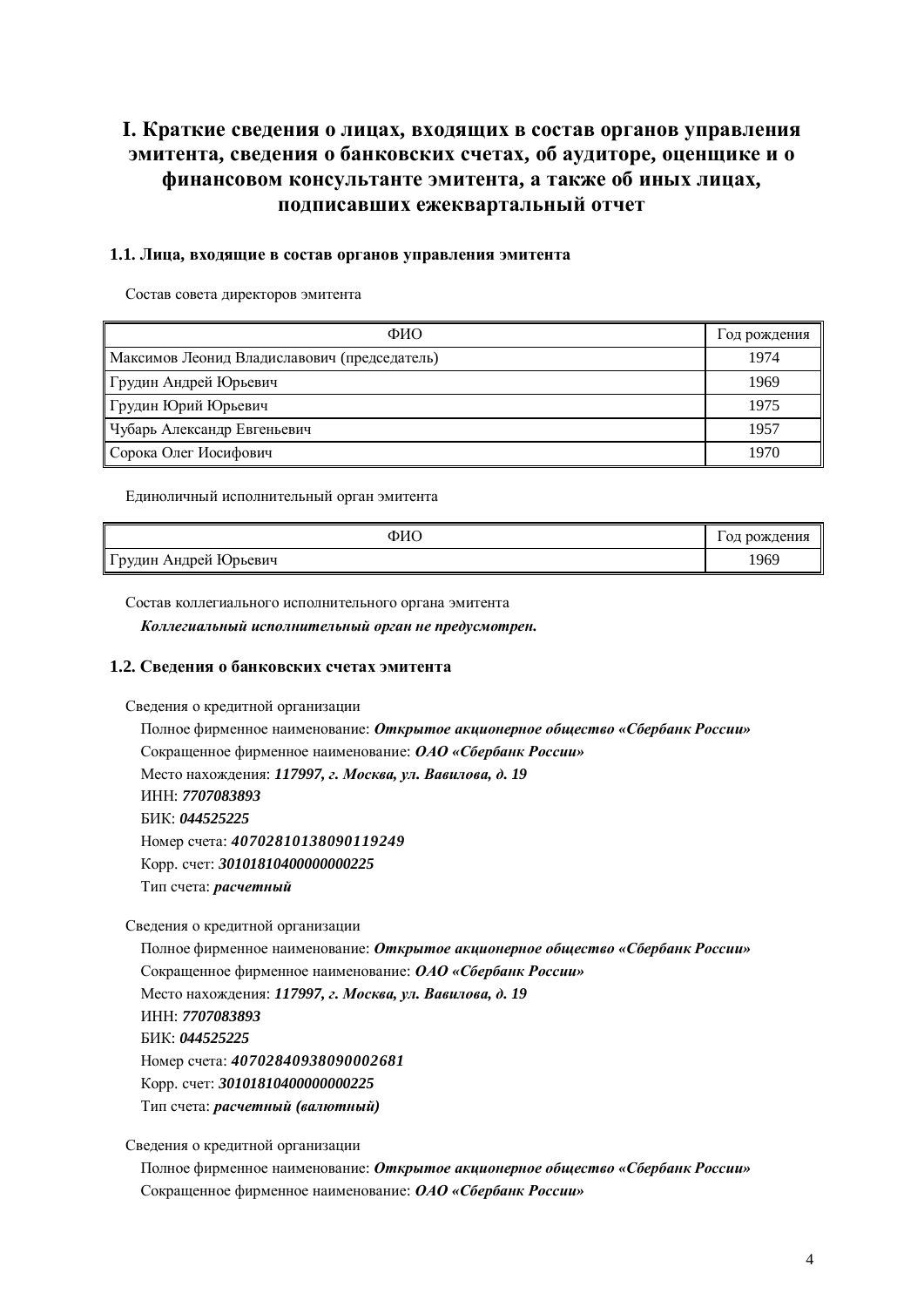Место нахождения: 117997, г. Москва, ул. Вавилова, д. 19 ɂɇɇ: *7707083893* БИК: 044525225 ɇɨɦɟɪɫɱɟɬɚ: *40702840538091002682* Ʉɨɪɪ. ɫɱɟɬ: *30101810400000000225*  Тип счета: *транзитный* 

Сведения о кредитной организации

Полное фирменное наименование: Открытое акционерное общество «МОСКОВСКИЙ КРЕДИТНЫЙ БАНК» Сокращенное фирменное наименование: ОАО «МОСКОВСКИЙ КРЕДИТНЫЙ БАНК» Место нахождения: 107045, г. Москва, Луков пер., д. 2, стр. 1 ɂɇɇ: *7734202860* ȻɂɄ: *044585659* ɇɨɦɟɪɫɱɟɬɚ: *40702810800760007709* Ʉɨɪɪ. ɫɱɟɬ: *30101810300000000659* Тип счета: расчетный

#### 1.3. Сведения об аудиторе (аудиторах) эмитента

Изменения в составе информации настоящего пункта в отчетном квартале не происходили.

#### 1.4. Сведения об оценщике эмитента

Изменения в составе информации настоящего пункта в отчетном квартале не происходили.

#### 1.5. Сведения о консультантах эмитента

#### *Ɏɢɧɚɧɫɨɜɵɟɤɨɧɫɭɥɶɬɚɧɬɵɩɨɨɫɧɨɜɚɧɢɹɦ, ɩɟɪɟɱɢɫɥɟɧɧɵɯɜɧɚɫɬɨɹɳɟɦɩɭɧɤɬɟ, ɜɬɟɱɟɧɢɟ 12 месяцев до даты окончания отчетного квартала не привлекались*

#### 1.6. Сведения об иных лицах, подписавших ежеквартальный отчет

Сведения о главном бухгалтере эмитента, подписавшем настоящий ежеквартальный отчет: Фамилия, имя, отчество: Соловьева Елена Николаевна Год рождения: 1977 Сведения об основном месте работы: Организация: Закрытое акционерное общество «Группа компаний «Пионер» Должность: Главный бухгалтер

Иные лица, подписавшие настоящий ежеквартальный отчет и не указанные в предыдущих  $ny$ нктах настоящего раздела, отсутствуют.

# **II. Основная информация о финансово-экономическом состоянии ЭМИТЕНТА**

#### 2.1. Показатели финансово-экономической деятельности эмитента

Не указывается в данном отчетном квартале.

#### **2.2. Рыночная капитализация эмитента**

Эмитент является закрытым акционерным обществом, поэтому информация о рыночной *ɤɚɩɢɬɚɥɢɡɚɰɢɢɧɟɩɪɢɜɨɞɢɬɫɹ.* 

#### 2.3. Обязательства эмитента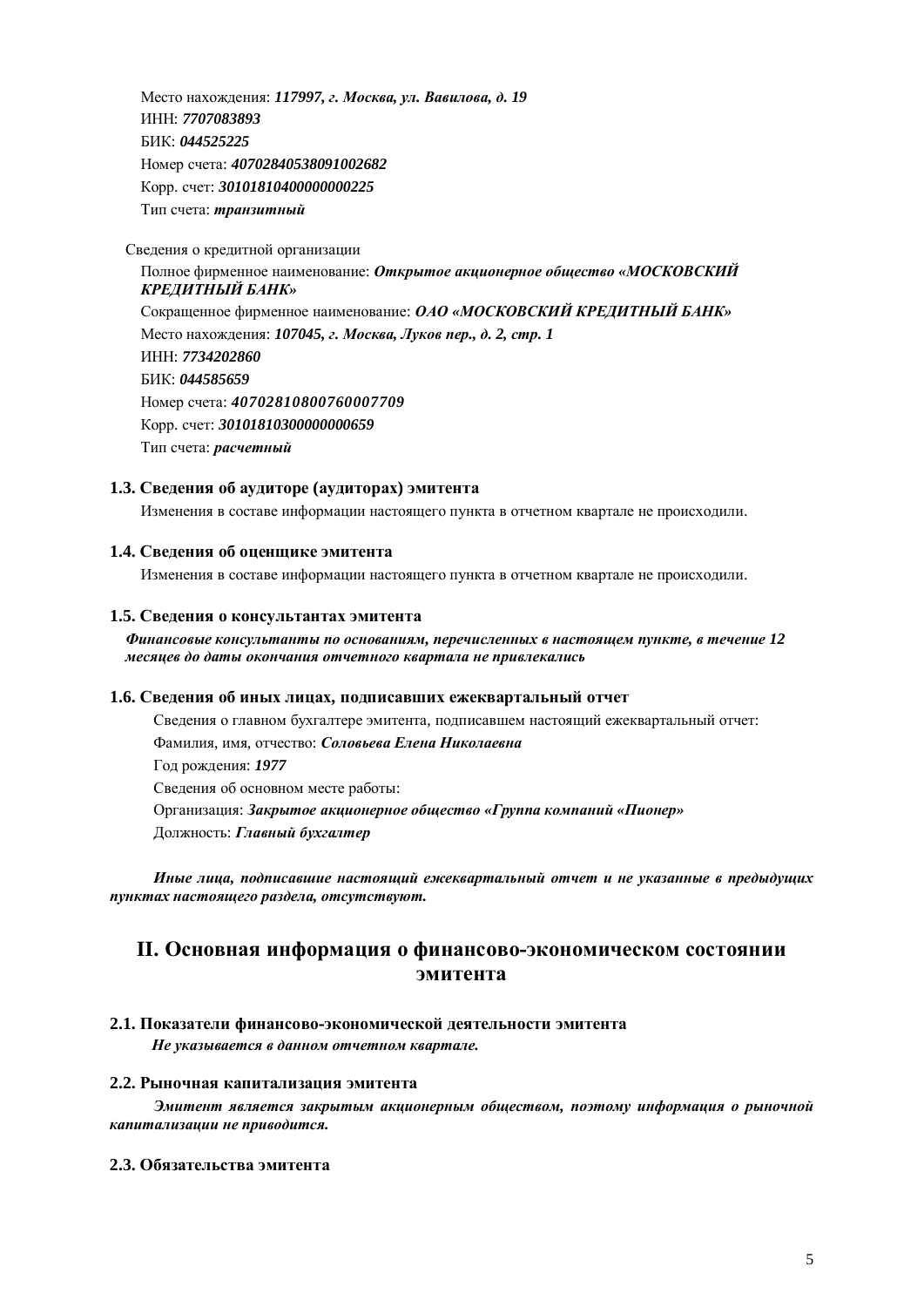#### 2.3.1. Заемные средства и кредиторская задолженность

Не указывается в данном отчетном квартале.

#### 2.3.2. Кредитная история эмитента.

Описывается исполнение эмитентом обязательств по действовавшим в течение последнего завершенного финансового года и текущего финансового года кредитным договорам и/или договорам займа, в том числе заключенным путем выпуска и продажи облигаций, сумма основного долга по которым составляла 5 и более процентов балансовой стоимости активов эмитента на дату окончания носледнего завершенного отчетного периода (квартала, года), предшествовавшего заключению соответствующего договора, в отношении которого истек установленный срок представления бухгалтерской (финансовой) отчетности, а также иным кредитным договорам и/или договорам займа, ɤɨɬɨɪɵɟɷɦɢɬɟɧɬɫɱɢɬɚɟɬɞɥɹɫɟɛɹɫɭɳɟɫɬɜɟɧɧɵɦɢ.

| Вид и идентификационные признаки обязательства                                                                                                             |                                                                                                                                         |  |  |  |
|------------------------------------------------------------------------------------------------------------------------------------------------------------|-----------------------------------------------------------------------------------------------------------------------------------------|--|--|--|
| Займ                                                                                                                                                       |                                                                                                                                         |  |  |  |
|                                                                                                                                                            | Условия обязательства и сведения о его исполнении                                                                                       |  |  |  |
| Наименование и место нахождения или<br>фамилия, имя,<br>отчество<br>кредитора<br>(займодавца)                                                              | Общество с ограниченной ответственностью<br>«Инвестиционно-девелоперская компания «МК»,<br>123022, г. Москва, ул. Красная Пресня, д. 24 |  |  |  |
| Сумма<br>основного долга на момент<br>возникновения обязательства, руб./иностр.<br>валюта                                                                  | 1 000 000 руб.                                                                                                                          |  |  |  |
| Сумма основного долга на дату окончания<br>последнего завершенного отчетного периода<br>до даты утверждения проспекта ценных<br>бумаг, руб./иностр. валюта | 1000 000 руб.                                                                                                                           |  |  |  |
| Срок кредита (займа), лет                                                                                                                                  | 2zoda                                                                                                                                   |  |  |  |
| Средний размер процентов по кредиту,<br>займу, % годовых                                                                                                   | 7%                                                                                                                                      |  |  |  |
| Количество процентных (купонных) периодов                                                                                                                  | $\boldsymbol{l}$                                                                                                                        |  |  |  |
| Наличие просрочек при выплате процентов<br>по кредиту (займу), а в случае их наличия<br>- общее число указанных просрочек и их<br>размер в днях            | нет                                                                                                                                     |  |  |  |
| Плановый срок (дата) погашения кредита<br>(займа)                                                                                                          | 20.03.2013 г.                                                                                                                           |  |  |  |
| Фактический срок (дата) погашения кредита<br>(займа)                                                                                                       | 01.11.2013 г.                                                                                                                           |  |  |  |
| обязательстве,<br>Иные<br>об<br>сведения<br>указываемые эмитентом по собственному<br>усмотрению                                                            | Продлен Дополнительным соглашением №1 от<br>20.03.2013г. на 1 год (до 20.03.2014 года)                                                  |  |  |  |

| Вид и идентификационные признаки обязательства                                                                                                             |                                                                                                                   |  |  |
|------------------------------------------------------------------------------------------------------------------------------------------------------------|-------------------------------------------------------------------------------------------------------------------|--|--|
| Займ                                                                                                                                                       |                                                                                                                   |  |  |
| Условия обязательства и сведения о его исполнении                                                                                                          |                                                                                                                   |  |  |
| Наименование и место нахождения или<br>фамилия, имя, отчество кредитора<br>(займодавца)                                                                    | Общество с ограниченной ответственностью<br>«Пионерстрой Инвест», 123022, г. Москва, ул. Красная<br>Пресня, д. 24 |  |  |
| Сумма<br>основного долга на момент<br>возникновения обязательства, руб./иностр.<br>валюта                                                                  | 1 200 000 руб.                                                                                                    |  |  |
| Сумма основного долга на дату окончания<br>последнего завершенного отчетного периода<br>до даты утверждения проспекта ценных<br>бумаг, руб./иностр. валюта | 1 200 000 руб.                                                                                                    |  |  |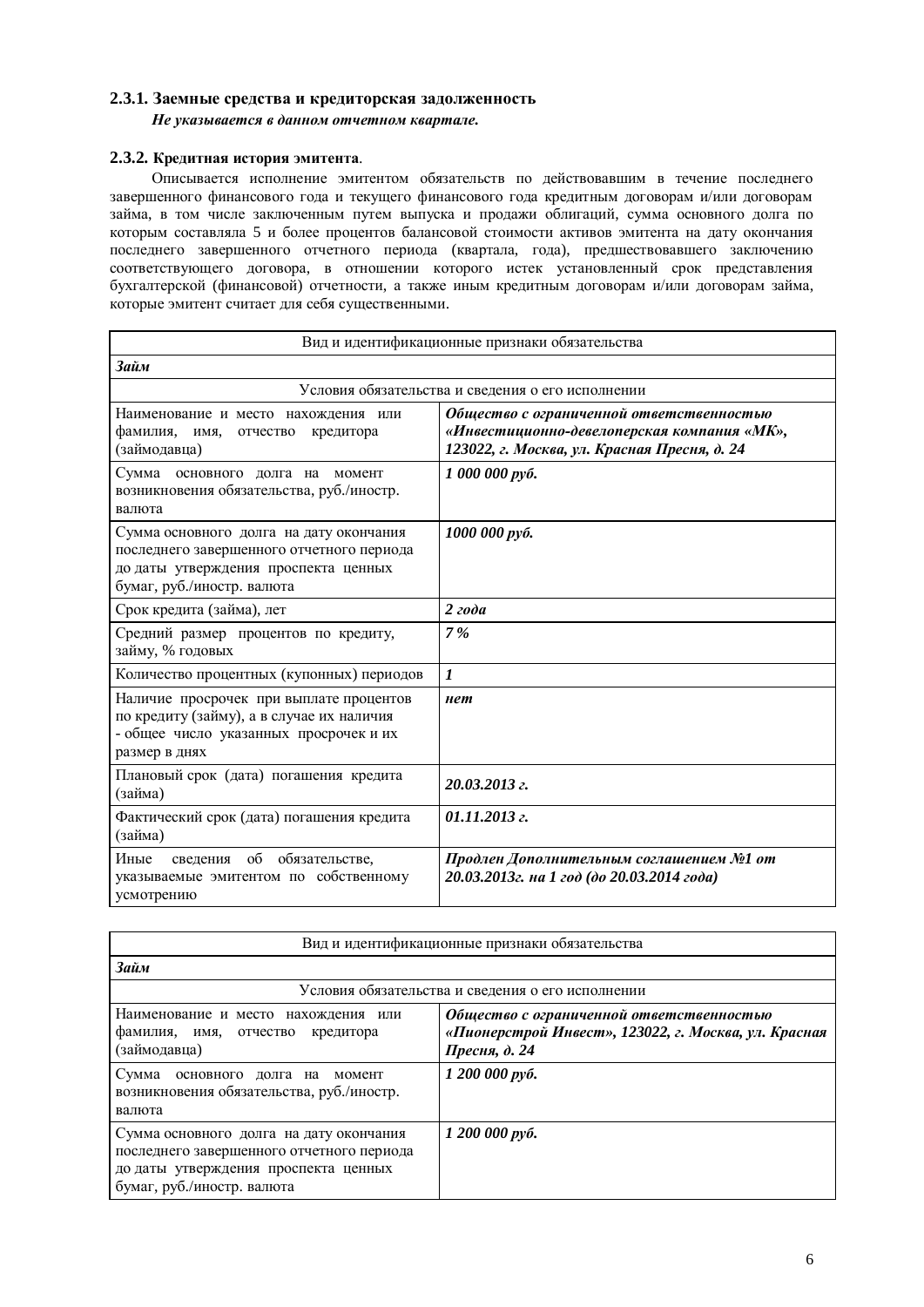| Срок кредита (займа), лет                                                                                                                       | 2zoda              |
|-------------------------------------------------------------------------------------------------------------------------------------------------|--------------------|
| Средний размер процентов по кредиту,<br>займу, % годовых                                                                                        | 7%                 |
|                                                                                                                                                 |                    |
| Количество процентных (купонных) периодов                                                                                                       | $\boldsymbol{l}$   |
| Наличие просрочек при выплате процентов<br>по кредиту (займу), а в случае их наличия<br>- общее число указанных просрочек и их<br>размер в днях | нет                |
| Плановый срок (дата) погашения кредита<br>(займа)                                                                                               | $08.09.2013$ z.    |
| Фактический срок (дата) погашения кредита<br>(займа)                                                                                            | $19.02.2013$ a.    |
| Иные<br>сведения об обязательстве,<br>указываемые эмитентом по собственному<br>усмотрению                                                       | <b>Отсутствуют</b> |

| Вид и идентификационные признаки обязательства                                                                                                             |                                                                                                              |  |
|------------------------------------------------------------------------------------------------------------------------------------------------------------|--------------------------------------------------------------------------------------------------------------|--|
| Займ                                                                                                                                                       |                                                                                                              |  |
|                                                                                                                                                            | Условия обязательства и сведения о его исполнении                                                            |  |
| Наименование и место нахождения или<br>фамилия,<br>имя,<br>кредитора<br>отчество<br>(займодавца)                                                           | Общество с ограниченной ответственностью<br>«Пионер Инвест», 123022, г. Москва, ул. Красная<br>Пресня, д. 24 |  |
| Сумма основного долга на момент<br>возникновения обязательства, руб./иностр.<br>валюта                                                                     | 5 000 000 pyő.                                                                                               |  |
| Сумма основного долга на дату окончания<br>последнего завершенного отчетного периода<br>до даты утверждения проспекта ценных<br>бумаг, руб./иностр. валюта | 5 000 000 pyó.                                                                                               |  |
| Срок кредита (займа), лет                                                                                                                                  | 2zoda                                                                                                        |  |
| Средний размер процентов по кредиту,<br>займу, % годовых                                                                                                   | 7%                                                                                                           |  |
| Количество процентных (купонных) периодов                                                                                                                  | $\boldsymbol{l}$                                                                                             |  |
| Наличие просрочек при выплате процентов<br>по кредиту (займу), а в случае их наличия<br>- общее число указанных просрочек и их<br>размер в днях            | нет                                                                                                          |  |
| Плановый срок (дата) погашения кредита<br>(займа)                                                                                                          | $17.10.2013$ $z$ .                                                                                           |  |
| Фактический срок (дата) погашения кредита<br>(займа)                                                                                                       | $01.11.2013$ $z$ .                                                                                           |  |
| Иные<br>об<br>обязательстве.<br>сведения<br>указываемые эмитентом по собственному<br>усмотрению                                                            | <b>Отсутствуют</b>                                                                                           |  |

| Вид и идентификационные признаки обязательства                                                                                                                                                    |                |  |  |
|---------------------------------------------------------------------------------------------------------------------------------------------------------------------------------------------------|----------------|--|--|
| Займ                                                                                                                                                                                              |                |  |  |
| Условия обязательства и сведения о его исполнении                                                                                                                                                 |                |  |  |
| Общество с ограниченной ответственностью «АРТ-<br>Наименование и место нахождения или<br>Строй», 123022, г. Москва, ул. Красная Пресня, д. 24<br>фамилия, имя, отчество кредитора<br>(займодавца) |                |  |  |
| Сумма<br>основного долга на момент<br>возникновения обязательства, руб./иностр.<br>валюта                                                                                                         | 4 000 000 py6. |  |  |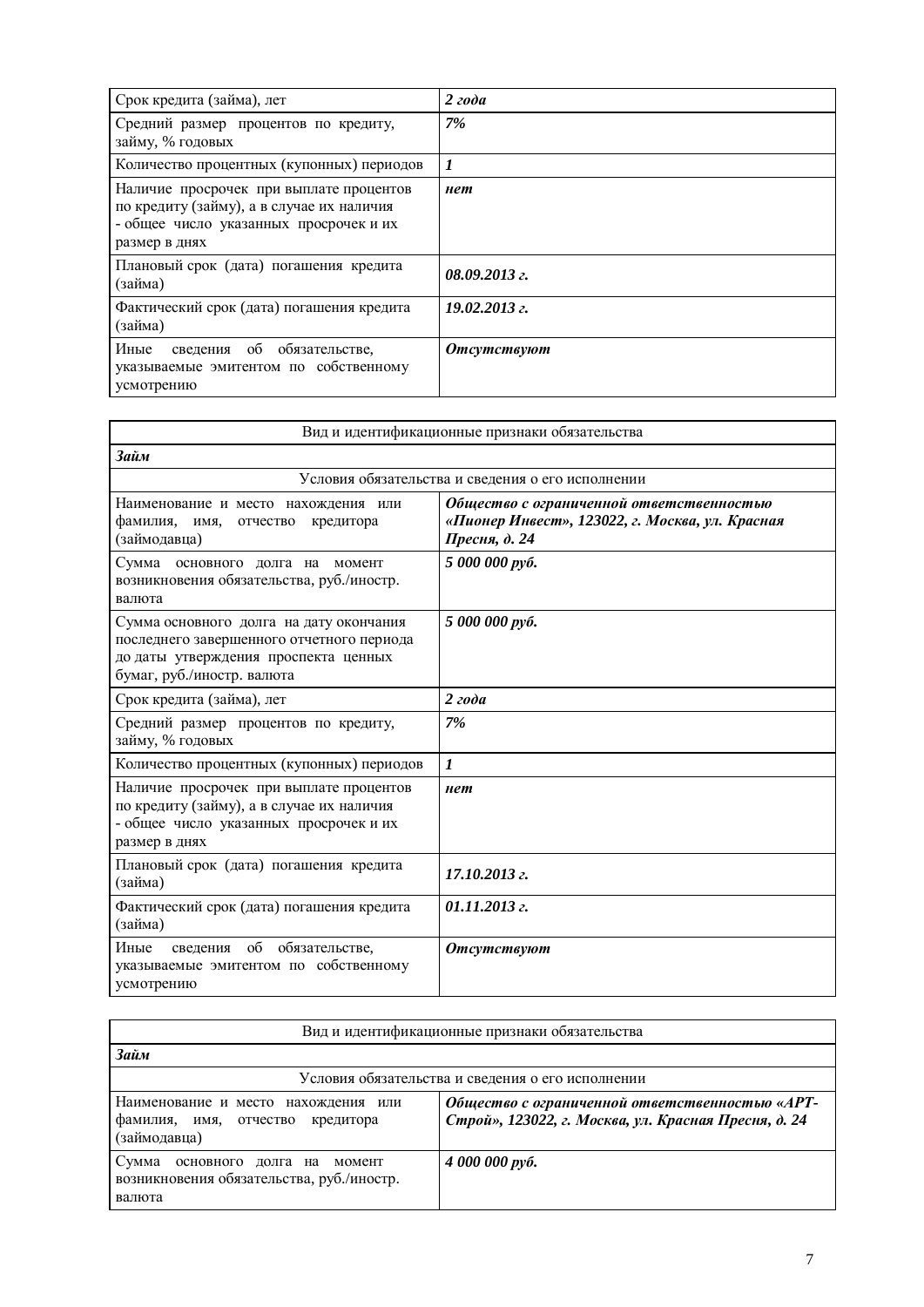| Сумма основного долга на дату окончания<br>последнего завершенного отчетного периода<br>до даты утверждения проспекта ценных<br>бумаг, руб./иностр. валюта | 4 000 000 py6.     |
|------------------------------------------------------------------------------------------------------------------------------------------------------------|--------------------|
| Срок кредита (займа), лет                                                                                                                                  | 2zoda              |
| Средний размер процентов по кредиту,<br>займу, % годовых                                                                                                   | 7%                 |
| Количество процентных (купонных) периодов                                                                                                                  | 1                  |
| Наличие просрочек при выплате процентов<br>по кредиту (займу), а в случае их наличия<br>- общее число указанных просрочек и их<br>размер в днях            | нет                |
| Плановый срок (дата) погашения кредита<br>(займа)                                                                                                          | 21.12.2013 г.      |
| Фактический срок (дата) погашения кредита<br>(займа)                                                                                                       | $01.11.2013$ $z$ . |
| Иные<br>сведения об обязательстве,<br>указываемые эмитентом по собственному<br>усмотрению                                                                  | <b>Отсутствуют</b> |

| Вид и идентификационные признаки обязательства                                                                                                             |                                                                                                              |  |
|------------------------------------------------------------------------------------------------------------------------------------------------------------|--------------------------------------------------------------------------------------------------------------|--|
| Займ                                                                                                                                                       |                                                                                                              |  |
|                                                                                                                                                            | Условия обязательства и сведения о его исполнении                                                            |  |
| Наименование и место нахождения или<br>фамилия, имя,<br>отчество<br>кредитора<br>(займодавца)                                                              | Общество с ограниченной ответственностью<br>«Пионер Инвест», 123022, г. Москва, ул. Красная<br>Пресня, д. 24 |  |
| Сумма основного долга на момент<br>возникновения обязательства, руб./иностр.<br>валюта                                                                     | 1 100 000 руб.                                                                                               |  |
| Сумма основного долга на дату окончания<br>последнего завершенного отчетного периода<br>до даты утверждения проспекта ценных<br>бумаг, руб./иностр. валюта | 1 100 000 руб.                                                                                               |  |
| Срок кредита (займа), лет                                                                                                                                  | 2zoda                                                                                                        |  |
| Средний размер процентов по кредиту,<br>займу, % годовых                                                                                                   | 7%                                                                                                           |  |
| Количество процентных (купонных) периодов                                                                                                                  | $\boldsymbol{l}$                                                                                             |  |
| Наличие просрочек при выплате процентов<br>по кредиту (займу), а в случае их наличия<br>- общее число указанных просрочек и их<br>размер в днях            | нет                                                                                                          |  |
| Плановый срок (дата) погашения кредита<br>(займа)                                                                                                          | 27.12.2013 г.                                                                                                |  |
| Фактический срок (дата) погашения кредита<br>(займа)                                                                                                       | 01.11.2013 г.                                                                                                |  |
| Иные<br>обязательстве,<br>$\overline{00}$<br>сведения<br>указываемые эмитентом по собственному<br>усмотрению                                               | <b>Отсутствуют</b>                                                                                           |  |

|      | Вид и идентификационные признаки обязательства    |
|------|---------------------------------------------------|
| Займ |                                                   |
|      | Условия обязательства и сведения о его исполнении |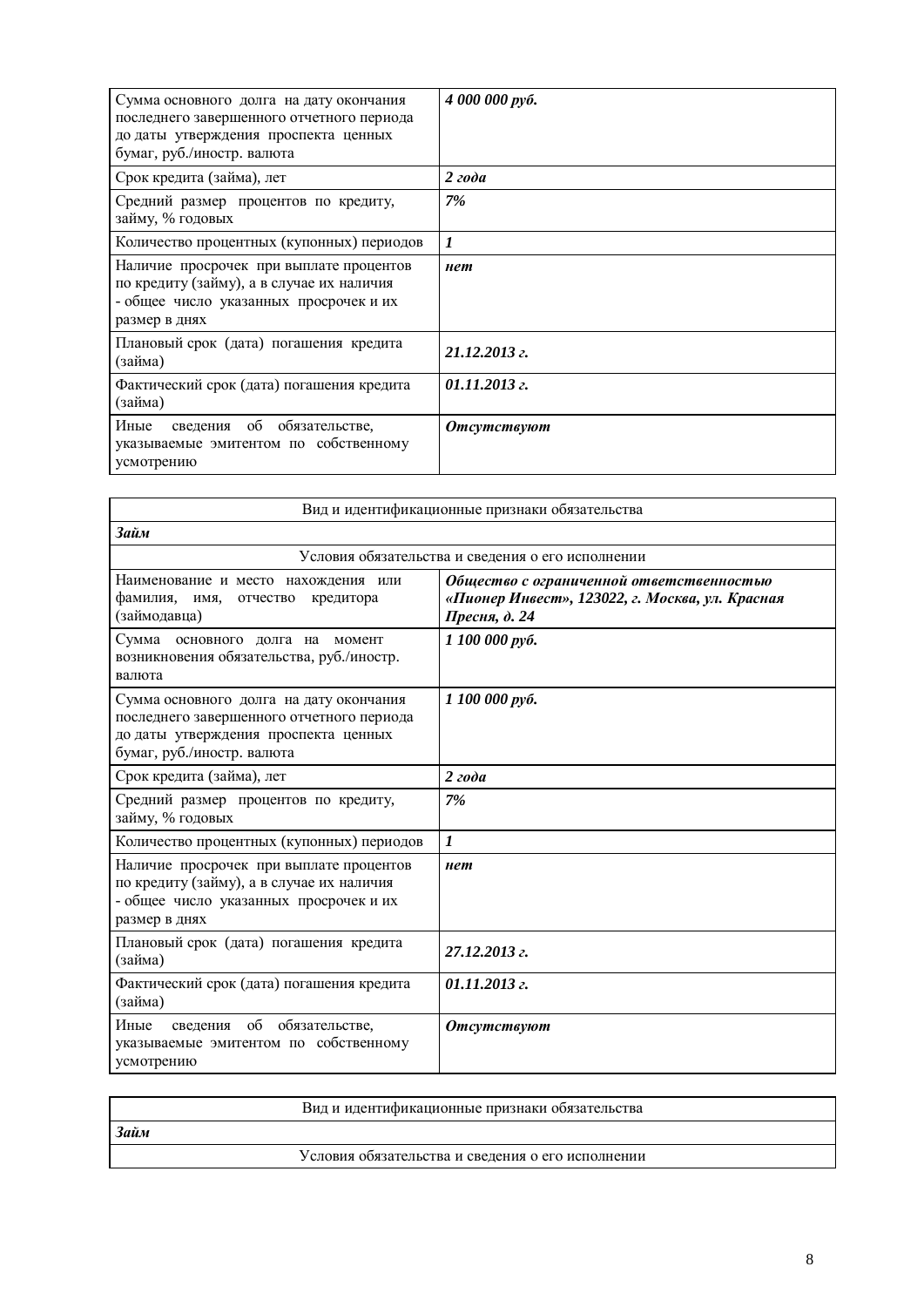| Наименование и место нахождения или<br>фамилия, имя, отчество<br>кредитора<br>(займодавца)                                                                 | Закрытое акционерное общество «ИК «Гринэкс»,<br>123022, г. Москва, ул. Красная Пресня, д. 24 |
|------------------------------------------------------------------------------------------------------------------------------------------------------------|----------------------------------------------------------------------------------------------|
| Сумма основного долга на момент<br>возникновения обязательства, руб./иностр.<br>валюта                                                                     | 17 000 000 руб.                                                                              |
| Сумма основного долга на дату окончания<br>последнего завершенного отчетного периода<br>до даты утверждения проспекта ценных<br>бумаг, руб./иностр. валюта | 17 000 000 руб.                                                                              |
| Срок кредита (займа), лет                                                                                                                                  | 2zoda                                                                                        |
| Средний размер процентов по кредиту,<br>займу, % годовых                                                                                                   | 7%                                                                                           |
| Количество процентных (купонных) периодов                                                                                                                  | $\boldsymbol{l}$                                                                             |
| Наличие просрочек при выплате процентов<br>по кредиту (займу), а в случае их наличия<br>- общее число указанных просрочек и их<br>размер в днях            | нет                                                                                          |
| Плановый срок (дата) погашения кредита<br>(займа)                                                                                                          | 22.12.2013 г.                                                                                |
| Фактический срок (дата) погашения кредита<br>(займа)                                                                                                       | 01.11.2013 г.                                                                                |
| Иные<br>обязательстве.<br>об<br>сведения<br>указываемые эмитентом по собственному<br>усмотрению                                                            | <b>Отсутствуют</b>                                                                           |

| Вид и идентификационные признаки обязательства                                                                                                             |                                                                                                              |  |
|------------------------------------------------------------------------------------------------------------------------------------------------------------|--------------------------------------------------------------------------------------------------------------|--|
| Займ                                                                                                                                                       |                                                                                                              |  |
|                                                                                                                                                            | Условия обязательства и сведения о его исполнении                                                            |  |
| Наименование и место нахождения или<br>фамилия, имя,<br>отчество<br>кредитора<br>(займодавца)                                                              | Общество с ограниченной ответственностью<br>«Пионер Инвест», 123022, г. Москва, ул. Красная<br>Пресня, д. 24 |  |
| Сумма основного долга на момент<br>возникновения обязательства, руб./иностр.<br>валюта                                                                     | 2 000 000 py6.                                                                                               |  |
| Сумма основного долга на дату окончания<br>последнего завершенного отчетного периода<br>до даты утверждения проспекта ценных<br>бумаг, руб./иностр. валюта | 2 000 000 py6.                                                                                               |  |
| Срок кредита (займа), лет                                                                                                                                  | 2zoda                                                                                                        |  |
| Средний размер процентов по кредиту,<br>займу, % годовых                                                                                                   | 7%                                                                                                           |  |
| Количество процентных (купонных) периодов                                                                                                                  | $\boldsymbol{l}$                                                                                             |  |
| Наличие просрочек при выплате процентов<br>по кредиту (займу), а в случае их наличия<br>- общее число указанных просрочек и их<br>размер в днях            | нет                                                                                                          |  |
| Плановый срок (дата) погашения кредита<br>(займа)                                                                                                          | $11.10.2013$ z.                                                                                              |  |
| Фактический срок (дата) погашения кредита<br>(займа)                                                                                                       | $01.11.2013$ z.                                                                                              |  |
| Иные<br>об обязательстве,<br><b>Отсутствуют</b><br>сведения<br>указываемые эмитентом по собственному<br>усмотрению                                         |                                                                                                              |  |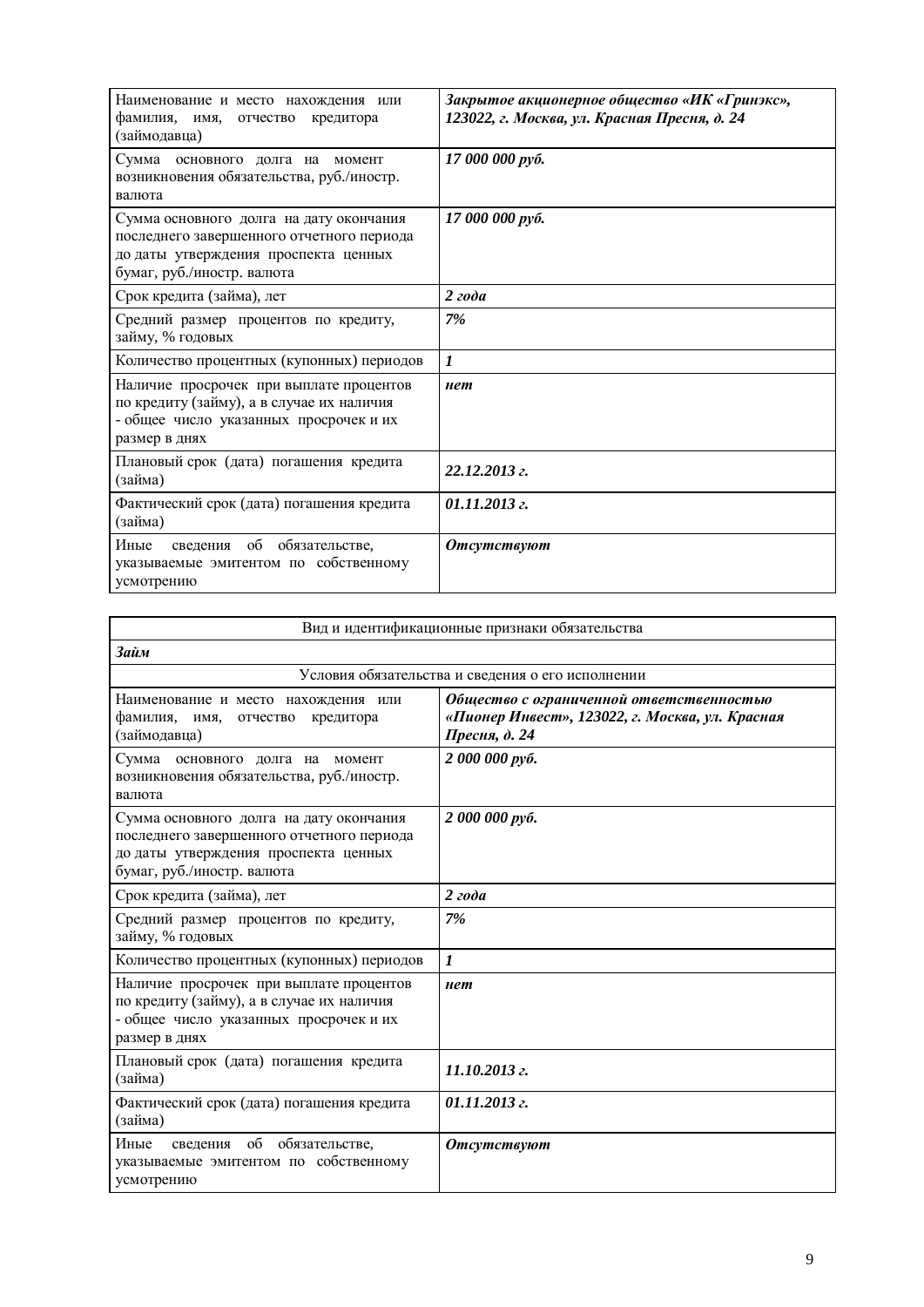| Вид и идентификационные признаки обязательства                                                                                                             |                                                                                                               |  |
|------------------------------------------------------------------------------------------------------------------------------------------------------------|---------------------------------------------------------------------------------------------------------------|--|
| Выпуск облигаций                                                                                                                                           |                                                                                                               |  |
|                                                                                                                                                            | Условия обязательства и сведения о его исполнении                                                             |  |
| Наименование и место нахождения или<br>фамилия, имя, отчество<br>кредитора<br>(займодавца)                                                                 | Приобретатели облигаций выпуска                                                                               |  |
| Сумма<br>основного долга на момент<br>возникновения обязательства, руб./иностр.<br>валюта                                                                  | 2 000 000 000 pyő.                                                                                            |  |
| Сумма основного долга на дату окончания<br>последнего завершенного отчетного периода<br>до даты утверждения проспекта ценных<br>бумаг, руб./иностр. валюта | 2 000 000 000 руб.                                                                                            |  |
| Срок кредита (займа), дней<br>1092                                                                                                                         |                                                                                                               |  |
| Средний размер процентов по кредиту,<br>займу, % годовых                                                                                                   | Процентная ставка 1-3 купонов составляет 14,5%<br>годовых, процентные ставки по 4-6 купонам не<br>установлены |  |
| Количество процентных (купонных) периодов                                                                                                                  | 6                                                                                                             |  |
| Наличие просрочек при выплате процентов<br>по кредиту (займу), а в случае их наличия<br>- общее число указанных просрочек и их<br>размер в днях            | нет                                                                                                           |  |
| Плановый срок (дата) погашения кредита<br>(займа)                                                                                                          | 26.10.2016                                                                                                    |  |
| Фактический срок (дата) погашения кредита<br>(займа)                                                                                                       | Текущее обязательство                                                                                         |  |
| сведения об обязательстве,<br>Иные<br>указываемые эмитентом по собственному<br>усмотрению                                                                  | <b>Отсутствуют</b>                                                                                            |  |

#### 2.3.3. Обязательства эмитента из обеспечения, предоставленного третьим лицам Обязательства отсутствуют.

### 2.4. Риски, связанные с приобретением размещаемых (размещенных) эмиссионных **ценных бумаг**

Изменения в составе информации настоящего пункта в отчетном квартале не происходили.

# **III.** Подробная информация об эмитенте

#### 3.1. История создания и развитие эмитента

#### 3.1.1. Данные о фирменном наименовании (наименовании) эмитента

Полное фирменное наименование эмитента: Закрытое акционерное общество «Группа  $$ 

Сокращенное фирменное наименование эмитента: ЗАО «ГК «Пионер»

На английском языке:

Полное наименование эмитента: Closed joint-stock Company "PIONEER GROUP".

Сокращенное наименование эмитента: *C.J-S.C. "PIONEER GROUP"*.

Дата (даты) введения действующих наименований: 31.05.2007 г.

В случае если полное или сокращенное фирменное наименование эмитента является схожим с наименованием другого юридического лица, то в этом пункте должно быть указано наименование такого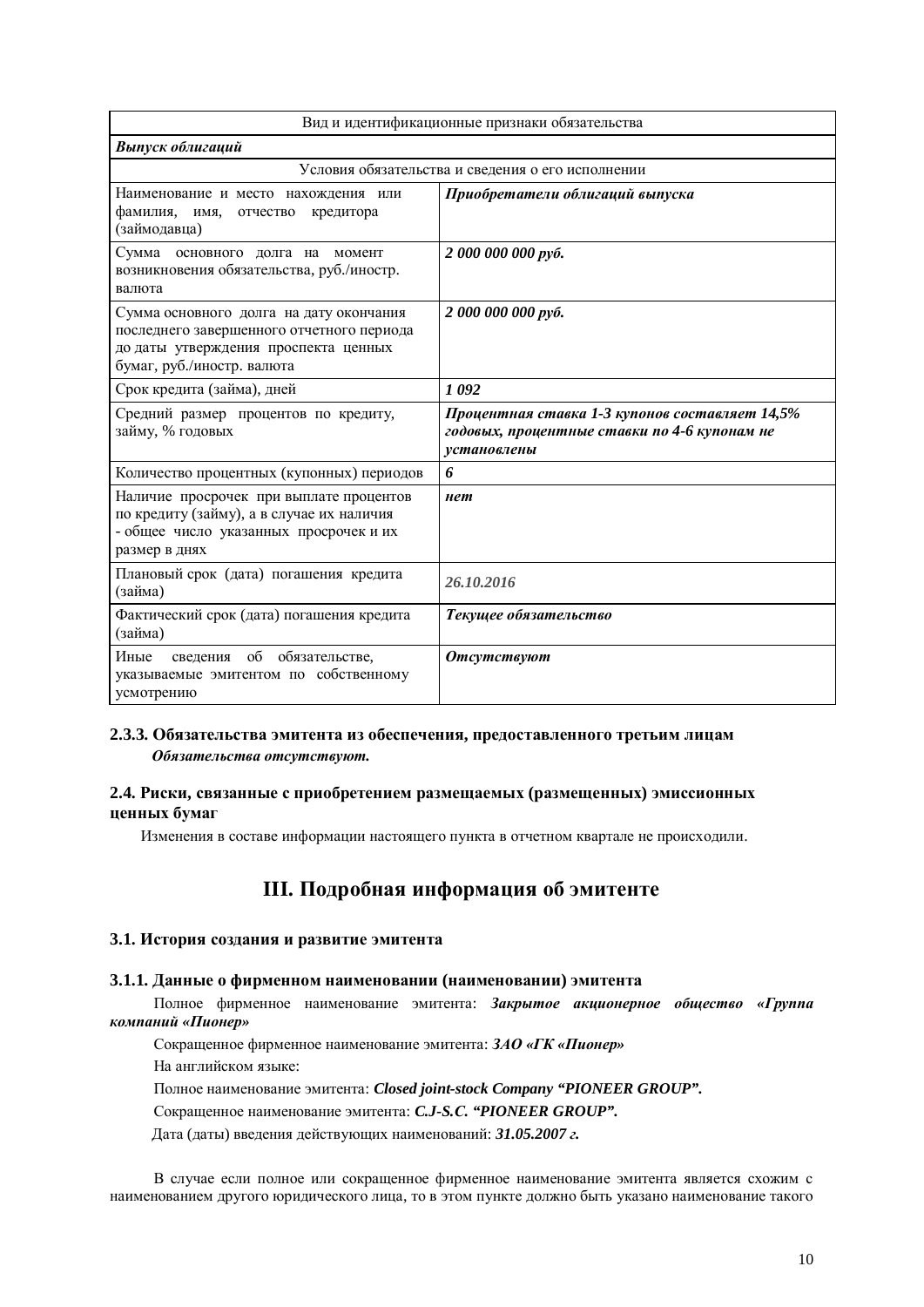юридического лица и даны пояснения, необходимые для избежания смешения указанных наименований.

Полное и сокращенное фирменное наименования Эмитента являются схожими с полными и сокращенными фирменными наименованиями юридических лиц, входящими в Группу компаний *©ɉɢɨɧɟɪ» - ɜ ɢɯɧɚɢɦɟɧɨɜɚɧɢɹɯɩɪɢɫɭɬɫɬɜɭɟɬ ɫɥɨɜɨ «ɉɢɨɧɟɪ»: ɈɈɈ «ɉɢɨɧɟɪɗɧɟɪɝɨɋɟɪɜɢɫ», ɈɈɈ* «ПионерЭнергоКомплекс», ООО «Пионер-Инвестпроект», ООО «АН «Пионер», ООО «Пионер- $Cepsucc$ ,  $OOO$  «Пионер Инвест»,  $OOO$  «Пионерстрой Инвест»,  $OOO$  «ИСК «Пионер»,  $OOO$ «Пионер», ООО «Пионер-девелопмент», ООО «ПИОНЕР-ИНВЕСТ» и т.д.

Смешения указанных наименований не произойдет, так как юридические лииа имеют схожим только слово «Пионер». С целью исключения смешения наименований Эмитент также  $y$ казывает в договорах и иных документах ИНН - 7703635416, ОГРН - 5077746855049.

Сведения о регистрации товарных знаков:

За отчетный квартал фирменное наименование Эмитента не зарегистрировано как  $m$ *оварный знак или знак обслуживания.* 

В течение времени существования Эмитента его фирменное наименование не изменялось.

#### 3.1.2. Свеления о госуларственной регистрации эмитента

Для юридических лиц, зарегистрированных после 1 июля 2002 года, указываются:

В соответствии с данными, указанными в свидетельстве о внесении записи в Единый государственный реестр юридических лиц:

основной государственный регистрационный номер (ОГРН) юридического лица: *5077746855049* 

дата его государственной регистрации (дата внесения записи о создании юридического лица в единый государственный реестр юридических лиц): 31.05.2007

наименование регистрирующего органа, внесшего запись о создании юридического лица в единый государственный реестр юридических лиц: Межрайонная инспекция Федеральной  $H\alpha$ логовой службы №46 по г. Москве

#### 3.1.3. Сведения о создании и развитии эмитента

Изменения в составе информации настоящего пункта в отчетном квартале не происходили.

#### 3.1.4. Контактная информация

Место нахождения эмитента: Российская Федерация, 123022, г. Москва, ул. Красная Пресня, д. 24.

Телефон: +7 (495) 987-35-35

Ɏɚɤɫ: *+7 (495) 502-95-59*

Адрес электронной почты: zapros@pioneer.ru, office@pioneer.ru

Адрес страницы (страниц) в сети Интернет, на которой (на которых) доступна информация об эмитенте, выпущенных и/или выпускаемых им ценных бумагах: http://www.e*disclosure.ru/portal/company.aspx?id=32497*, *www.pioneer.ru* 

Также указываются место нахождения, номер телефона, факса, адрес электронной почты, адрес страницы в сети Интернет специального подразделения эмитента (третьего лица) по работе с акционерами и инвесторами эмитента: **отсутствует.** 

#### 3.1.5. Идентификационный номер налогоплательщика

Идентификационный номер налогоплательщика: 7703635416

#### 3.1.6. Филиалы и представительства эмитента

Указываются наименования, даты открытия, места нахождения всех филиалов и представительств эмитента в соответствии с его уставом (учредительными документами), а также фамилии, имена и отчества руководителей всех филиалов и представительств эмитента, а также сроки действия выданных им эмитентом доверенностей: на дату утверждения настоящего ежеквартального отчета Эмитент не имеет филиалов и представительств.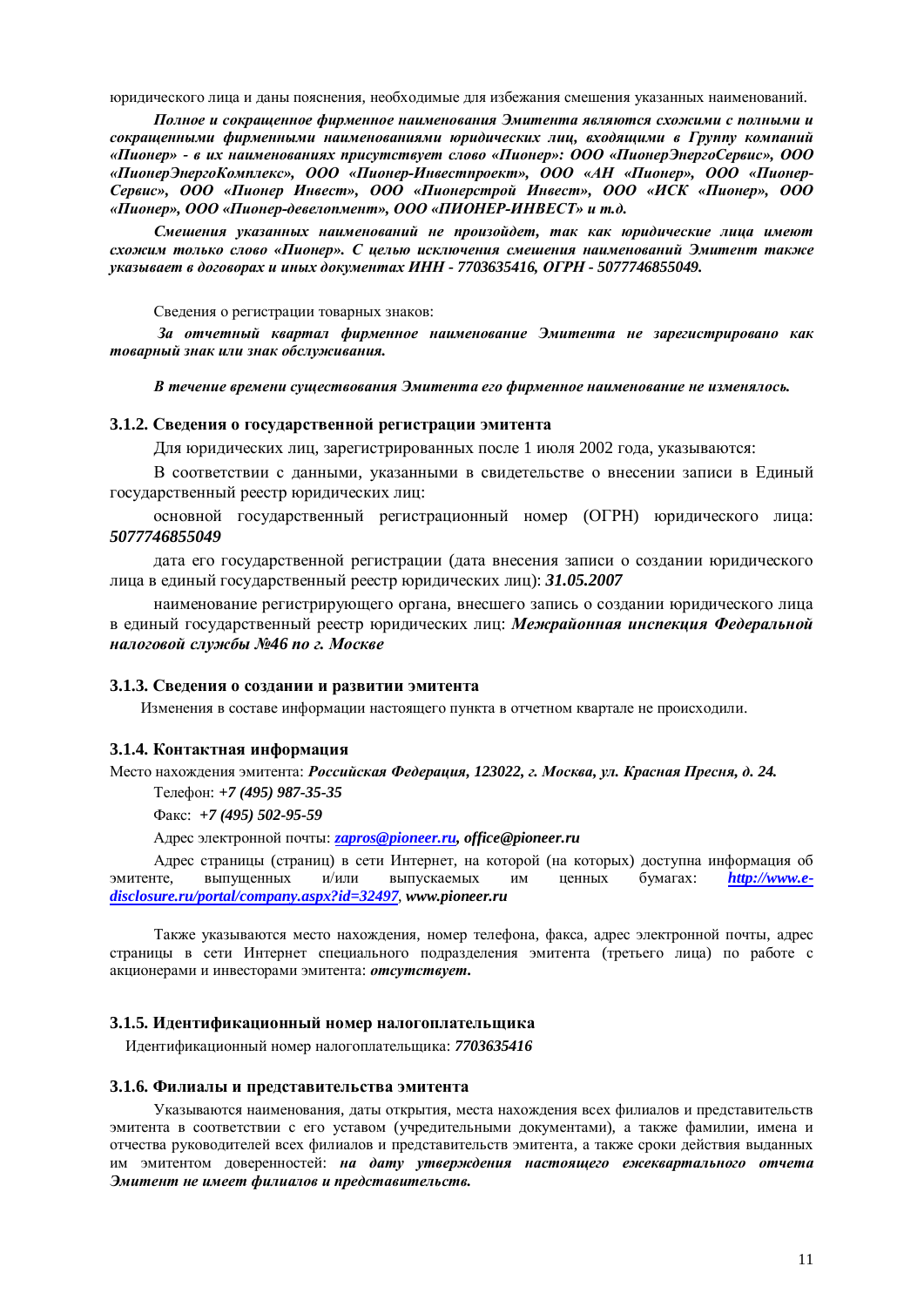#### 3.2. Основная хозяйственная деятельность эмитента

#### 3.2.1. Отраслевая принадлежность эмитента

Коды основных отраслевых направлений деятельности эмитента согласно ОКВЭД: 74.15

#### 3.2.2. Основная хозяйственная деятельность эмитента

Не указывается в данном отчетном квартале.

#### 3.2.3. Материалы, товары (сырье) и поставщики эмитента

Не указывается в данном отчетном квартале.

#### 3.2.4. Рынки сбыта продукции (работ, услуг) эмитента

Изменения в составе информации настоящего пункта в отчетном квартале не происходили.

#### 3.2.5. Сведения о наличии у эмитента разрешений (лицензий) или допусков к отдельным **видам** работ

Изменения в составе информации настоящего пункта в отчетном квартале не происходили.

#### 3.2.6. Сведения о деятельности отдельных категорий эмитентов эмиссионных ценных **бумаг.**

Эмитент не является акционерным инвестиционным фондом, страховой или кредитной  $\bm{p}$ *ганизацией, ипотечным агентом.* 

#### 3.2.7. Дополнительные требования к эмитентам, основной деятельностью которых является добыча полезных ископаемых

Эмитент не является организацией, основной деятельностью которой является добыча полезных ископаемых, включая добычу драгоценных металлов и драгоценных камней.

**У Эмитента нет подконтрольных организаций, которые ведут деятельность по добыче** полезных ископаемых.

#### 3.2.8. Дополнительные требования к эмитентам, основной деятельностью которых является оказание услуг связи

*Ɉɫɧɨɜɧɨɣɞɟɹɬɟɥɶɧɨɫɬɶɸɗɦɢɬɟɧɬɚɧɟɹɜɥɹɟɬɫɹɨɤɚɡɚɧɢɟɭɫɥɭɝɫɜɹɡɢ.* 

#### 3.3. Планы будущей деятельности эмитента

Изменения в составе информации настоящего пункта в отчетном квартале не происходили.

#### 3.4. Участие эмитента в банковских группах, банковских холдингах, холдингах и  $accouиau$ иях

Изменения в составе информации настоящего пункта в отчетном квартале не происходили.

#### 3.5. Подконтрольные эмитенту организации, имеющие для него существенное значение

Изменения в составе информации настоящего пункта в отчетном квартале не происходили.

#### 3.6. Состав, структура и стоимость основных средств эмитента, информация о планах по приобретению, замене, выбытию основных средств, а также обо всех фактах обременения **• основных средств эмитента**

#### 3.6.1. Основные средства

Не указывается в данном отчетном квартале.

# **IV. Сведения о финансово-хозяйственной деятельности эмитента**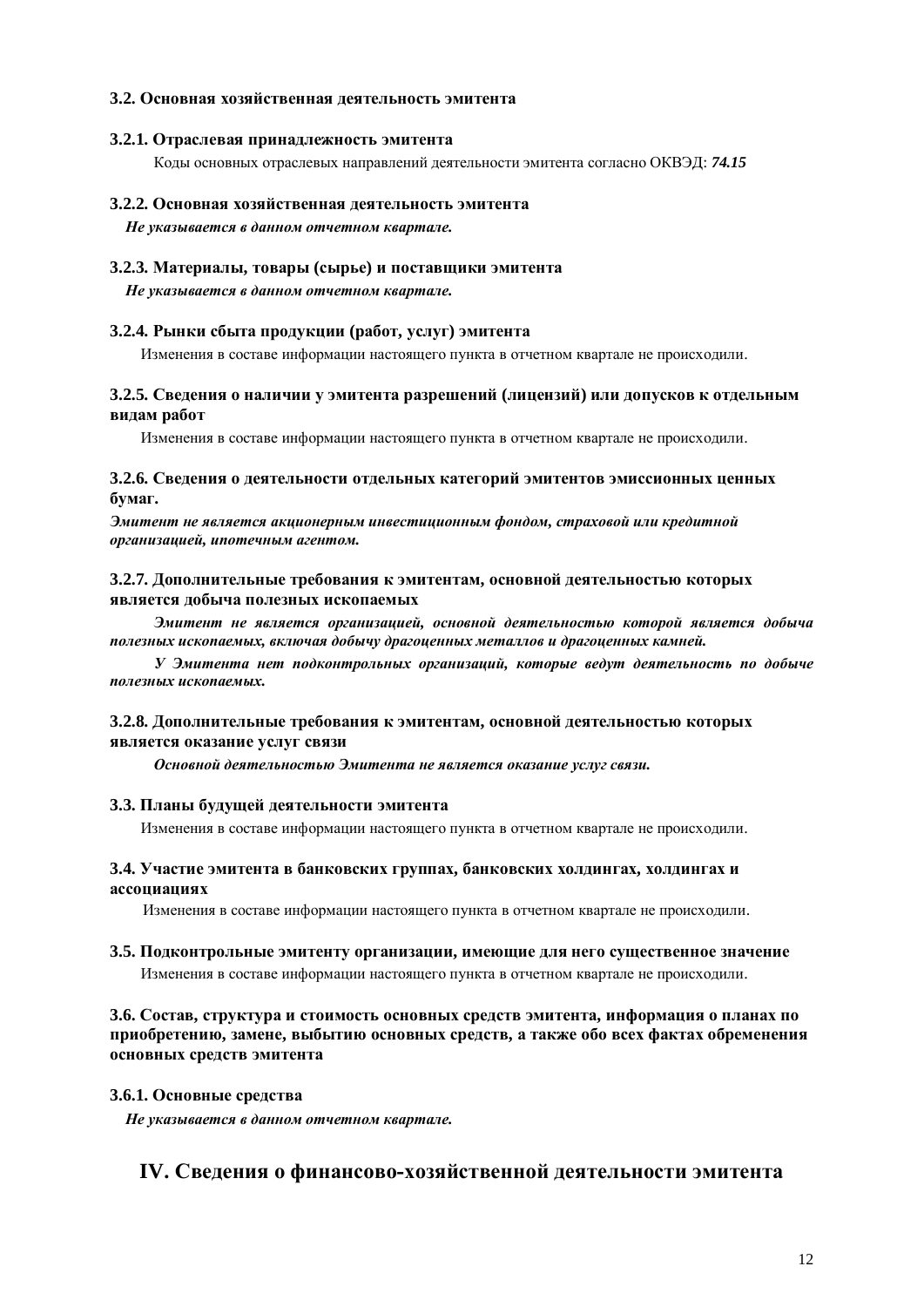#### 4.1. Результаты финансово-хозяйственной деятельности эмитента

Не указывается в данном отчетном квартале.

4.2. Ликвидность эмитента, достаточность капитала и оборотных средств Не указывается в данном отчетном квартале.

#### 4.3. Финансовые вложения эмитента

Не указывается в данном отчетном квартале.

#### 4.4. Нематериальные активы эмитента

Не указывается в данном отчетном квартале.

4.5. Сведения о политике и расходах эмитента в области научно-технического развития, в **этношении лицензий и патентов, новых разработок и исследований** 

Не указывается в данном отчетном квартале.

#### 4.6. Анализ тенденций развития в сфере основной деятельности эмитента

Изменения в составе информации настоящего пункта в отчетном квартале не происходили.

#### 4.6.1. Анализ факторов и условий, влияющих на деятельность эмитента

Изменения в составе информации настоящего пункта в отчетном квартале не происходили.

#### **4.6.2. Конкуренты эмитента**

Изменения в составе информации настоящего пункта в отчетном квартале не происходили.

# V. Подробные сведения о лицах, входящих в состав органов VIIDАВЛЕНИЯ ЭМИТЕНТА, ОРГАНОВ ЭМИТЕНТА ПО КОНТРОЛЮ ЗА ЕГО  $\phi$ инансово-хозяйственной деятельностью, и краткие сведения о  $\mathbf{r}$  сотрудниках (работниках) эмитента

5.1. Сведения о структуре и компетенции органов управления эмитента

Изменения в составе информации настоящего пункта в отчетном квартале не происходили.

#### 5.2. Информация о лицах, входящих в состав органов управления эмитента

Информация о составе Совета директоров Эмитента:

ɎɂɈ:*ȽɪɭɞɢɧȺɧɞɪɟɣɘɪɶɟɜɢɱ* Год рождения: 1969 Образование: высшее

Все должности, занимаемые данным лицом в эмитенте и других организациях за последние 5 лет и в настоящее время, в том числе по совместительству:

| Период |            | Наименование организации | Должность                                    |
|--------|------------|--------------------------|----------------------------------------------|
|        | по         |                          |                                              |
| 2005   | 2009       | ООО "ИСК "Пионер"        | Первый заместитель<br>генерального директора |
| 2007   | наст.время | ЗАО "ГК "Пионер"         | Генеральный директор                         |
| 2008   | 2009       | ООО "Пионерстрой Инвест" | Генеральный директор                         |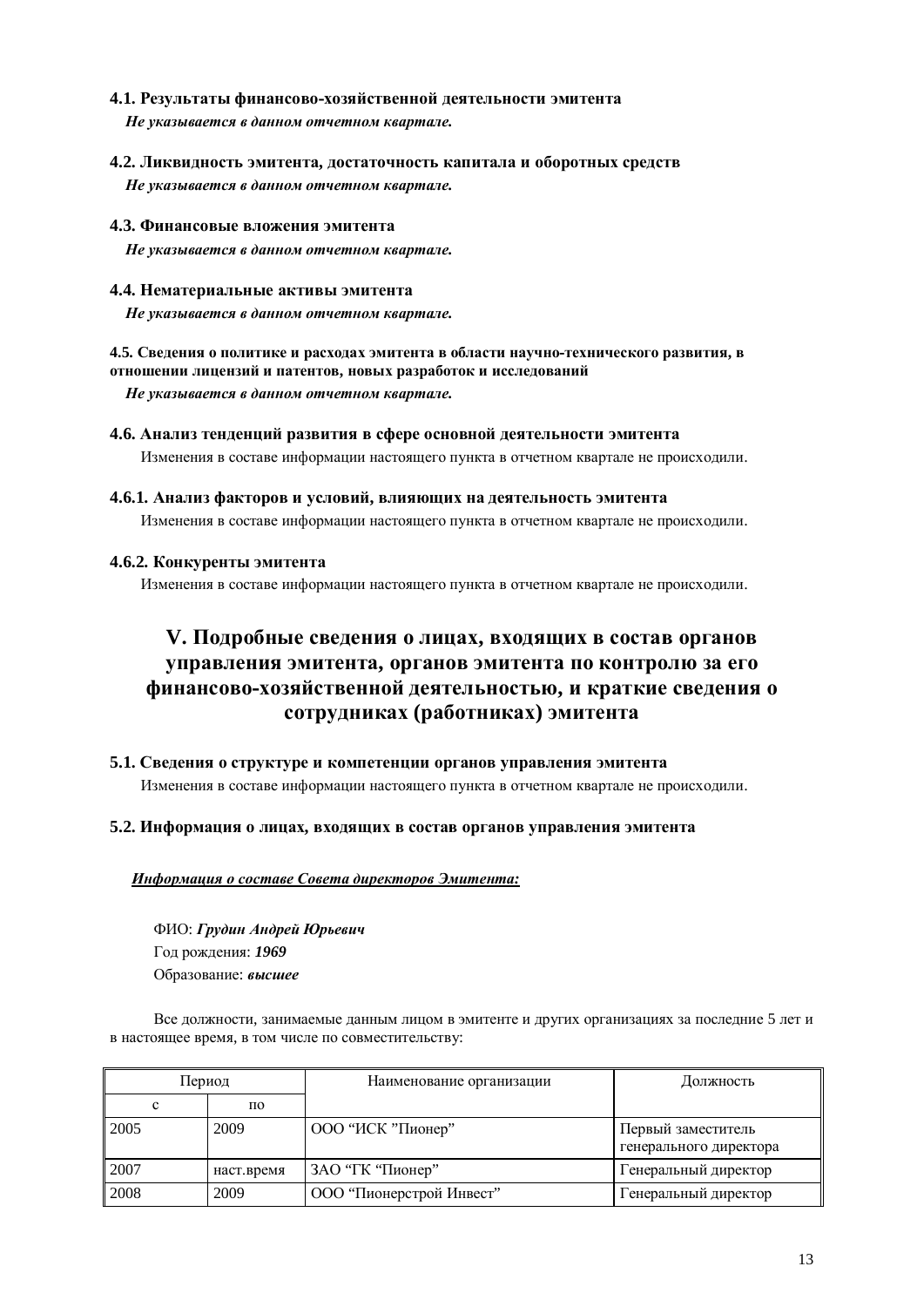| <b>2010</b> | наст.время | ЗАО "ГК "Пионер"           | член Совета директоров |
|-------------|------------|----------------------------|------------------------|
| 2012        | наст.время | <b>ООО «Новый Колизей»</b> | Директор               |

доля участия лица в уставном капитале эмитента: доли не имеет:

лоля принадлежащих лицу обыкновенных акций эмитента: доли не имеет;

количество акций эмитента каждой категории (типа), которые могут быть приобретены лицом в результате осуществления прав по принадлежащим ему опционам эмитента: *опционами Эмитента не владеет:* 

доли участия лица в уставном капитале дочерних и зависимых обществ эмитента: не имеет;

доли принадлежащих лицу обыкновенных акций дочернего или зависимого общества эмитента: не  $u$ *Meem*;

количество акций дочернего или зависимого общества эмитента каждой категории (типа), которые могут быть приобретены лицом в результате осуществления прав по принадлежащим ему опционам дочернего или зависимого общества эмитента: опционами дочерних или зависимых обществ Эмитента не владеет;

характер любых родственных связей с иными лицами, входящими в состав органов управления эмитента и/или органов контроля за финансово-хозяйственной деятельностью эмитента: Грудин Юрий  $IOp$ *<i>be*<sup>*8u*</sup> *+ брат.* 

Сведения о привлечении такого лица к административной ответственности за правонарушения в области финансов, налогов и сборов, рынка ценных бумаг или уголовной ответственности (наличии сулимости) за преступления в сфере экономики или за преступления против государственной власти: данное лицо не привлекалось к административной ответственности за правонарушения в области  $\phi$ инансов, налогов и сборов, рынка ценных бумаг или уголовной ответственности (наличии судимости) за преступления в сфере экономики или за преступления против государственной *власти*.

Сведения о занятии таким лицом должностей в органах управления коммерческих организаций в период, когда в отношении указанных организаций было возбуждено дело о банкротстве и/или введена одна из процедур банкротства, предусмотренных законодательством Российской Федерации о несостоятельности (банкротстве): данное лицо не занимало должностей в органах управления коммерческих организаций в период, когда в отношении указанных организаций было возбуждено дело о банкротстве и/или введена одна из процедур банкротства, предусмотренных законодательством Российской Федерации о несостоятельности (банкротстве).

 $\Phi$ ИО: Грудин Юрий Юрьевич Год рождения: 1975 **Образование: высшее** 

Все должности, занимаемые данным лицом в эмитенте и других организациях за последние 5 лет и в настоящее время, в том числе по совместительству:

| Период |            | Наименование организации          | Должность              |
|--------|------------|-----------------------------------|------------------------|
| c      | по         |                                   |                        |
| 2003   | 2009       | ООО «Королёва 21»                 | Генеральный директор   |
| 2006   | наст.время | ООО «ПИОНЕР-ИНВЕСТ»               | Генеральный директор   |
| 2007   | 2008       | ООО «МАГМА трейд Санкт-Петербург» | Советник директора     |
| 2007   | 2013       | ООО «Топ-металл»                  | Генеральный директор   |
| 2010   | наст.время | ЗАО «ГК «Пионер»                  | член Совета директоров |

доля участия лица в уставном капитале эмитента: доли не имеет;

доля принадлежащих лицу обыкновенных акций эмитента: доли не имеет;

количество акций эмитента каждой категории (типа), которые могут быть приобретены лицом в результате осуществления прав по принадлежащим ему опционам эмитента: *опционами Эмитента не владеет:* 

доли участия лица в уставном капитале лочерних и зависимых обшеств эмитента: *владеет 20%*  $\partial$ *оли в ООО* «ПИОНЕР-ИНВЕСТ»;

доли принадлежащих лицу обыкновенных акций дочернего или зависимого общества эмитента:  $\boldsymbol{\epsilon}$ ладеет 20% доли в ООО «ПИОНЕР-ИНВЕСТ»;

количество акций дочернего или зависимого общества эмитента каждой категории (типа), которые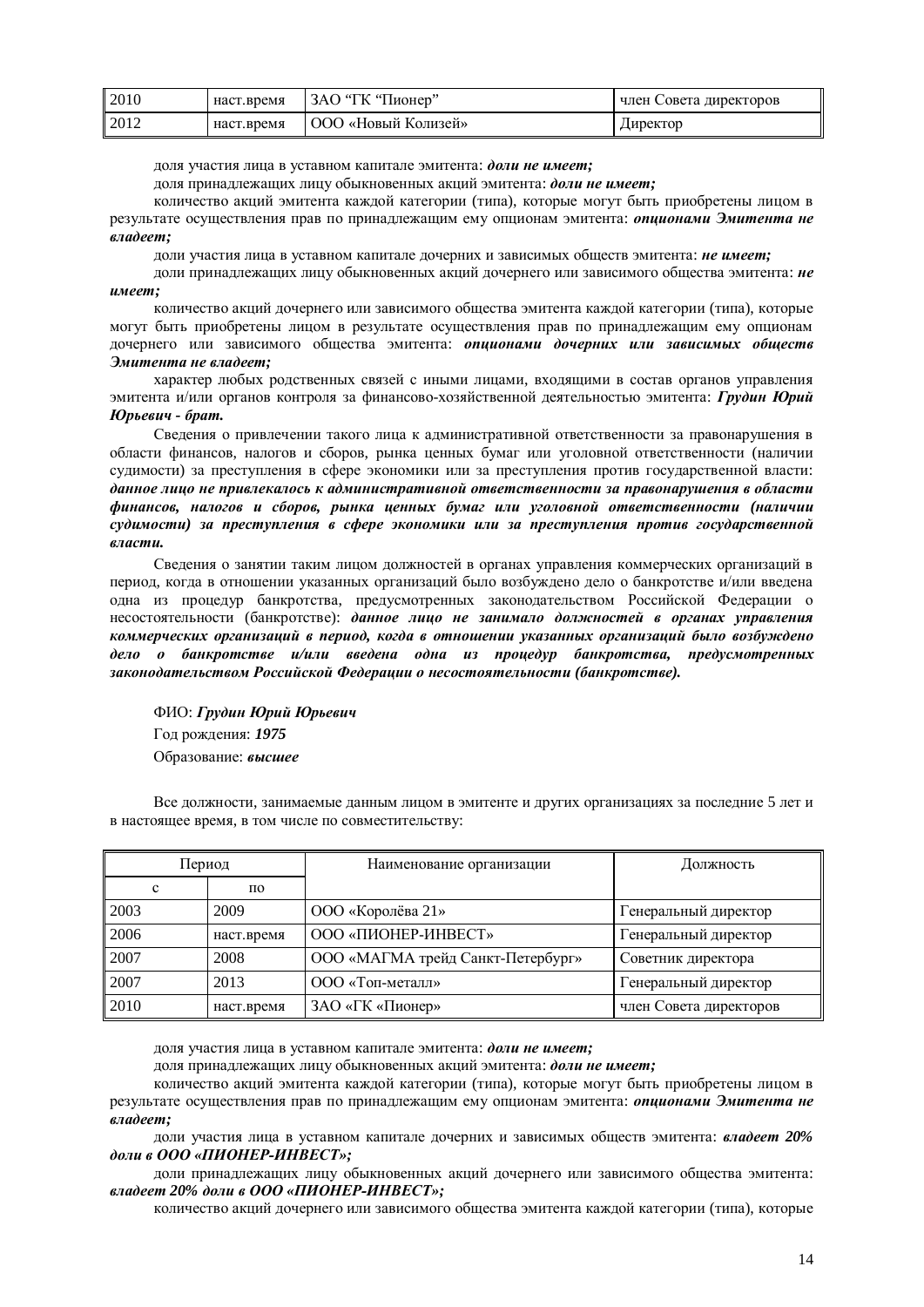могут быть приобретены лицом в результате осуществления прав по приналлежащим ему опционам дочернего или зависимого общества эмитента: опционами дочерних или зависимых обшеств  $\theta$ *Mumента не владеет:* 

характер любых родственных связей с иными лицами, входящими в состав органов управления эмитента и/или органов контроля за финансово-хозяйственной деятельностью эмитента: Грудин Андрей  $IOp$  *<i>EGBuvu* - брат.

Сведения о привлечении такого лица к административной ответственности за правонарушения в области финансов, налогов и сборов, рынка ценных бумаг или уголовной ответственности (наличии судимости) за преступления в сфере экономики или за преступления против государственной власти: данное лицо не привлекалось к административной ответственности за правонарушения в области  $\phi$ инансов, налогов и сборов, рынка ценных бумаг или уголовной ответственности (наличии судимости) за преступления в сфере экономики или за преступления против государственной *власти*.

Сведения о занятии таким лицом должностей в органах управления коммерческих организаций в период, когда в отношении указанных организаций было возбуждено дело о банкротстве и/или введена одна из процедур банкротства, предусмотренных законодательством Российской Федерации о несостоятельности (банкротстве): данное лицо не занимало должностей в органах управления коммерческих организаций в период, когда в отношении указанных организаций было возбуждено дело о банкротстве и/или введена одна из процедур банкротства, предусмотренных законодательством Российской Федерации о несостоятельности (банкротстве).

#### ɎɂɈ:*ɆɚɤɫɢɦɨɜɅɟɨɧɢɞȼɥɚɞɢɫɥɚɜɨɜɢɱ*

Гол рожления: 1974

#### Образование: высшее

Все должности, занимаемые данным лицом в эмитенте и других организациях за последние 5 лет и в настоящее время, в том числе по совместительству:

| Период      |            | Наименование организации | Должность                                    |
|-------------|------------|--------------------------|----------------------------------------------|
| $\mathbf c$ | по         |                          |                                              |
| 2008        | 2013       | ООО «Пионер-девелопмент» | Генеральный директор                         |
| 2010        | наст.время | ЗАО "ГК "Пионер"         | Первый заместитель<br>генерального директора |
| 2010        | 2013       | ЗАО «ИФГ «ЭЛЕМЕНТ»       | Генеральный директор                         |
| 2010        | наст.время | ЗАО "ГК "Пионер"         | Председатель Совета<br>директоров            |
| 2011        | наст.время | ООО «УК «ЭЛЕМЕНТ»        | Генеральный директор                         |

доля участия лица в уставном капитале эмитента: доли не имеет;

доля принадлежащих лицу обыкновенных акций эмитента: доли не имеет;

количество акций эмитента каждой категории (типа), которые могут быть приобретены лицом в результате осуществления прав по принадлежащим ему опционам эмитента: *опционами Эмитента не владеет;* 

доли участия лица в уставном капитале дочерних и зависимых обществ эмитента: не имеет;

доли принадлежащих лицу обыкновенных акций дочернего или зависимого общества эмитента: не имеет;

количество акций дочернего или зависимого общества эмитента каждой категории (типа), которые могут быть приобретены лицом в результате осушествления прав по приналлежащим ему опционам дочернего или зависимого общества эмитента: опционами дочерних или зависимых обществ Эмитента не владеет;

характер любых родственных связей с иными лицами, входящими в состав органов управления эмитента и/или органов контроля за финансово-хозяйственной деятельностью эмитента: указанные  $c$ вязи отсутствуют.

Свеления о привлечении такого липа к алминистративной ответственности за правонарушения в области финансов, налогов и сборов, рынка ценных бумаг или уголовной ответственности (наличии судимости) за преступления в сфере экономики или за преступления против государственной власти: данное лицо не привлекалось к административной ответственности за правонарушения в области  $\boldsymbol{\phi}$ инансов, налогов и сборов, рынка ценных бумаг или үголовной ответственности (наличии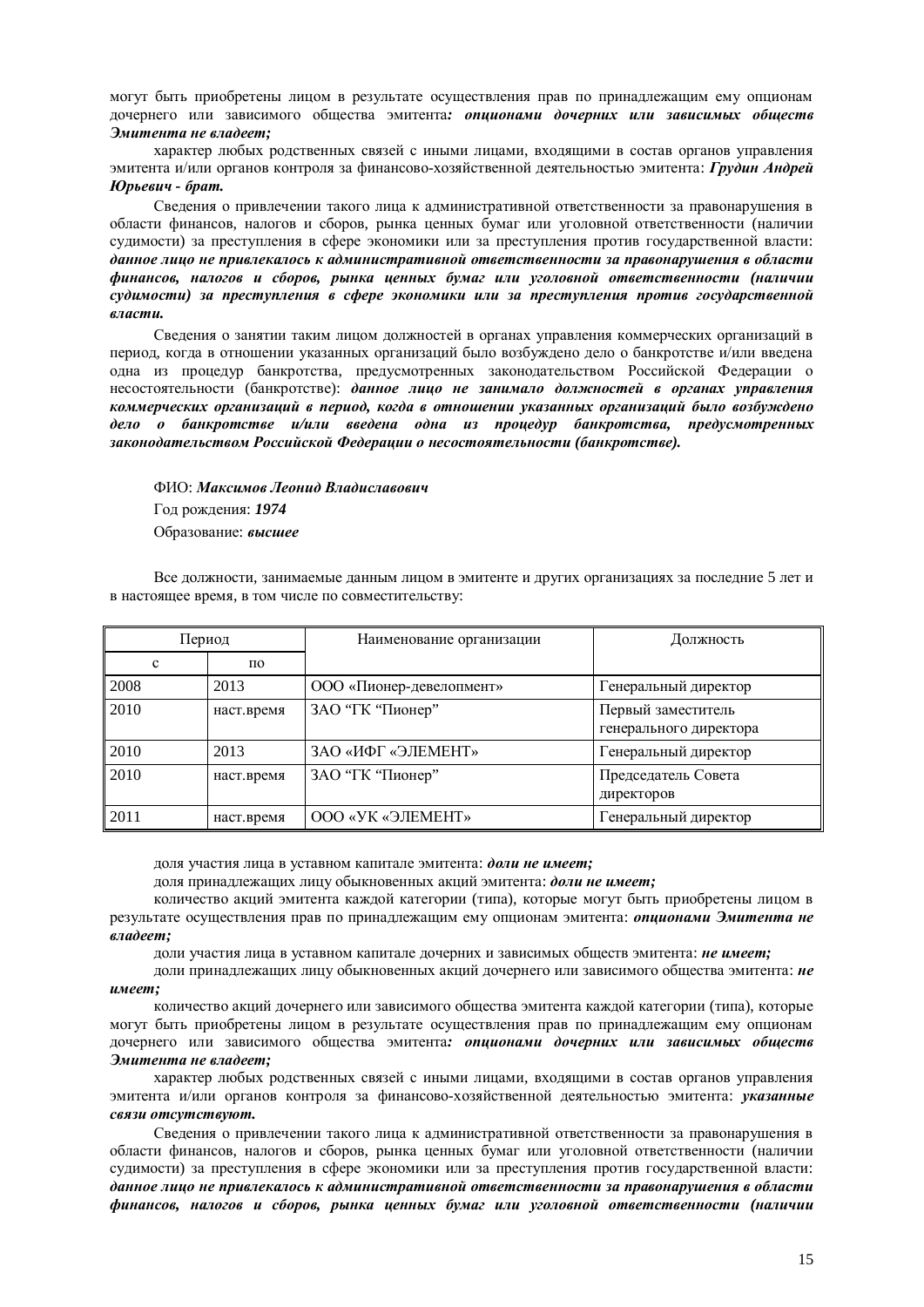#### судимости) за преступления в сфере экономики или за преступления против государственной *власти.*

Сведения о занятии таким лицом должностей в органах управления коммерческих организаций в период, когда в отношении указанных организаций было возбуждено дело о банкротстве и/или введена одна из процедур банкротства, предусмотренных законодательством Российской Федерации о несостоятельности (банкротстве): данное лицо не занимало должностей в органах управления коммерческих организаций в период, когда в отношении указанных организаций было возбуждено дело о банкротстве и/или введена одна из процедур банкротства, предусмотренных законодательством Российской Федерации о несостоятельности (банкротстве).

ɎɂɈ:*ɑɭɛɚɪɶȺɥɟɤɫɚɧɞɪȿɜɝɟɧɶɟɜɢɱ* Год рождения: 1957 **Образование: высшее** 

Все должности, занимаемые данным лицом в эмитенте и других организациях за последние 5 лет и в настоящее время, в том числе по совместительству:

| Период |            | Наименование организации | Должность                                                            |
|--------|------------|--------------------------|----------------------------------------------------------------------|
| c      | по         |                          |                                                                      |
| 2006   | 2007       | ООО "СпН Центр"          | Коммерческий директор                                                |
| 2007   | 2010       | ООО "Пионерстрой Инвест" | Заместитель генерального<br>директора по безопасности и<br>персоналу |
| 2010   | наст.время | ЗАО "ГК "Пионер"         | член Совета директоров                                               |
| 2010   | наст.время | ЗАО "ГК "Пионер"         | Заместитель генерального<br>директора по безопасности и<br>персоналу |

доля участия лица в уставном капитале эмитента: доли не имеет;

доля принадлежащих лицу обыкновенных акций эмитента: доли не имеет;

количество акций эмитента каждой категории (типа), которые могут быть приобретены лицом в результате осуществления прав по принадлежащим ему опционам эмитента: *опционами Эмитента не владеет;* 

доли участия лица в уставном капитале дочерних и зависимых обшеств эмитента: **не имеет:** 

доли принадлежащих лицу обыкновенных акций дочернего или зависимого общества эмитента: не  $$ 

количество акций дочернего или зависимого общества эмитента каждой категории (типа), которые могут быть приобретены лицом в результате осуществления прав по принадлежащим ему опционам дочернего или зависимого общества эмитента: опционами дочерних или зависимых обществ Эмитента не владеет;

характер любых родственных связей с иными лицами, входящими в состав органов управления эмитента и/или органов контроля за финансово-хозяйственной деятельностью эмитента: *указанные*  $c$ вязи отсутствуют.

Сведения о привлечении такого лица к административной ответственности за правонарушения в области финансов, налогов и сборов, рынка ценных бумаг или уголовной ответственности (наличии судимости) за преступления в сфере экономики или за преступления против государственной власти: данное лицо не привлекалось к административной ответственности за правонарушения в области  $\phi$ инансов, налогов и сборов, рынка ценных бумаг или уголовной ответственности (наличии  $c$ удимости) за преступления в сфере экономики или за преступления против государственной *власти*.

Сведения о занятии таким лицом должностей в органах управления коммерческих организаций в период, когда в отношении указанных организаций было возбуждено дело о банкротстве и/или введена одна из процедур банкротства, предусмотренных законодательством Российской Федерации о несостоятельности (банкротстве): данное лицо не занимало должностей в органах управления коммерческих организаций в период, когда в отношении указанных организаций было возбуждено дело о банкротстве и/или введена одна из процедур банкротства, предусмотренных законодательством Российской Федерации о несостоятельности (банкротстве).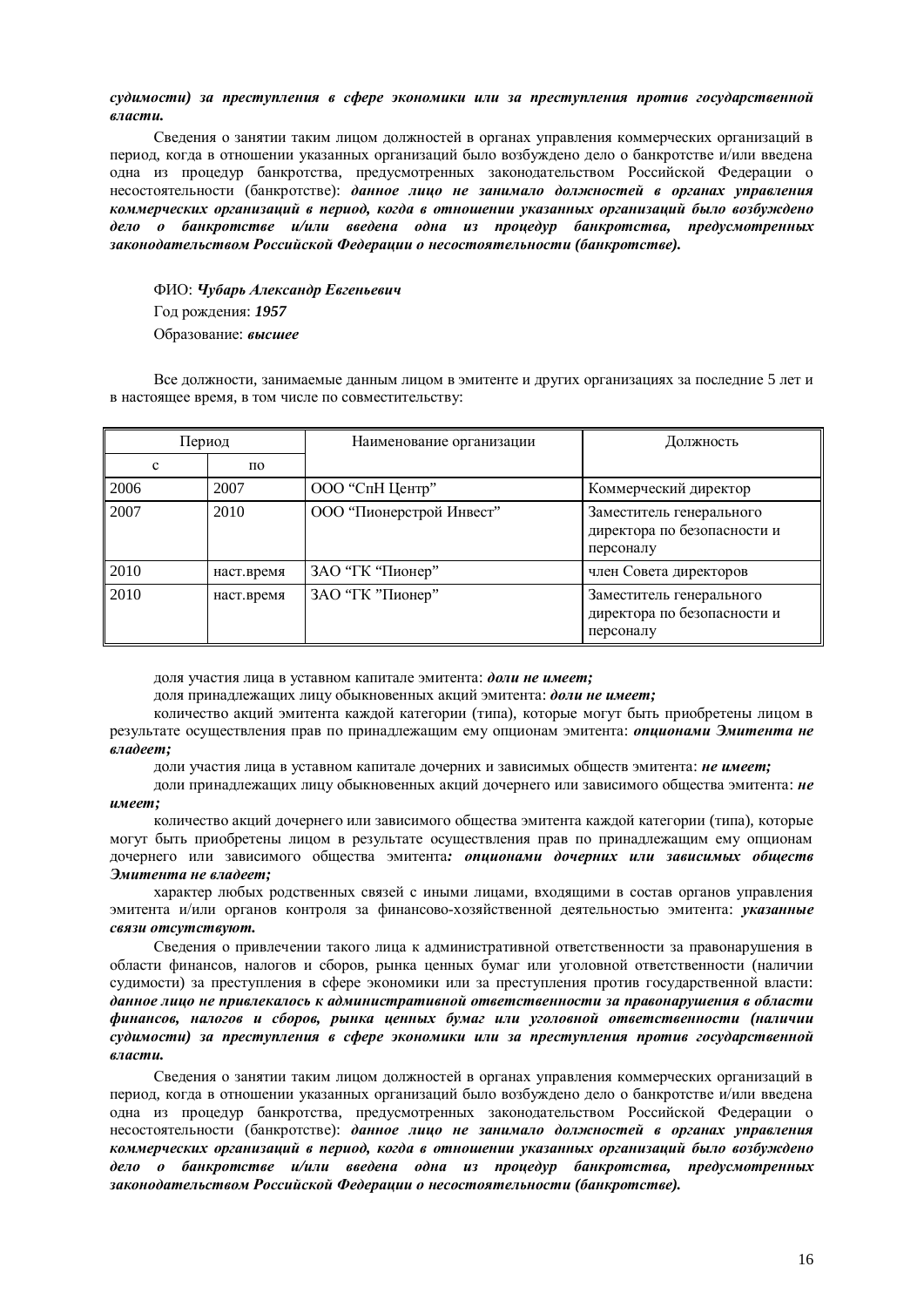## ɎɂɈ:*ɋɨɪɨɤɚɈɥɟɝɂɨɫɢɮɨɜɢɱ* Год рождения: 1970 Образование: высшее

Все должности, занимаемые данным лицом в эмитенте и других организациях за последние 5 лет и в настоящее время, в том числе по совместительству:

| Период      |             | Наименование организации      | Должность                                                        |
|-------------|-------------|-------------------------------|------------------------------------------------------------------|
| $\mathbf c$ | по          |                               |                                                                  |
| 1987        | 2009        | Служба в Вооруженных силах РФ | Военнослужащий                                                   |
| 2009        | 2010        | ООО "Пионерстрой Инвест"      | заместитель генерального<br>директора по юридическим<br>вопросам |
| 2010        | наст. время | ООО "Пионерстрой Инвест"      | Генеральный директор                                             |
| 2013        | наст.время  | ЗАО «ИК «Гринэкс»             | Советник генерального<br>директора                               |
| 2010        | наст.время  | ЗАО "ГК "Пионер"              | член Совета директоров                                           |

доля участия лица в уставном капитале эмитента: доли не имеет;

доля принадлежащих лицу обыкновенных акций эмитента: доли не имеет;

количество акций эмитента каждой категории (типа), которые могут быть приобретены лицом в результате осуществления прав по принадлежащим ему опционам эмитента: *опционами Эмитента не владеет:* 

доли участия лица в уставном капитале дочерних и зависимых обществ эмитента: не имеет;

доли приналлежаших липу обыкновенных акций лочернего или зависимого обшества эмитента: не

#### $$

количество акций дочернего или зависимого общества эмитента каждой категории (типа), которые могут быть приобретены лицом в результате осуществления прав по принадлежащим ему опционам дочернего или зависимого общества эмитента: опшионами дочерних или зависимых обшеств Эмитента не владеет;

характер любых родственных связей с иными лицами, входящими в состав органов управления эмитента и/или органов контроля за финансово-хозяйственной деятельностью эмитента: *указанные*  $c$ вязи отсутствуют.

Сведения о привлечении такого лица к административной ответственности за правонарушения в области финансов, налогов и сборов, рынка ценных бумаг или уголовной ответственности (наличии судимости) за преступления в сфере экономики или за преступления против государственной власти: данное лицо не привлекалось к административной ответственности за правонарушения в области  $\phi$ инансов, налогов и сборов, рынка ценных бумаг или уголовной ответственности (наличии судимости) за преступления в сфере экономики или за преступления против государственной *власти*.

Сведения о занятии таким лицом должностей в органах управления коммерческих организаций в периол, когла в отношении указанных организаций было возбуждено лело о банкротстве и/или введена одна из процедур банкротства, предусмотренных законодательством Российской Федерации о несостоятельности (банкротстве): данное лицо не занимало должностей в органах управления коммерческих организаций в период, когда в отношении указанных организаций было возбуждено дело о банкротстве и/или введена одна из процедур банкротства, предусмотренных законодательством Российской Федерации о несостоятельности (банкротстве).

#### **Информация о единоличном исполнительном органе Эмитента (Генеральный директор):**

ɎɂɈ:*ȽɪɭɞɢɧȺɧɞɪɟɣɘɪɶɟɜɢɱ* Год рождения: 1969 **Образование: высшее** 

Все должности, занимаемые данным лицом в эмитенте и других организациях за последние 5 лет и в настоящее время, в том числе по совместительству: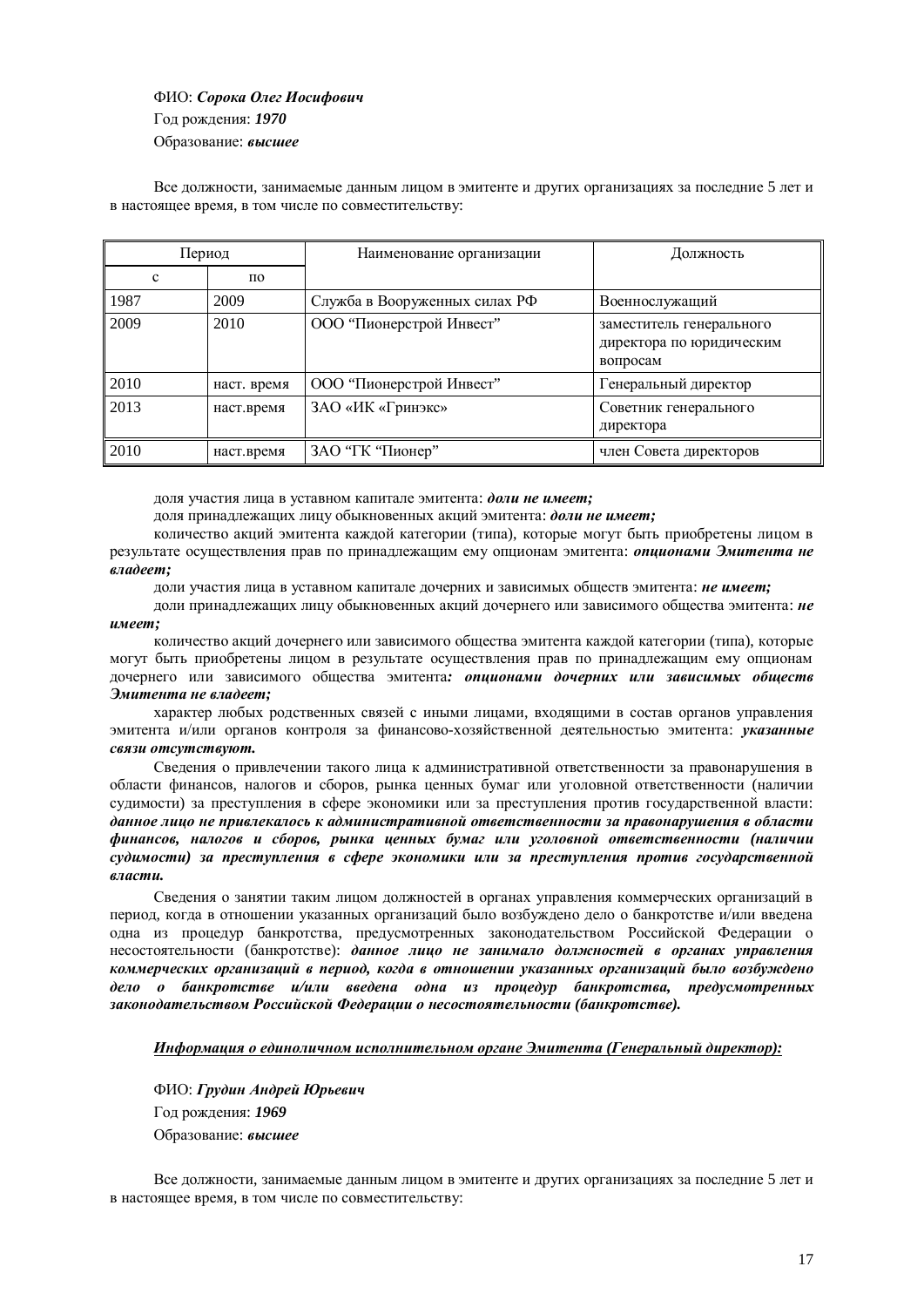| Период |            | Наименование организации | Должность                                    |
|--------|------------|--------------------------|----------------------------------------------|
| c      | по         |                          |                                              |
| 2006   | 2008       | ООО "ИСК "Пионер"        | Первый заместитель<br>генерального директора |
| 2008   | 2009       | ООО "Пионерстрой Инвест" | Генеральный директор                         |
| 2010   | наст.время | ЗАО "ГК "Пионер"         | Генеральный директор                         |
| 2010   | наст.время | ЗАО "ГК "Пионер"         | член Совета директоров                       |
| 2012   | наст.время | ООО «Новый Колизей»      | Директор                                     |

доля участия лица в уставном капитале эмитента: доли не имеет;

доля принадлежащих лицу обыкновенных акций эмитента: доли не имеет;

количество акций эмитента каждой категории (типа), которые могут быть приобретены лицом в результате осуществления прав по принадлежащим ему опционам эмитента: *опционами Эмитента не*  $$ 

доли участия лица в уставном капитале дочерних и зависимых обществ эмитента: не имеет;

доли принадлежащих лицу обыкновенных акций дочернего или зависимого общества эмитента: не  $$ 

количества акций дочернего или зависимого общества эмитента каждой категории (типа), которые могут быть приобретены лицом в результате осуществления прав по принадлежащим ему опционам дочернего или зависимого общества эмитента: опционами дочерних или зависимых обществ Эмитента не владеет;

характер любых родственных связей с иными лицами, входящими в состав органов управления эмитента и/или органов контроля за финансово-хозяйственной деятельностью эмитента: Грудин Юрий  $B$ *D* $p$ *<i>be*<sup>*8u*</sup> + *ópam*.

Сведения о привлечении такого лица к административной ответственности за правонарушения в области финансов, налогов и сборов, рынка ценных бумаг или уголовной ответственности (наличии судимости) за преступления в сфере экономики или за преступления против государственной власти: данное лицо не привлекалось к административной ответственности за правонарушения в области  $\phi$ инансов, налогов и сборов, рынка ценных бумаг или уголовной ответственности (наличии судимости) за преступления в сфере экономики или за преступления против государственной *власти*.

Сведения о занятии таким лицом должностей в органах управления коммерческих организаций в период, когда в отношении указанных организаций было возбуждено дело о банкротстве и/или введена одна из процедур банкротства, предусмотренных законодательством Российской Федерации о несостоятельности (банкротстве): данное лицо не занимало должностей в органах управления коммерческих организаций в период, когда в отношении указанных организаций было возбуждено дело о банкротстве и/или введена одна из процедур банкротства, предусмотренных законодательством Российской Федерации о несостоятельности (банкротстве).

Коллегиальный исполнительный орган не предусмотрен Уставом Эмитента.

#### 5.3. Сведения о размере вознаграждения, льгот и/или компенсации расходов по каждому **ɨɪɝɚɧɭɭɩɪɚɜɥɟɧɢɹɷɦɢɬɟɧɬɚ**

По каждому из органов управления эмитента (за исключением физического лица, занимающего должность (осуществляющего функции) единоличного исполнительного органа управления эмитента) описываются с указанием размера все виды вознаграждения, включая заработную плату членов органов управления эмитента, являющихся (являвшихся) работниками эмитента, в том числе работающих (работавших) по совместительству, премии, комиссионные, льготы и/или компенсации расходов, • вознаграждения, отдельно выплачиваемые за участие в работе соответствующего органа управления, а также иные виды вознаграждения, которые были выплачены эмитентом в течение соответствующего периода.

#### Совет директоров Эмитента:

Единица измерения: *руб*.

|                | 12 мес. 2013 г. |
|----------------|-----------------|
| Вознаграждение |                 |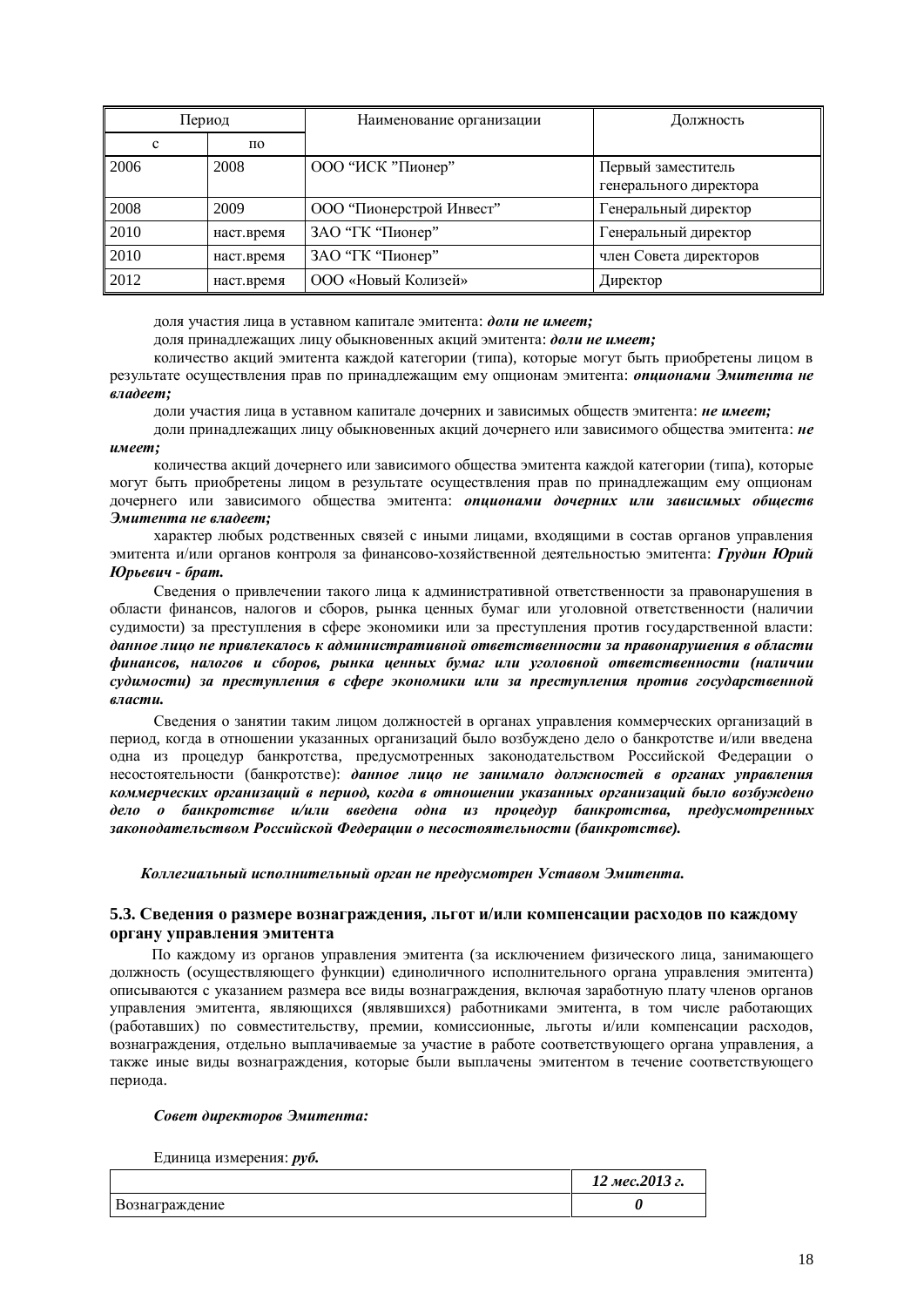| Заработная плата         |  |
|--------------------------|--|
| Премии                   |  |
| Комиссионные             |  |
| Льготы                   |  |
| Компенсации расходов     |  |
| Иные виды вознаграждения |  |
| Иное                     |  |
| ИТОГО                    |  |

Сведения о сушествующих соглашениях относительно таких выплат в текущем финансовом году: **указанные соглашения отсутствуют.** 

#### Коллегиальный исполнительный орган Эмитента не предусмотрен Уставом Эмитента.

Данные о размере вознаграждения единоличного исполнительного органа управления Эмитента не раскрываются в связи с осуществлением указанных функций физическим лицом.

Эмитент не является акционерным инвестиционным фондом.

#### 5.4. Сведения о структуре и компетенции органов контроля за финансово-хозяйственной деятельностью эмитента

Изменения в составе информации настоящего пункта в отчетном квартале не происходили.

#### 5.5. Информация о лицах, входящих в состав органов контроля за финансово**хозяйственной деятельностью эмитента**

Информация о ревизоре или о персональном составе ревизионной комиссии и иных органов эмитента по контролю за его финансово-хозяйственной деятельностью:

#### **Информация о Ревизоре Эмитента:**

ɎɂɈ:*Ʉɢɦɉɚɜɟɥȿɜɝɟɧɶɟɜɢɱ* Год рождения: 1979 **Образование: высшее** 

Все должности, занимаемые данным лицом в эмитенте и других организациях за последние 5 лет и в настоящее время, в том числе по совместительству:

| Период |             | Наименование организации | Должность         |
|--------|-------------|--------------------------|-------------------|
| c      | По          |                          |                   |
| 2007   | наст. время | ООО «Пионерстрой Инвест» | Ведущий бухгалтер |
| 2009   | 2010        | ООО «Пионер-девелопмент» | Главный бухгалтер |
| 2010   | наст. время | ООО «МосИнКом»           | Главный бухгалтер |
| 2013   | наст. время | ЗАО «ИК «Гринэкс»        | Ведущий бухгалтер |
| 2013   | 2013        | ЗАО «ГК «Пионер»         | Экономист         |
| 2013   | наст. время | ЗАО «ГК «Пионер»         | Ревизор           |

доля участия лица в уставном капитале эмитента: доли не имеет;

доля принадлежащих лицу обыкновенных акций эмитента: доли не имеет;

количество акций эмитента каждой категории (типа), которые могут быть приобретены лицом в результате осуществления прав по принадлежащим ему опционам эмитента: *опционами Эмитента не владеет:* 

доли участия лица в уставном капитале дочерних и зависимых обществ эмитента:

доли принадлежащих лицу обыкновенных акций дочернего или зависимого общества эмитента: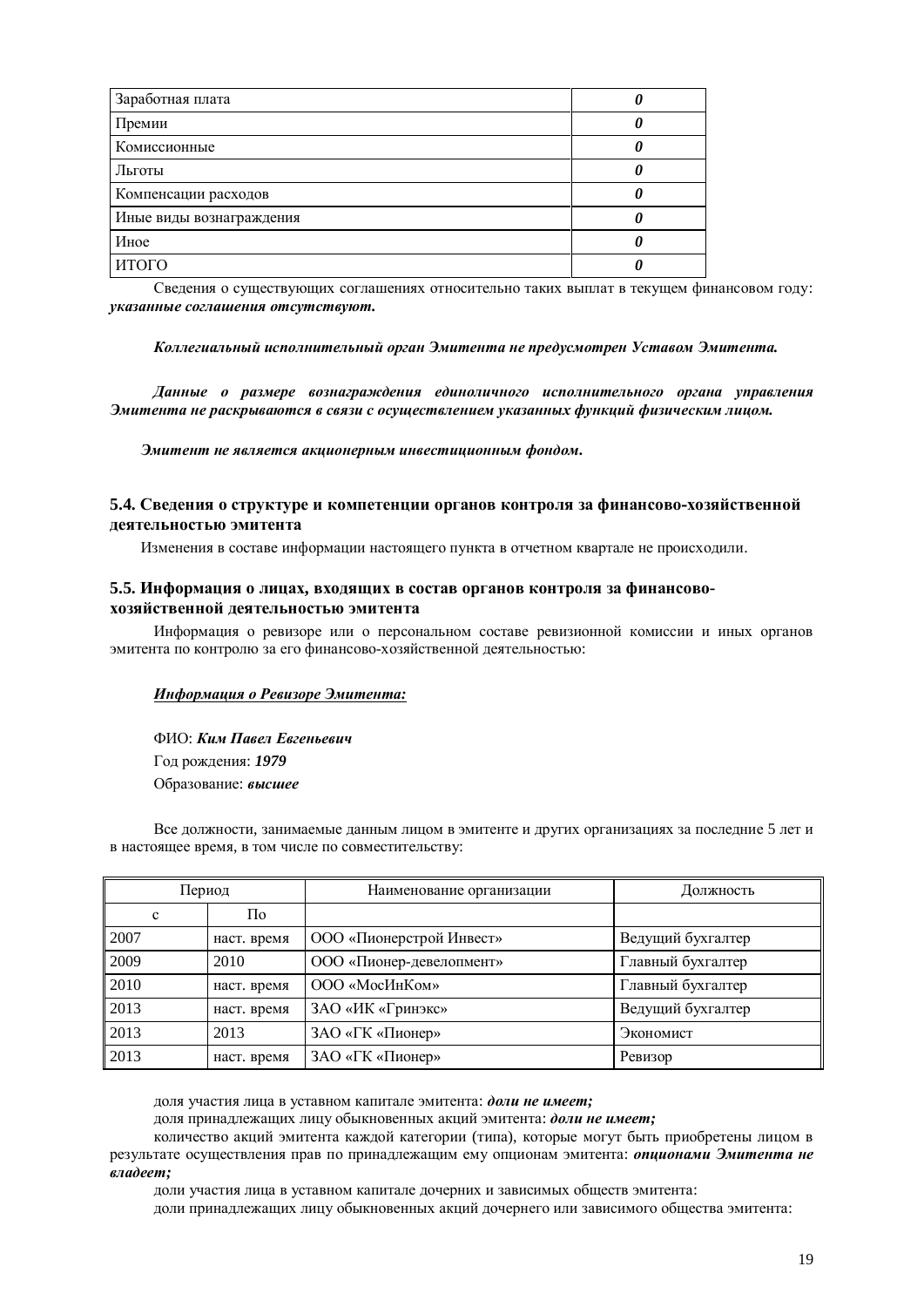количество акций лочернего или зависимого общества эмитента кажлой категории (типа), которые могут быть приобретены лицом в результате осуществления прав по принадлежащим ему опционам дочернего или зависимого общества эмитента: опционами дочерних или зависимых обшеств Эмитента не владеет;

характер любых родственных связей с иными лицами, входящими в состав органов управления эмитента и/или органов контроля за финансово-хозяйственной деятельностью эмитента: *родственные*  $c$ вязи отсутствуют

Сведения о привлечении такого лица к административной ответственности за правонарушения в области финансов, налогов и сборов, рынка ценных бумаг или уголовной ответственности (наличии судимости) за преступления в сфере экономики или за преступления против государственной власти: данное лицо не привлекалось к административной ответственности за правонарушения в области  $\phi$ инансов, налогов и сборов, рынка ценных бумаг или уголовной ответственности (наличии судимости) за преступления в сфере экономики или за преступления против государственной *власти*.

Сведения о занятии таким лицом должностей в органах управления коммерческих организаций в периол, когла в отношении указанных организаций было возбужлено лело о банкротстве и/или введена одна из процедур банкротства, предусмотренных законодательством Российской Федерации о несостоятельности (банкротстве): данное лицо не занимало должностей в органах управления коммерческих организаций в период, когда в отношении указанных организаций было возбуждено  $\partial$ ело о банкротстве и/или введена одна из процедур банкротства, предусмотренных законодательством Российской Федерации о несостоятельности (банкротстве).

#### 5.6. Сведения о размере вознаграждения, льгот и/или компенсации расходов по органу контроля за финансово-хозяйственной деятельностью эмитента

По каждому органу контроля за финансово-хозяйственной деятельностью эмитента (за исключением физического лица, занимающего должность (осуществляющего функции) ревизора эмитента) описываются с указанием размера все виды вознаграждения, включая заработную плату членов органов контроля за финансово-хозяйственной деятельностью эмитента, являющихся (являвшихся) работниками эмитента, в том числе работающих (работавших) по совместительству, премии, комиссионные, льготы и/или компенсации расходов, а также иные виды вознаграждения, которые были выплачены эмитентом в течение соответствующего периода.

|                          | 12 мес. 2013 г. |
|--------------------------|-----------------|
| Вознаграждение           |                 |
| Заработная плата         |                 |
| Премии                   |                 |
| Комиссионные             |                 |
| Льготы                   |                 |
| Компенсации расходов     |                 |
| Иные виды вознаграждения |                 |
| Иное                     |                 |
| ИТОГО                    |                 |

#### **Ревизор Эмитента:**

Единица измерения: руб.

Сведения о существующих соглашениях относительно таких выплат в текущем финансовом году: **указанные соглашения отсутствуют.** 

#### 5.7. Данные о численности и обобщенные данные о составе сотрудников (работников) **ЭМИТЕНТА, А ТАКЖЕ Об ИЗМЕНЕНИИ ЧИСЛЕННОСТИ СОТРУДНИКОВ (РАбОТНИКОВ) ЭМИТЕНТА**

Указывается средняя численность работников (сотрудников) эмитента, включая работников (сотрудников), работающих в его филиалах и представительствах, а также размер отчислений на заработную плату и социальное обеспечение:

| Наименование показателя              | 12 мес. 2013 |
|--------------------------------------|--------------|
| Средняя численность работников, чел. |              |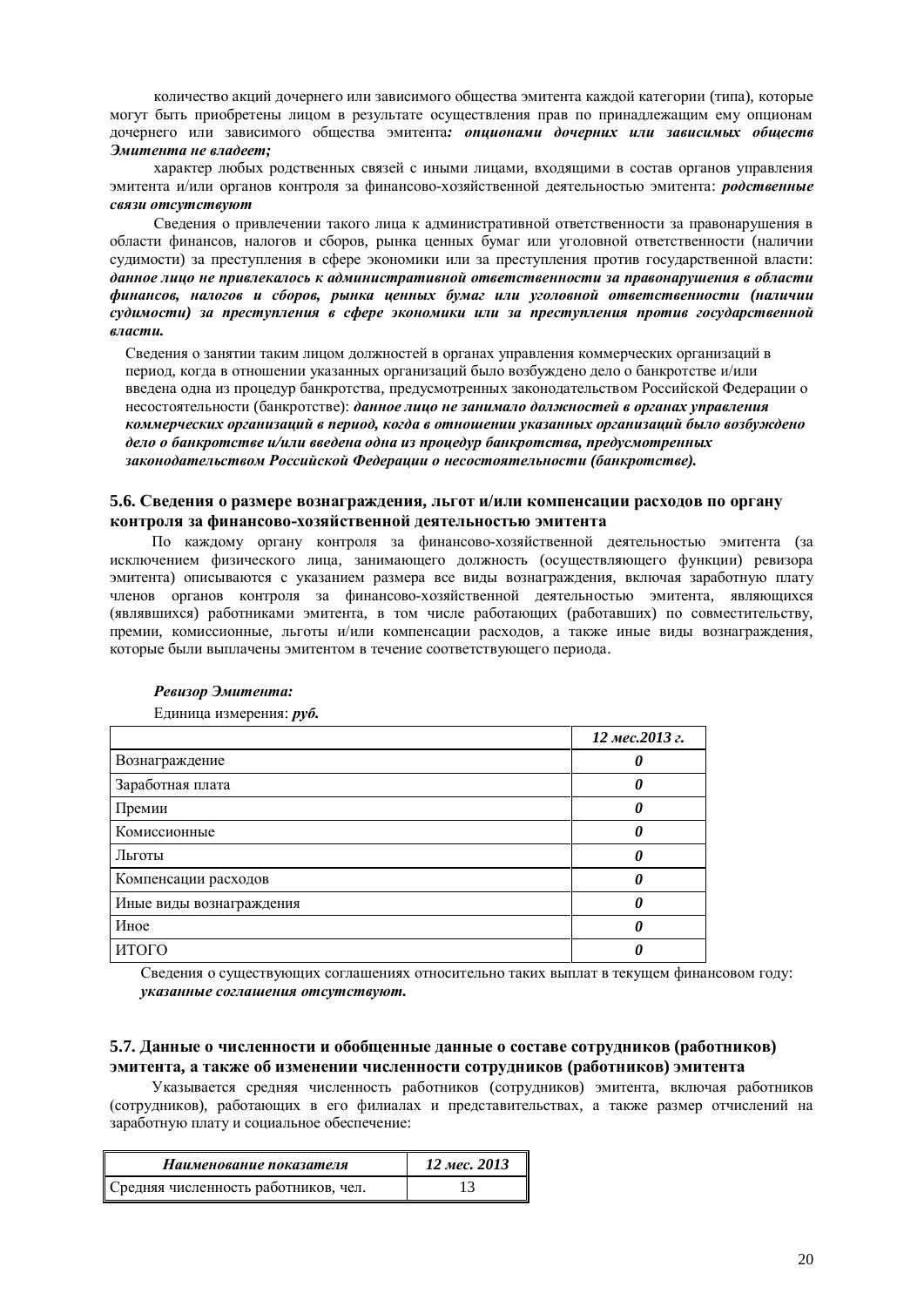| Доля работников эмитента, имеющих<br>высшее профессиональное образование, % | 100           |
|-----------------------------------------------------------------------------|---------------|
| Фонд начисленной заработной платы<br>работников за отчетный период, руб.    | 24 396 982,75 |
| Выплаты социального характера<br>работников за отчетный период, руб.        | 172 332,30    |

В случае если изменение численности сотрудников (работников) эмитента за раскрываемый период является для эмитента существенным, указываются факторы, которые, по мнению эмитента, послужили причиной для таких изменений, а также последствия таких изменений для финансовохозяйственной деятельности эмитента: изменение численности сотрудников (работников) Эмитента за раскрываемый период не является сушественным для Эмитента.

В случае если в состав сотрудников (работников) эмитента входят сотрудники, оказывающие существенное влияние на финансово-хозяйственную деятельность эмитента (ключевые сотрудники), дополнительно указываются сведения о таких ключевых сотрудниках эмитента:

#### $\Gamma$ рудин Андрей Юрьевич – Генеральный директор

Соловьева Елена Николаевна – Главный бухгалтер (на дату утверждения  $e$ жеквартального отчета)

В случае если сотрудниками (работниками) эмитента создан профсоюзный орган, указывается на это **обстоятельство: профсоюзный орган сотрудниками Эмитента не создан.** 

#### 5.8. Сведения о любых обязательствах эмитента перед сотрудниками (работниками), касающихся возможности их участия в уставном (складочном) капитале (паевом фонде) **ЭМИТЕНТА**

В случае если имеют место любые соглашения или обязательства эмитента, касающиеся возможности участия сотрудников (работников) эмитента в его уставном (складочном) капитале (паевом фонде), указываются такие соглашения или обязательства, а также доля участия в уставном (складочном) хапитале (паевом фонде) эмитента (количество обыкновенных акций эмитента - акционерного общества), которая может быть приобретена (которое может быть приобретено) по таким соглашениям или обязательствам сотрудниками (работниками) эмитента, или указывается на отсутствие таких соглашений или обязательств: указанные соглашения или обязательства отсутствуют.

Сведения о предоставлении или возможности предоставления сотрудникам (работникам) эмитента опционов эмитента: опционы сотрудникам (работникам) эмитента не предоставлялись,  $\boldsymbol{\theta}$ *возможность предоставления отсутствует.* 

# VI. Сведения об участниках (акционерах) эмитента и о совершенных **ЭМИТЕНТОМ СДЕЛКАХ, В СОВЕРШЕНИИ КОТОРЫХ ИМЕЛАСЬ** заинтересованность

#### **6.1. Сведения об общем количестве акционеров (участников) эмитента**

Общее количество лиц с ненулевыми остатками на лицевых счетах, зарегистрированных в реестре акционеров эмитента на дату окончания отчетного квартала: 2

Общее количество номинальных держателей акций эмитента: нет.

Общее количество лиц, включенных в составленный последним список лиц, имевших (имеющих) право на участие в общем собрании акционеров эмитента (иной список лиц, составленный в целях осуществления (реализации) прав по акциям эмитента и для составления которого номинальные держатели акций эмитента представляли данные о лицах, в интересах которых они владели (владеют) акциями эмитента): 2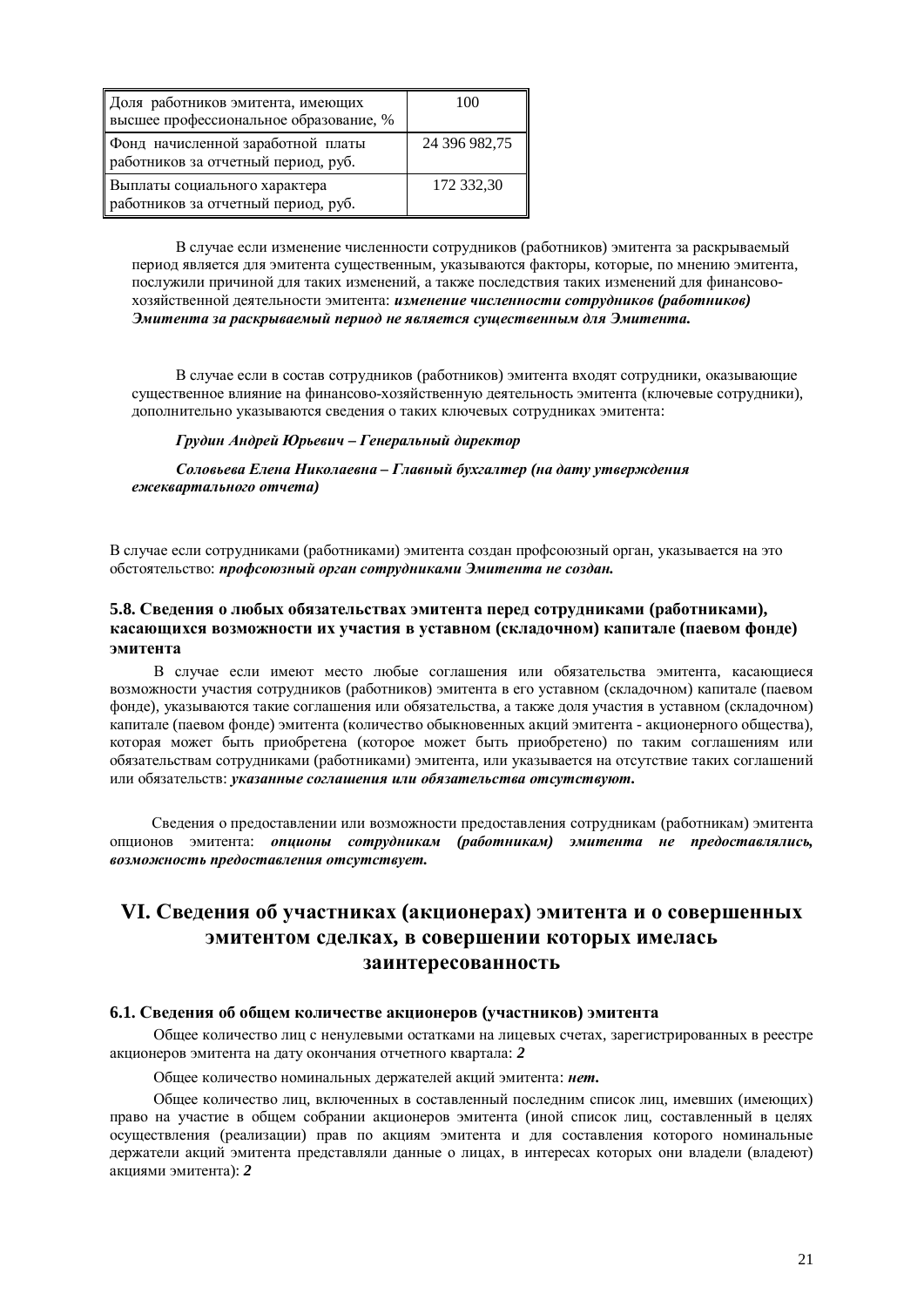Категория (тип) акций эмитента, владельцы которых подлежали включению в такой список:  $\boldsymbol{\theta}$ быкновенные акиии

Ⱦɚɬɚɫɨɫɬɚɜɥɟɧɢɹɬɚɤɨɝɨɫɩɢɫɤɚ: *04.03.2013*

#### **6.2. Сведения об участниках (акционерах) эмитента, владеющих не менее чем 5** Процентами его уставного (складочного) капитала (паевого фонда) или не менее чем 5 процентами его обыкновенных акций, а также сведения о контролирующих таких **ɭɱɚɫɬɧɢɤɨɜ (ɚɤɰɢɨɧɟɪɨɜ) ɥɢɰɚɯ, ɚɜɫɥɭɱɚɟɨɬɫɭɬɫɬɜɢɹɬɚɤɢɯɥɢɰ - ɨɛɭɱɚɫɬɧɢɤɚɯ ɚɤɰɢɨɧɟɪɚɯ) ɬɚɤɢɯɥɢɰ, ɜɥɚɞɟɸɳɢɯɧɟɦɟɧɟɟɱɟɦ 20 ɩɪɨɰɟɧɬɚɦɢɭɫɬɚɜɧɨɝɨ (ɫɤɥɚɞɨɱɧɨɝɨ)**  капитала (паевого фонда) или не менее чем 20 процентами их обыкновенных акций

Лица, владеющие не менее чем 5 процентами уставного капитала эмитента или не менее чем 5 процентами обыкновенных акций эмитента:

1. Полное фирменное наименование: Общество с ограниченной ответственностью *©ɍɩɪɚɜɥɹɸɳɚɹɄɨɦɩɚɧɢɹ «ɗɅȿɆȿɇɌ»*

Сокращенное фирменное наименование: ООО «УК «ЭЛЕМЕНТ» Место нахождения: 123995, г. Москва, Бережковская наб., д. 20, стр. 5 ɂɇɇ: *7730648679* ɈȽɊɇ: *1117746600476* Доля участия лица в уставном капитале эмитента, %: 50 Доля принадлежащих лицу обыкновенных акций эмитента, %: 50

Сведения о лицах, контролирующих участника (акционера) эмитента, владеющего не менее  $\mu$ ем 5 процентами его уставного (складочного) капитала (паевого фонда) или не менее чем 5 процентами его обыкновенных акций:

#### Фамилия, имя, отчество: Максимов Владислав Николаевич

#### ɂɇɇ: *771600564251*

вид контроля, под которым находится участник (акционер) эмитента по отношению к контролирующему его лицу (прямой контроль, косвенный контроль): прямой контроль

основание, в силу которого лицо, контролирующее участника (акционера) эмитента, осуществляет такой контроль (участие в юридическом лице, являющемся участником (акционером) эмитента, заключение договора простого товарищества, заключение договора поручения, заключение акционерного соглашения, заключение иного соглашения, предметом которого является осуществление прав, удостоверенных акциями (долями) юридического лица, являющегося участником (акционером) эмитента): участие в юридическом лице, являющемся акционером эмитента

признак осуществления лицом, контролирующим участника (акционера) эмитента, такого контроля (право распоряжаться более 50 процентами голосов в высшем органе управления юридического лица, являющегося участником (акционером) эмитента; право назначать (избирать) единоличный исполнительный орган юридического лица, являющегося участником (акционером) эмитента; право назначать (избирать) более 50 процентов состава коллегиального органа управления юридического лица, являющегося участником (акционером) эмитента): *право распоряжаться более 50* процентами голосов в высшем органе управления юридического лица, являющегося акционером **эмитента** 

в случае косвенного контроля - последовательно все подконтрольные лицу, контролирующему участника (акционера) эмитента, организации цепочка организаций, находящихся под прямым или косвенным контролем лица, контролирующего участника (акционера) эмитента), через которых лицо, контролирующее участника (акционера) эмитента, осуществляет косвенный контроль. При этом по кажлой такой организации указываются полное и сокращенное фирменные наименования, место нахождения, ИНН (если применимо), ОГРН (если применимо): не применяется, т.к. осуществляется прямой контроль.

иные сведения, указываемые эмитентом по собственному усмотрению: отсутствуют.

2. Полное фирменное наименование: Обшество с ограниченной ответственностью «Новый *Колизей»* 

Сокращенное фирменное наименование: ООО «Новый Колизей» Место нахождения: 191025, г. Санкт-Петербург, ул. Восстания, д. ба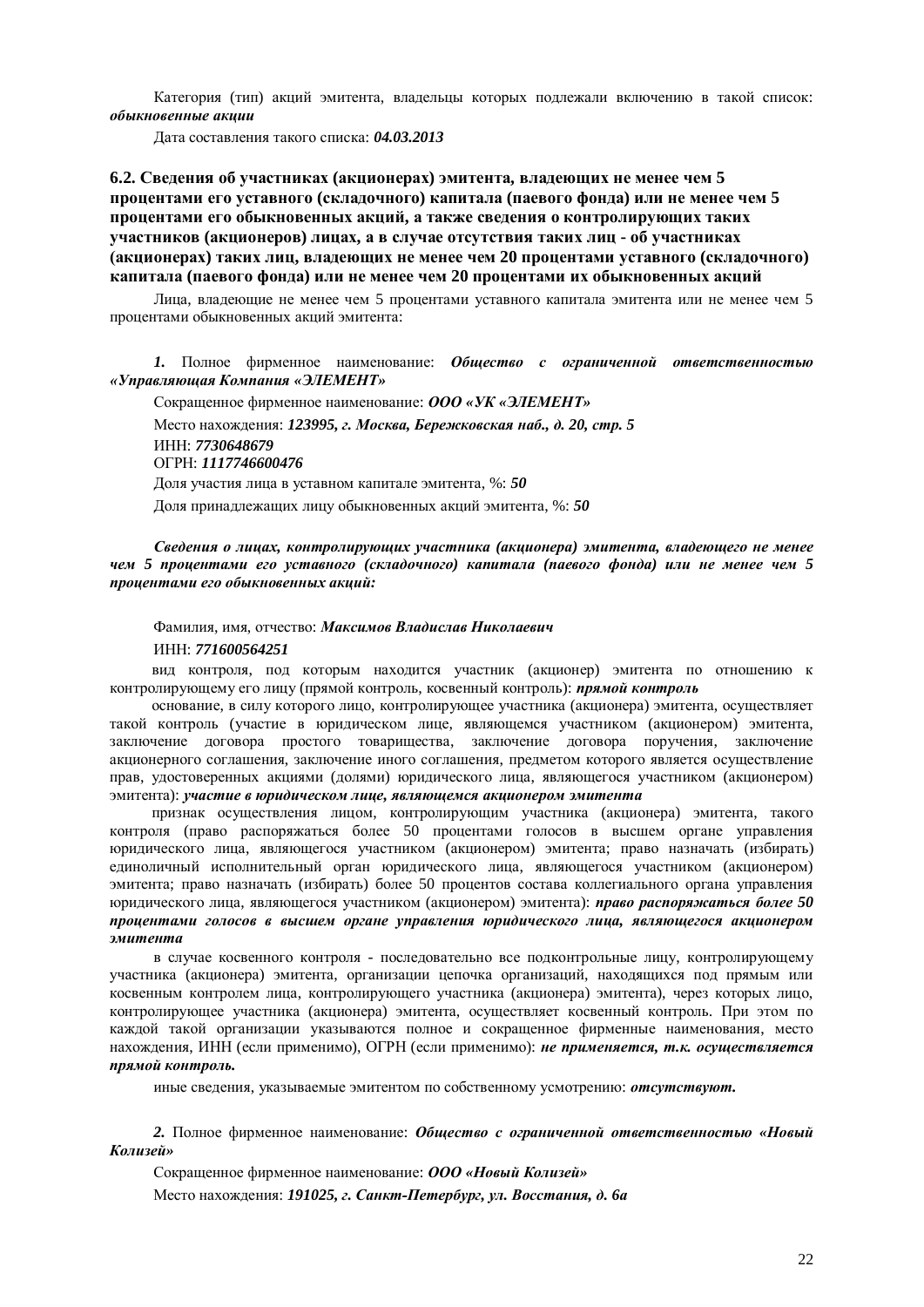ɂɇɇ: *7841472389* ɈȽɊɇ: *1127847578143* Доля участия лица в уставном капитале эмитента, %: 50 Доля принадлежащих лицу обыкновенных акций эмитента, %: 50

Сведения о лицах, контролирующих участника (акционера) эмитента, владеющего не менее  $\mu$ ем 5 процентами его уставного (складочного) капитала (паевого фонда) или не менее чем 5 проиентами его обыкновенных акций:

#### Фамилия, имя, отчество: Грудин Андрей Юрьевич

#### ɂɇɇ: *781006946406*

вид контроля, под которым находится участник (акционер) эмитента по отношению к контролирующему его лицу (прямой контроль, косвенный контроль): прямой контроль

основание, в силу которого лицо, контролирующее участника (акционера) эмитента, осуществляет такой контроль (участие в юридическом лице, являющемся участником (акционером) эмитента, заключение договора простого товарищества, заключение договора поручения, заключение акционерного соглашения, заключение иного соглашения, предметом которого является осуществление прав, удостоверенных акциями (долями) юридического лица, являющегося участником (акционером) эмитента): участие в юридическом лице, являющемся (акционером эмитента

признак осуществления лицом, контролирующим участника (акционера) эмитента, такого контроля (право распоряжаться более 50 процентами голосов в высшем органе управления юридического лица, являющегося участником (акционером) эмитента; право назначать (избирать) единоличный исполнительный орган юридического лица, являющегося участником (акционером) эмитента; право назначать (избирать) более 50 процентов состава коллегиального органа управления юридического лица, являющегося участником (акционером) эмитента): *право распоряжаться более 50* проиентами голосов в высшем органе управления юридического лица, являющегося акционером Эмитента

в случае косвенного контроля - последовательно все подконтрольные лицу, контролирующему участника (акционера) эмитента, организации цепочка организаций, находящихся под прямым или косвенным контролем лица, контролирующего участника (акционера) эмитента), через которых лицо, контролирующее участника (акционера) эмитента, осуществляет косвенный контроль. При этом по кажлой такой организации указываются полное и сокращенное фирменные наименования, место нахождения, ИНН (если применимо), ОГРН (если применимо): не применяется, т.к. осуществляется прямой контроль.

иные сведения, указываемые эмитентом по собственному усмотрению: *отсутствуют*.

 $A$ кции эмитента, составляющие не менее чем 5 процентов уставного капитала или не менее чем 5 процентов обыкновенных акций, не зарегистрированы в реестре акционеров эмитента на имя *ɧɨɦɢɧɚɥɶɧɨɝɨɞɟɪɠɚɬɟɥɹ.*

#### **6.3. Сведения о доле участия государства или муниципального образования в уставном**  $(kA)$  (складочном) капитале (паевом фонде) эмитента, наличии специального права ('золотой **ɚɤɰɢɢ')**

Указываются сведения о доле государства (муниципального образования) в уставном (складочном) капитале (паевом фонде) эмитента и специальных правах:

размер лоли уставного (склалочного) капитала (паевого фонла) эмитента, нахоляшейся в государственной (федеральной, субъектов Российской Федерации), муниципальной собственности;

полное фирменное наименование (для юридического лица - коммерческой организации) или наименование (для юридического лица - некоммерческой организации), место нахождения либо фамилия, имя, отчество (для физического лица) управляющего государственным, муниципальным пакетом акций, а также лица, которое от имени Российской Федерации, субъекта Российской Федерации или муниципального образования осуществляет функции участника (акционера) эмитента;

наличие специального права на участие Российской Федерации, субъектов Российской Федерации, муниципальных образований в управлении эмитентом - акционерным обществом ("золотой акции"), срок действия специального права ("золотой акции"):

 $\eta$ аля государства (муниципального образования) в уставном капитале Эмитента и специальные права отсутствуют.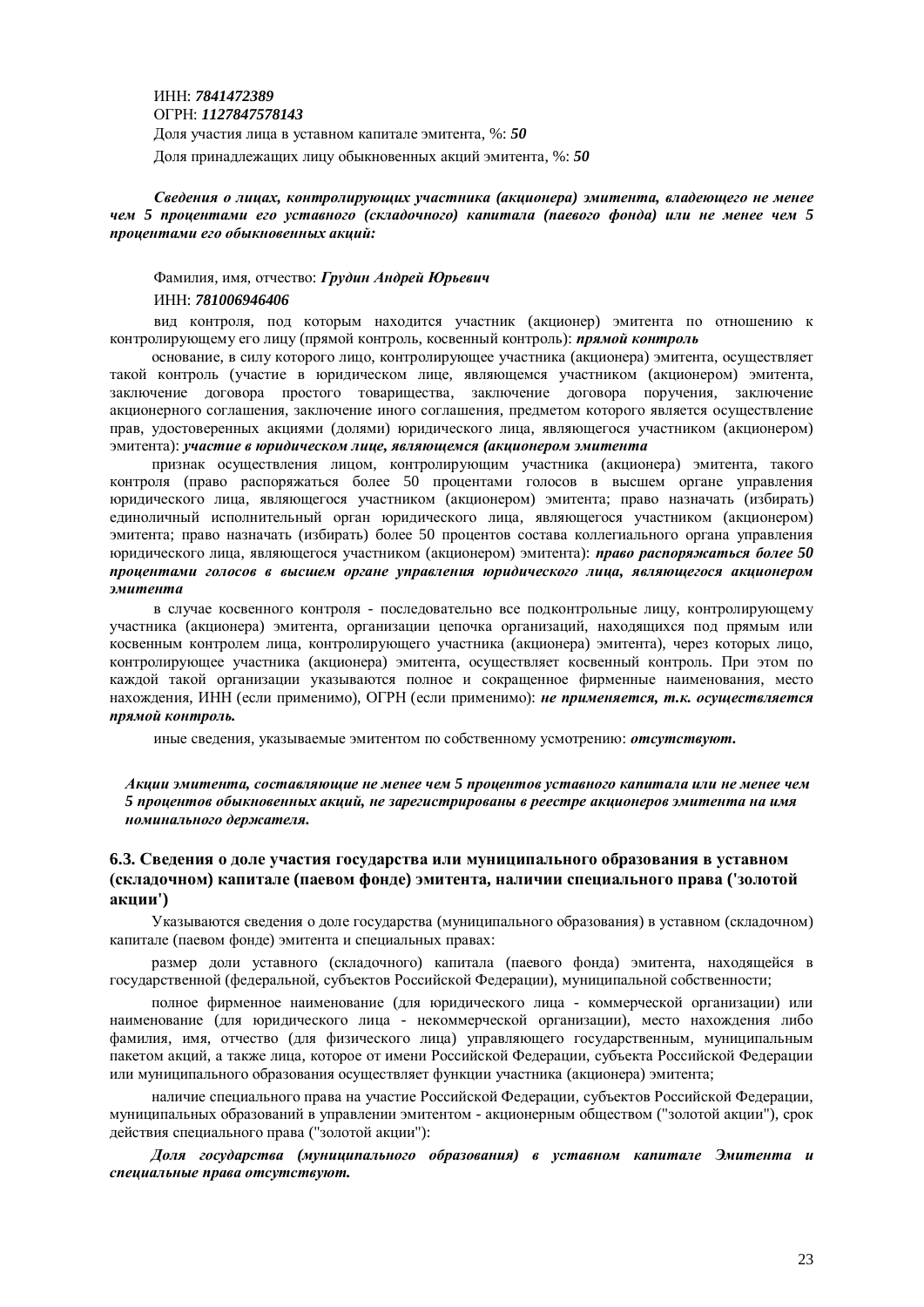#### **6.4. Сведения об ограничениях на участие в уставном (складочном) капитале (паевом**  $\phi$ **онде**) эмитента

В случае если уставом эмитента, являющегося акционерным обществом, установлены ограничения количества акций, принадлежащих одному акционеру, и/или их суммарной номинальной стоимости, и/или максимального числа голосов, предоставляемых одному акционеру, указываются такие ограничения или указывается, что такие ограничения отсутствуют: такие ограничения отсутствуют.

В случае если законолательством Российской Фелерации или иными нормативными правовыми актами Российской Фелерации установлены ограничения на лолю участия иностранных лиц в уставном капитале эмитента, указываются такие ограничения или указывается, что такие ограничения **утсутствуют: такие ограничения отсутствуют.** 

Указываются иные ограничения, связанные с участием в уставном (складочном) капитале (паевом фонде) эмитента: иные ограничения отсутствуют.

#### **6.5. Сведения об изменениях в составе и размере участия акционеров (участников) ЭМИТЕНТА, ВЛАДЕЮЩИХ НЕ МЕНЕЕ ЧЕМ 5 ПРОЦЕНТАМИ ЕГО УСТАВНОГО (СКЛАДОЧНОГО) КАПИТАЛА ɩɚɟɜɨɝɨɮɨɧɞɚ) ɢɥɢɧɟɦɟɧɟɟɱɟɦ 5 ɩɪɨɰɟɧɬɚɦɢɟɝɨɨɛɵɤɧɨɜɟɧɧɵɯɚɤɰɢɣ**

Составы акционеров (участников) эмитента, владевших не менее чем 5 процентами уставного (складочного) капитала эмитента, а для эмитентов, являющихся акционерными обществами, - также не менее 5 процентами обыкновенных акций эмитента, определенные на дату списка лиц, имевших право на участие в каждом общем собрании акционеров (участников) эмитента, проведенном за последний завершенный финансовый год, предшествующий дате окончания отчетного квартала, а также за период с даты начала текущего года и до даты окончания отчетного квартала по данным списка лиц, имевших право на участие в каждом из таких собраний

Дата составления списка лиц, имеющих право на участие в общем собрании акционеров ɭɱɚɫɬɧɢɤɨɜ) ɷɦɢɬɟɧɬɚ: *15.03.2012*

Список акционеров (участников):

Полное фирменное наименование: Общество с ограниченной ответственностью *©ɍɩɪɚɜɥɹɸɳɚɹɄɨɦɩɚɧɢɹ «ɗɅȿɆȿɇɌ»*

Сокращенное фирменное наименование: ООО «УК «ЭЛЕМЕНТ» Место нахождения: 123995, г. Москва, Бережковская наб., д. 20, стр. 5 ɂɇɇ: *7730648679* ɈȽɊɇ: *1117746600476* Доля участия лица в уставном капитале эмитента, %: 50 Доля принадлежавших лицу обыкновенных акций эмитента, %: 50

Полное фирменное наименование: Обшество с ограниченной ответственностью «Колизей» Сокрашенное фирменное наименование: ООО «Колизей» Место нахождения: 191025, г. Санкт-Петербург, ул. Восстания, д. 6а ɂɇɇ: *7841003570* ɈȽɊɇ: *1037867007947* Доля участия лица в уставном капитале эмитента, %: 50

Доля принадлежавших лицу обыкновенных акций эмитента, %: 50

Дата составления списка лиц, имеющих право на участие в общем собрании акционеров ɭɱɚɫɬɧɢɤɨɜ) ɷɦɢɬɟɧɬɚ: *04.03.2013*

Список акционеров (участников):

Полное фирменное наименование: Общество с ограниченной ответственностью *©ɍɩɪɚɜɥɹɸɳɚɹɄɨɦɩɚɧɢɹ «ɗɅȿɆȿɇɌ»*

Сокращенное фирменное наименование: ООО «УК «ЭЛЕМЕНТ» Место нахождения: 123995, г. Москва, Бережковская наб., д. 20, стр. 5 ɂɇɇ: *7730648679*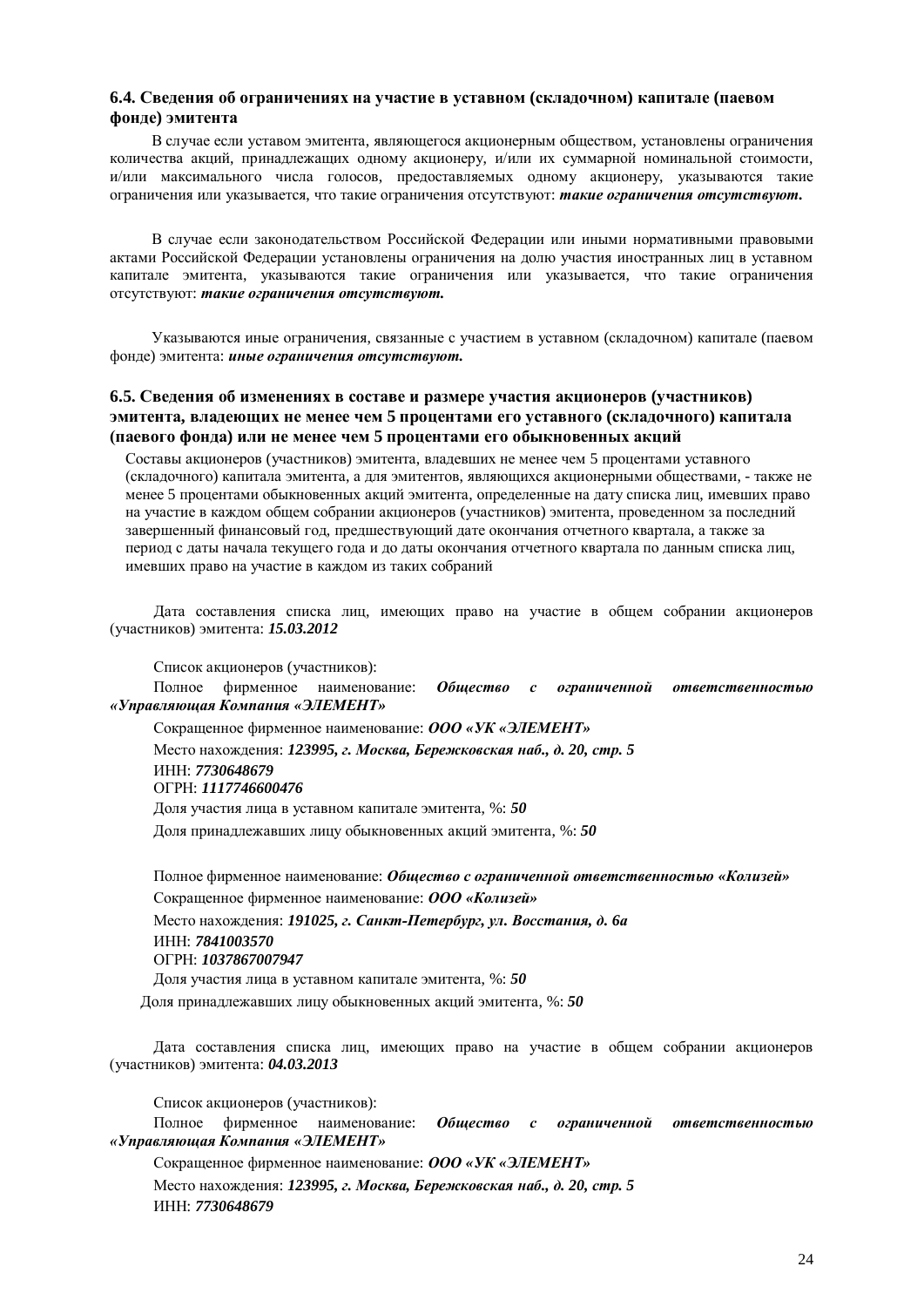#### ɈȽɊɇ: *1117746600476*

Доля участия лица в уставном капитале эмитента, %: 50 Доля принадлежавших лицу обыкновенных акций эмитента, %: 50

Полное фирменное наименование: Обшество с ограниченной ответственностью «Новый **Колизей»** 

Сокращенное фирменное наименование: ООО «Новый Колизей» Место нахождения: 191025, г. Санкт-Петербург, ул. Восстания, д. 6а ɂɇɇ: *7841472389* ɈȽɊɇ: *1127847578143* Доля участия лица в уставном капитале эмитента, %: 50 Доля принадлежавших лицу обыкновенных акций эмитента, %: 50

#### **6.6. Сведения о совершенных эмитентом сделках, в совершении которых имелась** заинтересованность

Сведения о количестве и объеме в денежном выражении совершенных эмитентом сделок, признаваемых в соответствии с законолательством Российской Фелерации слелками, в совершении которых имелась заинтересованность, требовавших одобрения уполномоченным органом управления эмитента.

| Наименование показателя                                                                                                                                                                                                                                    | 31.12.2013г.    |
|------------------------------------------------------------------------------------------------------------------------------------------------------------------------------------------------------------------------------------------------------------|-----------------|
| Общее количество и общий объем в денежном выражении совершенных эмитентом<br>за отчетный период сделок, в совершении которых имелась заинтересованность и<br>которые требовали одобрения уполномоченным органом управления эмитента,<br>штук/руб.          | 9/2653956815,34 |
| Количество и объем в денежном выражении совершенных эмитентом за отчетный<br>период сделок, в совершении которых имелась заинтересованность и которые были<br>одобрены общим собранием участников (акционеров) эмитента, штук/руб.                         | 9/2653956815,34 |
| Количество и объем в денежном выражении совершенных эмитентом за отчетный<br>период сделок, в совершении которых имелась заинтересованность и которые были<br>одобрены советом директоров (наблюдательным советом эмитента), штук/руб.                     | 0/0             |
| Количество и объем в денежном выражении совершенных эмитентом за отчетный<br>период сделок, в совершении которых имелась заинтересованность и которые<br>требовали одобрения, но не были одобрены уполномоченным органом управления<br>эмитента, штук/руб. | 0/0             |

По каждой сделке (группе взаимосвязанных сделок), цена которой составляет 5 и более процентов балансовой стоимости активов эмитента, определенной по данным его бухгалтерской (финансовой) отчетности на последнюю отчетную дату перед совершением сделки, совершенной эмитентом за последний отчетный квартал:

1. Дата совершения сделки: 14.11.2013 г.

Предмет сделки и иные существенные условия: *ЗАО* «ГК «Пионер» предоставляет займ ООО *©ɉɢɨɧɟɪɫɬɪɨɣɂɧɜɟɫɬ»*

Стороны сделки: ЗАО «ГК «Пионер» и ООО «Пионерстрой Инвест»

Информация о лице (лицах), признанном (признанных) в соответствии с законодательством Российской Федерации лицом (лицами), заинтересованным (заинтересованными) в совершении сделки:

Полное фирменное наименование: Общество с ограниченной ответственностью «Новый  $K$ олизей»

Сокращенное фирменное наименование: ООО «Новый Колизей»

Основание (основания), по которому такое лицо признано заинтересованным в совершении указанной слелки:

*ɈɈɈ «ɇɨɜɵɣɄɨɥɢɡɟɣ» ɜɥɚɞɟɟɬɛɨɥɟɟ 20% ɚɤɰɢɣɁȺɈ «ȽɄ «ɉɢɨɧɟɪ» ɢɟɝɨɚɮɮɢɥɢɪɨɜɚɧɧɨɟɥɢɰɨ* является стороной сделки.

Фамилия, имя, отчество: Сорока Олег Иосифович

Основание (основания), по которому такое лицо признано заинтересованным в совершении указанной сделки: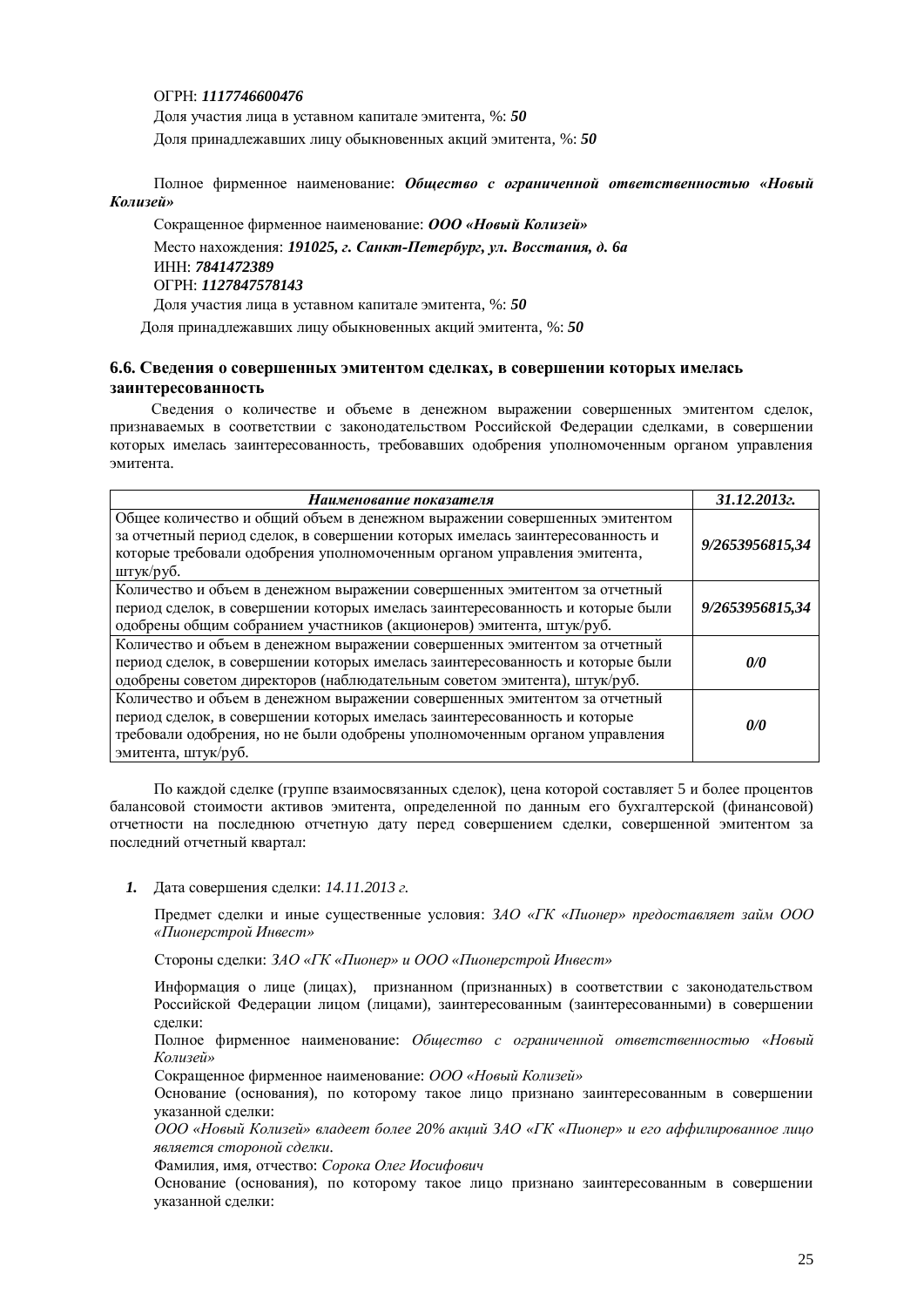$A$ вляется членом Совета директоров ЗАО «ГК «Пионер» и занимает должность единоличного исполнительного органа в ООО «Пионерстрой Инвест»

Размер сделки (указывается в денежном выражении и в процентах от балансовой стоимости активов эмитента на дату окончания последнего завершенного отчетного периода, предшествующего дате совершения сделки): не более 830 000 000 руб./235%

Срок исполнения обязательств по сделке, а также сведения об исполнении указанных  $o$ бязательств: 13.11.2014 г., обязательства не исполнены

Орган управления эмитента, принявший решение об одобрении сделки, дата принятия соответствующего решения (лата составления и номер протокола): *сделка была одобрена общим*  $c$ обранием акционеров ЗАО «ГК «Пионер» 01.04.2013  $\tilde{e}$ , Протокол № 01/04/13-ДЗ от 01.04.2013  $\tilde{e}$ .

Иные сведения о сделке, указываемые эмитентом по собственному усмотрению: отсутствуют.

2. Дата совершения сделки: 25.11.2013 г.

Предмет сделки и иные существенные условия: *ЗАО «ГК «Пионер» предоставляет займ ООО ©ɉɢɨɧɟɪɚɩɚɪɬ»*

Стороны сделки:  $3AO \triangle FK \triangleleft I$ ионер» и ООО «Пионер-апарт»

Информация о лице (лицах), признанном (признанных) в соответствии с законодательством Российской Федерации лицом (лицами), заинтересованным (заинтересованными) в совершении слепки

Полное фирменное наименование: Общество с ограниченной ответственностью «Новый  $K$ олизей»

Сокращенное фирменное наименование: ООО «Новый Колизей»

Основание (основания), по которому такое лицо признано заинтересованным в совершении указанной сделки:

*ɈɈɈ «ɇɨɜɵɣɄɨɥɢɡɟɣ» ɜɥɚɞɟɟɬɛɨɥɟɟ 20% ɚɤɰɢɣɁȺɈ «ȽɄ «ɉɢɨɧɟɪ» ɢɟɝɨɚɮɮɢɥɢɪɨɜɚɧɧɨɟɥɢɰɨ* является стороной сделки.

Размер сделки (указывается в денежном выражении и в процентах от балансовой стоимости активов эмитента на дату окончания последнего завершенного отчетного периода, предшествующего дате совершения сделки): не более 495 000 000 руб./140%

Срок исполнения обязательств по сделке, а также сведения об исполнении указанных  $o$ бязательств: 24.11.2014 г., обязательства не исполнены

Орган управления эмитента, принявший решение об одобрении сделки, дата принятия соответствующего решения (дата составления и номер протокола): *сделка была одобрена общим*  $c$ обранием акционеров ЗАО «ГК «Пионер» 01.04.2013 г., Протокол № 01/04/13-ДЗ от 01.04.2013 г.

Иные сведения о сделке, указываемые эмитентом по собственному усмотрению: размер займа  $c$ оставил 430 000 000 руб. без изменения срока погашения.

3. Дата совершения сделки: 16.12.2013 г.

Предмет сделки и иные существенные условия: *ЗАО «ГК «Пионер» предоставляет займ ООО ©ɐɟɧɬɪɢɩɨɬɟɱɧɵɯɤɪɟɞɢɬɨɜ»*

Стороны сделки:  $3AO \triangleleft Tk \triangleleft I$ ионер» и ООО «Центр ипотечных кредитов»

Информация о лице (лицах), признанном (признанных) в соответствии с законодательством Российской Федерации лицом (лицами), заинтересованным (заинтересованными) в совершении слепки

Полное фирменное наименование: Общество с ограниченной ответственностью «Новый  $K$ олизей»

Сокращенное фирменное наименование: ООО «Новый Колизей»

Основание (основания), по которому такое лицо признано заинтересованным в совершении указанной сделки:

*ɈɈɈ «ɇɨɜɵɣɄɨɥɢɡɟɣ» ɜɥɚɞɟɟɬɛɨɥɟɟ 20% ɚɤɰɢɣɁȺɈ «ȽɄ «ɉɢɨɧɟɪ» ɢɟɝɨɚɮɮɢɥɢɪɨɜɚɧɧɨɟɥɢɰɨ* является стороной сделки.

Размер сделки (указывается в денежном выражении и в процентах от балансовой стоимости активов эмитента на дату окончания последнего завершенного отчетного периода, предшествующего дате совершения сделки): не более 120 000 000 *pv6./34%*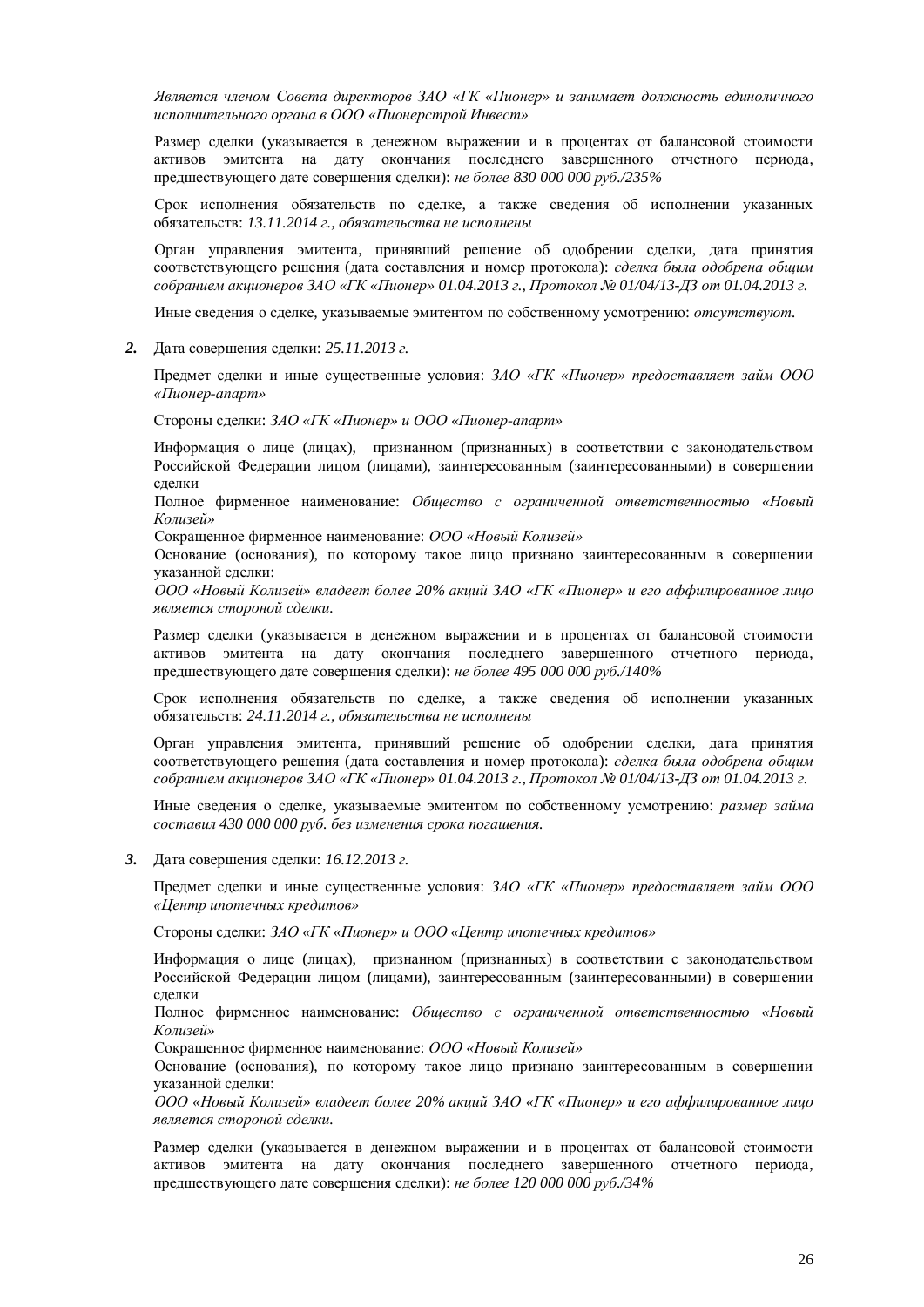Срок исполнения обязательств по слелке, а также свеления об исполнении указанных  $65$ язательств:  $30.06.2014$  г.,  $65$ язательства не исполнены

Орган управления эмитента, принявший решение об одобрении сделки, дата принятия соответствующего решения (дата составления и номер протокола): *сделка была одобрена общим*  $c$ обранием акционеров ЗАО «ГК «Пионер» 01.04.2013 г., Протокол № 01/04/13-ДЗ от 01.04.2013 г.

Иные сведения о сделке, указываемые эмитентом по собственному усмотрению: размер займа был увеличен до 208 000 000 руб. без изменения срока погашения.

4. Дата совершения слелки: 17.12.2013 г.

Предмет сделки и иные существенные условия: Новация вексельных долговых обязательств ООО «Центр ипотечных кредитов» перед ЗАО «ГК «Пионер» в заемное обязательство.

Стороны сделки: ЗАО «ГК «Пионер» и ООО «Центр ипотечных кредитов»

Информация о лице (лицах), признанном (признанных) в соответствии с законодательством Российской Федерации лицом (лицами), заинтересованным (заинтересованными) в совершении слелки

Полное фирменное наименование: Общество с ограниченной ответственностью «Новый  $K$ олизей»

Сокращенное фирменное наименование: ООО «Новый Колизей»

Основание (основания), по которому такое лицо признано заинтересованным в совершении указанной сделки:

*ɈɈɈ «ɇɨɜɵɣɄɨɥɢɡɟɣ» ɜɥɚɞɟɟɬɛɨɥɟɟ 20% ɚɤɰɢɣɁȺɈ «ȽɄ «ɉɢɨɧɟɪ» ɢɟɝɨɚɮɮɢɥɢɪɨɜɚɧɧɨɟɥɢɰɨ* является стороной сделки.

Размер сделки (указывается в денежном выражении и в процентах от балансовой стоимости активов эмитента на дату окончания последнего завершенного отчетного периода, предшествующего дате совершения сделки): 299 956 815 руб. 34 коп./85%

Срок исполнения обязательств по сделке, а также сведения об исполнении указанных  $o$ бязательств: *15.03.2017 г., обязательства не исполнены* 

Орган управления эмитента, принявший решение об одобрении сделки, дата принятия соответствующего решения (дата составления и номер протокола): *сделка была одобрена общим*  $c$ обранием акционеров ЗАО «ГК «Пионер» 01.04.2013 г., Протокол № 01/04/13-*H* от 01.04.2013 г.

Иные сведения о сделке, указываемые эмитентом по собственному усмотрению: отсутствуют.

5. Дата совершения сделки: 17.12.2013 г.

Предмет сделки и иные существенные условия: *ЗАО «ГК «Пионер» предоставляет займ ООО ©ɐɟɧɬɪɢɩɨɬɟɱɧɵɯɤɪɟɞɢɬɨɜ»*.

Стороны сделки: ЗАО «ГК «Пионер» и ООО «Центр ипотечных кредитов»

Информация о лице (лицах), признанном (признанных) в соответствии с законодательством Российской Федерации лицом (лицами), заинтересованным (заинтересованными) в совершении сделки

Полное фирменное наименование: Общество с ограниченной ответственностью «Новый  $K$ олизей»

Сокращенное фирменное наименование: ООО «Новый Колизей»

Основание (основания), по которому такое лицо признано заинтересованным в совершении указанной сделки:

*ɈɈɈ «ɇɨɜɵɣɄɨɥɢɡɟɣ» ɜɥɚɞɟɟɬɛɨɥɟɟ 20% ɚɤɰɢɣɁȺɈ «ȽɄ «ɉɢɨɧɟɪ» ɢɟɝɨɚɮɮɢɥɢɪɨɜɚɧɧɨɟɥɢɰɨ* является стороной сделки.

Размер сделки (указывается в денежном выражении и в процентах от балансовой стоимости активов эмитента на дату окончания последнего завершенного отчетного периода, предшествующего дате совершения сделки): 299 956 815 руб. 34 коп./85%

Срок исполнения обязательств по слелке, а также свеления об исполнении указанных  $66$ язательств: *15.03.2017 г., обязательства не исполнены* 

Орган управления эмитента, принявший решение об одобрении сделки, дата принятия соответствующего решения (дата составления и номер протокола): *сделка была одобрена общим*  $c$ обранием акционеров ЗАО «ГК «Пионер» 01.04.2013 г., Протокол № 01/04/13-*Н* от 01.04.2013 г.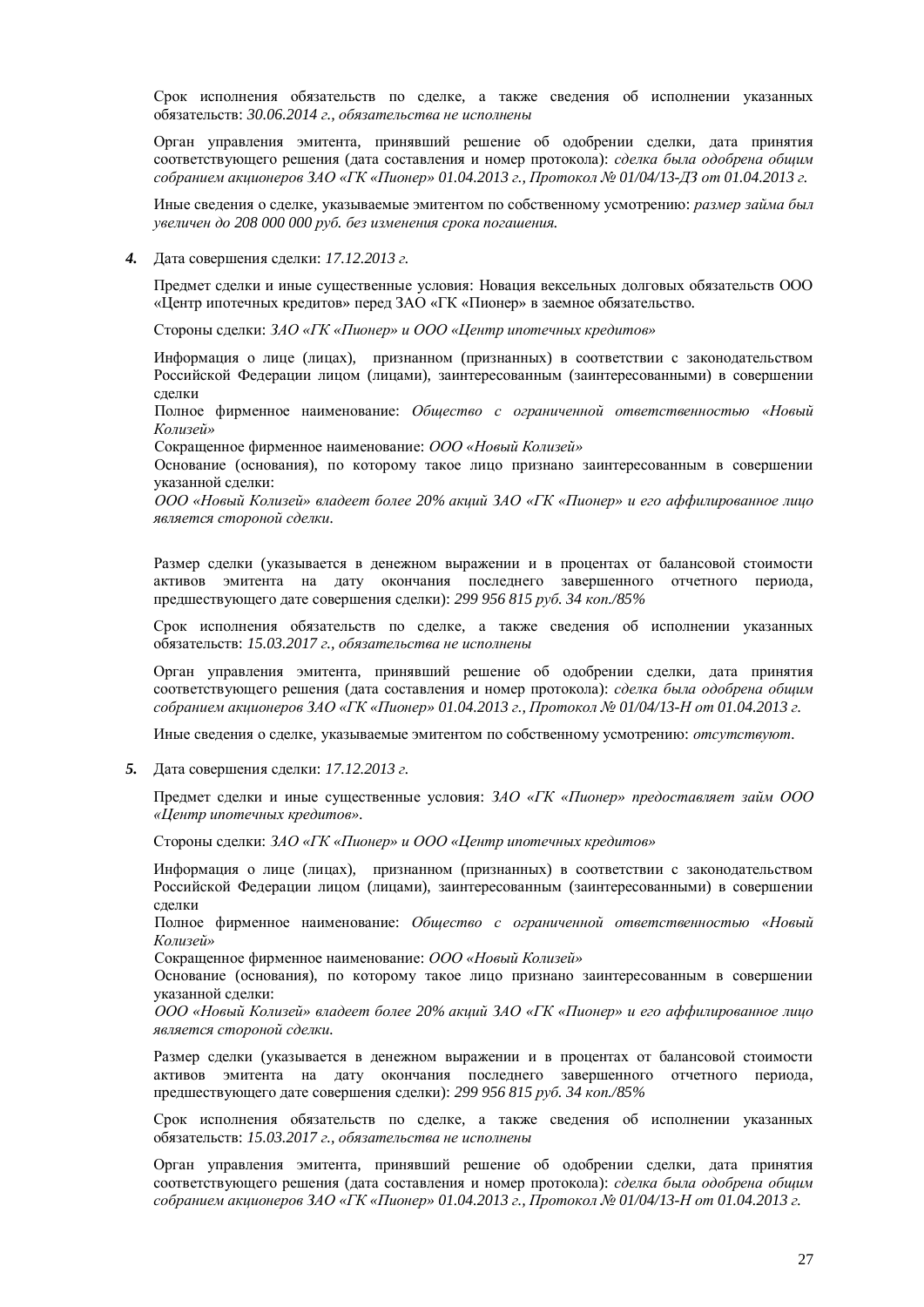Иные сведения о сделке, указываемые эмитентом по собственному усмотрению: *отсутствуют*.

6. Дата совершения сделки: 24.12.2013 г.

Предмет сделки и иные существенные условия:  $3AO \ll TK \ll \textit{I}$ конер» предоставляет займ ООО *©ɆȾɄ «ɉɢɨɧɟɪ»*.

Стороны сделки: 3AO «ГК «Пионер» и ООО «МДК «Пионер»

Информация о лице (лицах), признанном (признанных) в соответствии с законодательством Российской Федерации лицом (лицами), заинтересованным (заинтересованными) в совершении сделки

Полное фирменное наименование: Общество с ограниченной ответственностью «Новый  $K$ олизей»

Сокращенное фирменное наименование: ООО «Новый Колизей»

Основание (основания), по которому такое лицо признано заинтересованным в совершении указанной сделки:

*ɈɈɈ «ɇɨɜɵɣɄɨɥɢɡɟɣ» ɜɥɚɞɟɟɬɛɨɥɟɟ 20% ɚɤɰɢɣɁȺɈ «ȽɄ «ɉɢɨɧɟɪ» ɢɟɝɨɚɮɮɢɥɢɪɨɜɚɧɧɨɟɥɢɰɨ* является стороной сделки.

Размер сделки (указывается в денежном выражении и в процентах от балансовой стоимости активов эмитента на дату окончания последнего завершенного отчетного периода, предшествующего дате совершения сделки): 500 000 000 руб./142%

Срок исполнения обязательств по сделке, а также сведения об исполнении указанных обязательств: 23.12.2014 г., обязательства не исполнены

Орган управления эмитента, принявший решение об одобрении слелки, дата принятия соответствующего решения (дата составления и номер протокола): *сделка была одобрена общим*  $c$ обранием акционеров ЗАО «ГК «Пионер» 01.04.2013 г., Протокол № 01/04/13-ДЗ от 01.04.2013 г.

Иные сведения о сделке, указываемые эмитентом по собственному усмотрению: отсутствуют.

7. Дата совершения сделки: 24.12.2013 г.

Предмет сделки и иные существенные условия: ЗАО «ГК «Пионер» предоставляет займ ООО *©ɉɢɨɧɟɪɂɧɜɟɫɬɩɪɨɟɤɬ»*.

Стороны сделки:  $3AO \triangle FK \triangleleft I$ ионер» и ООО «Пионер-Инвестпроект»

Информация о лице (лицах), признанном (признанных) в соответствии с законодательством Российской Федерации лицом (лицами), заинтересованным (заинтересованными) в совершении сделки

Полное фирменное наименование: Общество с ограниченной ответственностью «Новый *Колизей»* 

Сокращенное фирменное наименование: ООО «Новый Колизей»

Основание (основания), по которому такое лицо признано заинтересованным в совершении указанной сделки:

*ɈɈɈ «ɇɨɜɵɣɄɨɥɢɡɟɣ» ɜɥɚɞɟɟɬɛɨɥɟɟ 20% ɚɤɰɢɣɁȺɈ «ȽɄ «ɉɢɨɧɟɪ» ɢɟɝɨɚɮɮɢɥɢɪɨɜɚɧɧɨɟɥɢɰɨ* является стороной сделки.

Размер сделки (указывается в денежном выражении и в процентах от балансовой стоимости активов эмитента на дату окончания последнего завершенного отчетного периода, предшествующего дате совершения сделки): 231 000 000 *p*yб./65%

Срок исполнения обязательств по сделке, а также сведения об исполнении указанных обязательств: 23.12.2014 г., обязательства не исполнены

Орган управления эмитента, принявший решение об одобрении сделки, дата принятия соответствующего решения (дата составления и номер протокола): *сделка была одобрена общим*  $c$ обранием акционеров ЗАО «ГК «Пионер» 01.04.2013 г., Протокол № 01/04/13-ДЗ от 01.04.2013 г.

Иные сведения о сделке, указываемые эмитентом по собственному усмотрению: *отсутствуют*.

8. Дата совершения слелки: 27.12.2013 г.

Предмет сделки и иные существенные условия: *ЗАО «ГК «Пионер» предоставляет займ ООО ©ɋɬɪɨɢɬɟɥɶɧɚɹɤɨɦɩɚɧɢɹ «ɉɢɨɧɟɪ»*

Стороны сделки:  $3AO \triangle FK \triangleleft I$ ионер» и ООО «Строительная компания «Пионер»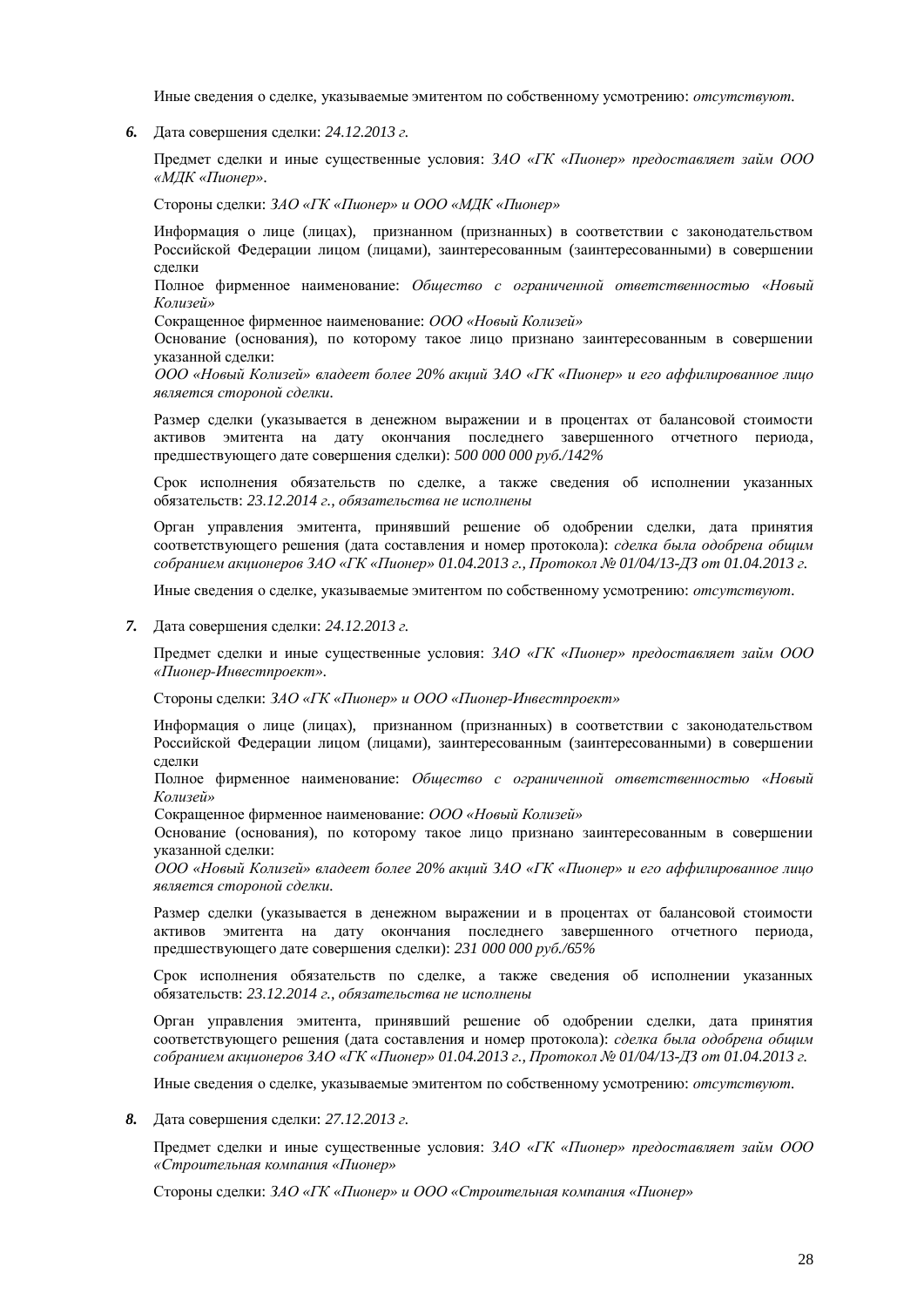Информация о лице (лицах), признанном (признанных) в соответствии с законодательством Российской Федерации лицом (лицами), заинтересованным (заинтересованными) в совершении слелки

Полное фирменное наименование: Общество с ограниченной ответственностью «Новый  $K$ олизей»

Сокращенное фирменное наименование: ООО «Новый Колизей»

Основание (основания), по которому такое лицо признано заинтересованным в совершении указанной сделки:

*ɈɈɈ «ɇɨɜɵɣɄɨɥɢɡɟɣ» ɜɥɚɞɟɟɬɛɨɥɟɟ 20% ɚɤɰɢɣɁȺɈ «ȽɄ «ɉɢɨɧɟɪ» ɢɟɝɨɚɮɮɢɥɢɪɨɜɚɧɧɨɟɥɢɰɨ* является стороной сделки.

Размер сделки (указывается в денежном выражении и в процентах от балансовой стоимости активов эмитента на дату окончания последнего завершенного отчетного периода, предшествующего дате совершения сделки): *140 000 000 руб./40%* 

Срок исполнения обязательств по сделке, а также сведения об исполнении указанных обязательств: 11.01.2014 г., обязательства по возврату денежных средств исполнены

Орган управления эмитента, принявший решение об одобрении сделки, дата принятия соответствующего решения (дата составления и номер протокола): *сделка была одобрена общим*  $c$ обранием акционеров ЗАО «ГК «Пионер» 01.04.2013 г., Протокол № 01/04/13-ДЗ от 01.04.2013 г.

Иные сведения о сделке, указываемые эмитентом по собственному усмотрению: отсутствуют.

#### **6.7. Сведения о размере дебиторской задолженности**

Не указывается в данном отчетном квартале.

# **VII. Ȼɭɯɝɚɥɬɟɪɫɤɚɹ (ɮɢɧɚɧɫɨɜɚɹ) ɨɬɱɟɬɧɨɫɬɶɷɦɢɬɟɧɬɚɢɢɧɚɹ**  $\phi$ инансовая информация

#### 7.1. Годовая бухгалтерская (финансовая) отчетность эмитента

Не указывается в данном отчетном квартале

#### 7.2. Квартальная бухгалтерская (финансовая) отчетность эмитента за последний завершенный отчетный квартал

Не указывается в данном отчетном квартале

#### **7.3. Сводная бухгалтерская (консолидированная финансовая) отчетность эмитента** Не указывается в данном отчетном квартале.

#### 7.4. Сведения об учетной политике эмитента

Изменения в составе информации настоящего пункта в отчетном квартале не происходили.

#### 7.5. Сведения об общей сумме экспорта, а также о доле, которую составляет экспорт в **обшем объеме пролаж**

Не указывается в данном отчетном квартале

#### 7.6. Сведения о существенных изменениях, произошедших в составе имущества эмитента после даты окончания последнего завершенного финансового года

Сведения о существенных изменениях в составе имущества эмитента, произошедших в течение 12 месяцев до даты окончания отчетного квартала

*ɋɭɳɟɫɬɜɟɧɧɵɯɢɡɦɟɧɟɧɢɣɜɫɨɫɬɚɜɟɢɦɭɳɟɫɬɜɚɷɦɢɬɟɧɬɚ, ɩɪɨɢɡɨɲɟɞɲɢɯɜɬɟɱɟɧɢɟ 12 месяцев до даты окончания отчетного квартала не происходило.* 

#### **7.7. Сведения об участии эмитента в судебных процессах в случае, если такое участие** может существенно отразиться на финансово-хозяйственной деятельности эмитента

 $3$ митент не участвовал/не участвует в судебных процессах, которые отразились/могут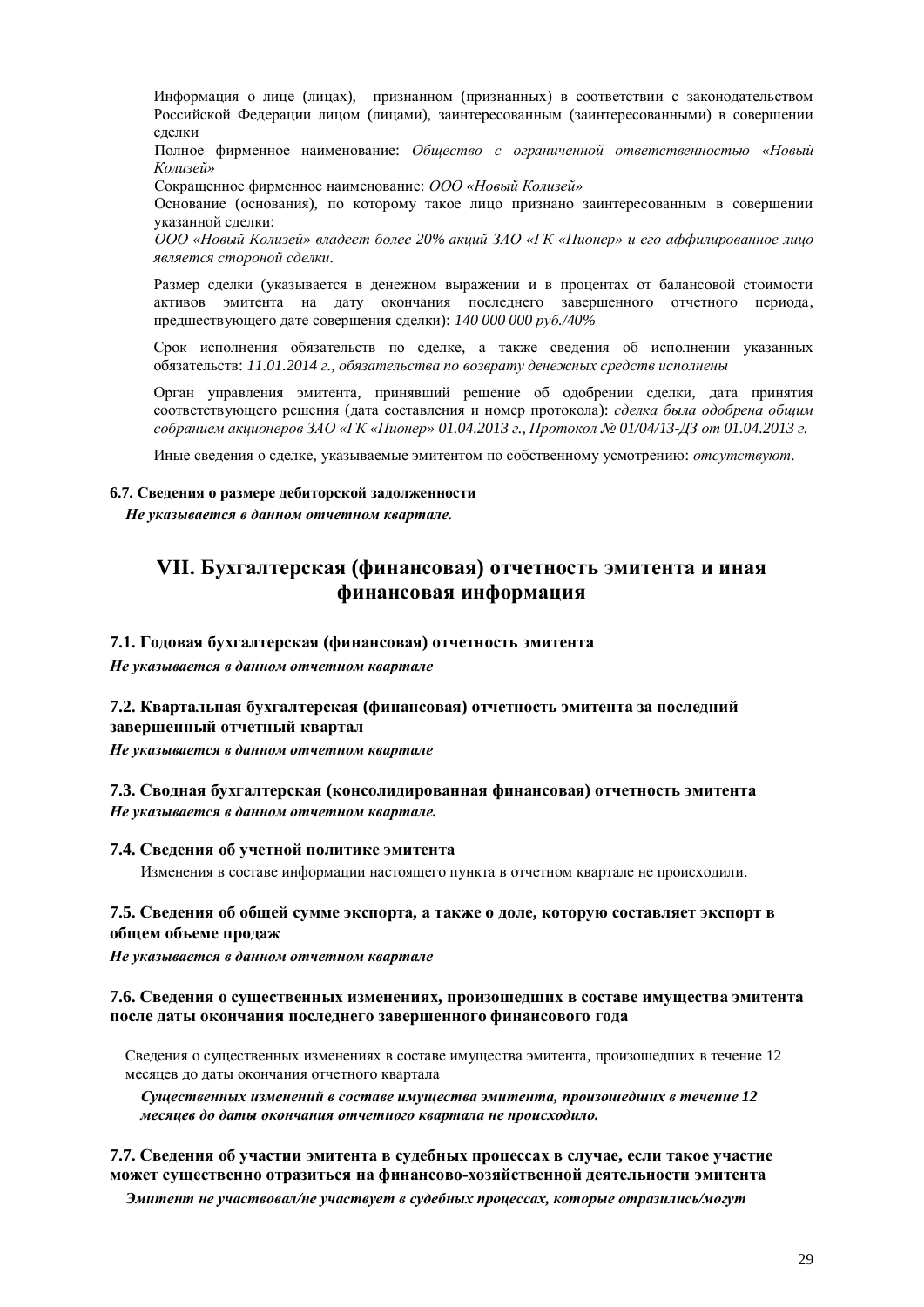$\boldsymbol{\delta}$ тразиться на финансово-хозяйственной деятельности, в течение периода с даты начала последнего завершенного финансового года и до даты окончания отчетного квартала

# VIII. Дополнительные сведения об эмитенте и о размещенных им эмиссионных ценных бумагах

#### 8.1. Лополнительные сведения об эмитенте

#### **8.1.1. Сведения о размере, структуре уставного (складочного) капитала (паевого фонда) ЭМИТЕНТА**

Размер уставного капитала эмитента на дату окончания последнего отчетного квартала: *1 000 000 (один миллион) рублей.* 

#### Обыкновенные именные акции

Общая номинальная стоимость: 1 000 000 (один миллион) рублей. Размер доли в уставном капитале эмитента, %: 100

#### **Привилегированные акиии**

Общая номинальная стоимость: 0

Размер доли в уставном капитале эмитента, %: 0

*ȺɤɰɢɢɷɦɢɬɟɧɬɚɧɟɨɛɪɚɳɚɸɬɫɹɡɚɩɪɟɞɟɥɚɦɢɊɨɫɫɢɣɫɤɨɣɎɟɞɟɪɚɰɢɢɩɨɫɪɟɞɫɬɜɨɦɨɛɪɚɳɟɧɢɹ* депозитарных ценных бумаг (ценных бумаг иностранного эмитента, удостоверяющих права в  $\boldsymbol{\theta}$  отношении указанных акций российского эмитента).

#### **8.1.2. Сведения об изменении размера уставного (складочного) капитала (паевого фонда) ЭМИТЕНТА**

#### Изменений размера уставного капитала Эмитента не происходило.

#### 8.1.3. Сведения о порядке созыва и проведения собрания (заседания) высшего органа управления эмитента

Изменения в составе информации настоящего пункта в отчетном квартале не происходили.

#### **8.1.4. Сведения о коммерческих организациях, в которых эмитент владеет не менее чем 5** процентами уставного (складочного) капитала (паевого фонда) либо не менее чем 5 процентами обыкновенных акций

1. Полное фирменное наименование: Общество с ограниченной ответственностью *©ɉɢɨɧɟɪɫɬɪɨɣɂɧɜɟɫɬ»*

Сокращенное фирменное наименование: ООО «Пионерстрой Инвест» Место нахождения: 123022, г. Москва, ул. Красная Пресня, д. 24 ɂɇɇ: *7716545590*  ɈȽɊɇ: *1067746424096*

Доля эмитента в уставном капитале лица, %: 99

Доля обыкновенных акций лица, принадлежащих эмитенту, %: не является акционерным  $0$ бществом

Доля участия лица в уставном капитале эмитента, %: 0

Доля принадлежащих лицу обыкновенных акций эмитента, %: 0

2. Полное фирменное наименование: Общество с ограниченной ответственностью «Пионер-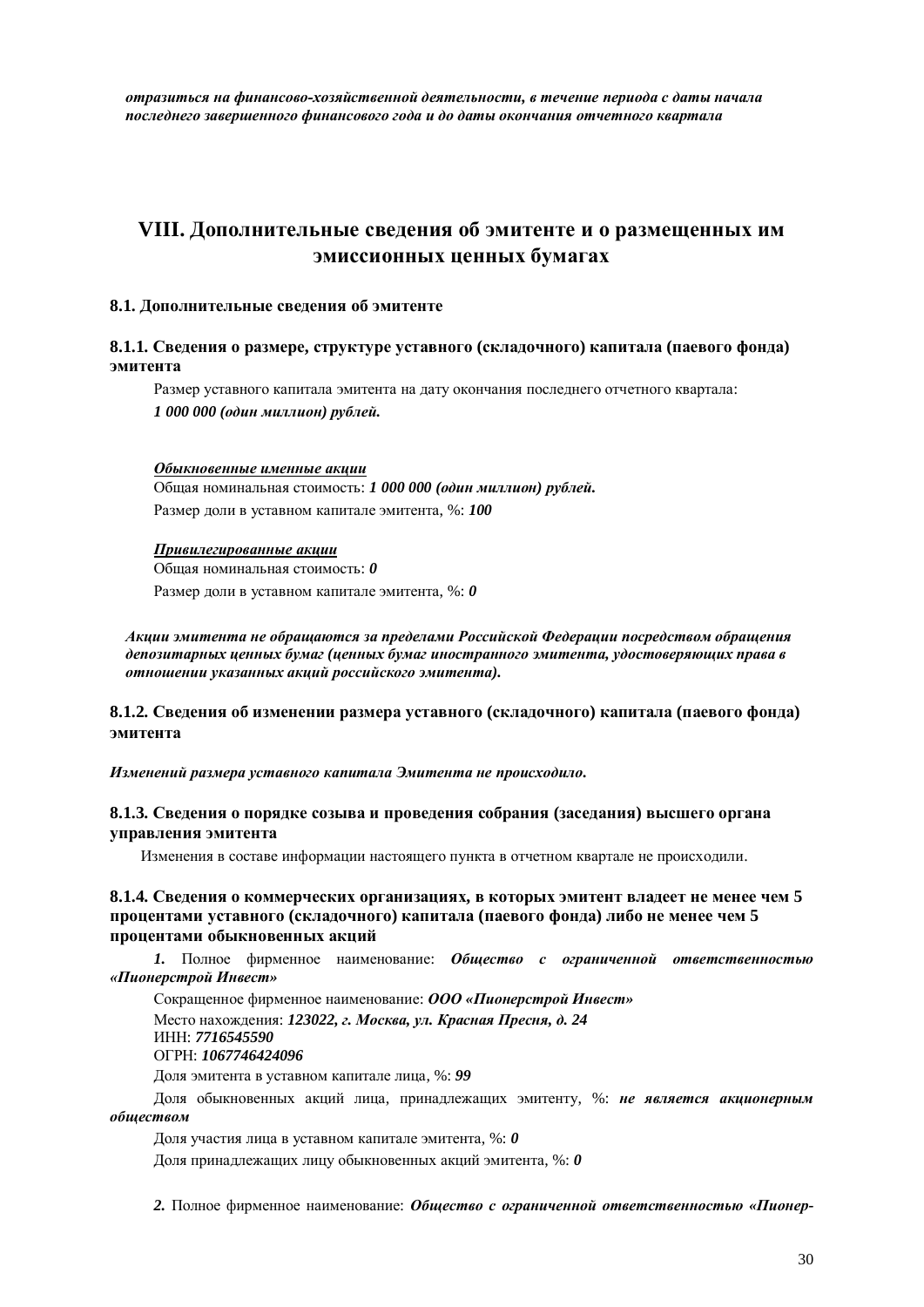#### $\partial$ евелопмент»

Сокращенное фирменное наименование: ООО «Пионер-девелопмент»

ɂɇɇ: *7703668411*

OFPH: **1087746741059** 

Место нахождения: 123022, г. Москва, ул. Красная Пресня, д. 24

Доля эмитента в уставном капитале лица, %: 100

Доля обыкновенных акций лица, принадлежащих эмитенту, %: не является акционерным  $i$ *ówecmeom* 

Доля участия лица в уставном капитале эмитента, %: 0

Доля принадлежащих лицу обыкновенных акций эмитента, %: 0

3. Полное фирменное наименование: Общество с ограниченной ответственностью *©ɋɨɜɪɟɦɟɧɧɵɟɫɬɪɨɢɬɟɥɶɧɵɟɩɪɨɟɤɬɵ»*

Сокращенное фирменное наименование: ООО «Современные строительные проекты»

Место нахождения: 123022, г. Москва, ул. Красная Пресня, д. 24

ɂɇɇ: *7703632077*

ɈȽɊɇ: *5077746675683*

Доля эмитента в уставном капитале лица, %: 100

Доля обыкновенных акций лица, принадлежащих эмитенту, %: не является акционерным  $0$ бществом

Доля участия лица в уставном капитале эмитента, %: 0

 $\eta$ оля принадлежащих лицу обыкновенных акций эмитента, %:  $\theta$ 

4. Полное фирменное наименование: Общество с ограниченной ответственностью *©ɉɂɈɇȿɊɂɇȼȿɋɌ»*

Сокращенное фирменное наименование: ООО «ПИОНЕР-ИНВЕСТ»

ɂɇɇ: *7841305532*

ɈȽɊɇ: *1047855135800*

Место нахождения: 191119, Санкт-Петербург, Набережная Обводного Канала, 93а,лит.А

Доля эмитента в уставном капитале лица, %: 80

Доля обыкновенных акций лица, принадлежащих эмитенту, %: не является акционерным *обществом* 

Доля участия лица в уставном капитале эмитента, %: 0

 $\pi$ оля принадлежащих лицу обыкновенных акций эмитента, %:  $\theta$ 

#### 8.1.5. Сведения о существенных сделках, совершенных эмитентом

1. Категория слелки: *крупная сделка* 

Вид и предмет сделки: купля-продажа документарных процентных неконвертируемых  $\delta$ *облигаций* ЗАО «ГК «Пионер» (далее – «Эмитент») на предъявителя с обязательным  $\mu$ ентрализованным хранением серии 01 (далее - «Облигации») с возможностью досрочного погашения по требованию их владельцев и по усмотрению эмитента, государственный  ${}$ *pегистрационный номер* 4-01-67750-*H* от 02.04.2013 г.

Содержание сделки: Эмитент через посредника (Андеррайтера) продает Облигации (в процессе их размещения) на бирже неограниченному кругу инвесторов, а инвестор, приобретающий Облигации, оплачивает их.

Гражданские права и обязанности, на установление, изменение или прекращение которых направлена совершенная сделка:

1. Владелеи Облигашии имеет право на получение при погашении Облигашии номинальной *ɫɬɨɢɦɨɫɬɢɈɛɥɢɝɚɰɢɢ (ɧɟɩɨɝɚɲɟɧɧɨɣɱɚɫɬɢɧɨɦɢɧɚɥɶɧɨɣɫɬɨɢɦɨɫɬɢ, ɟɫɥɢɟɟɱɚɫɬɶɭɠɟɛɵɥɚ ɜɵɩɥɚɱɟɧɚɜɥɚɞɟɥɶɰɚɦɈɛɥɢɝɚɰɢɣ) ɜɫɪɨɤ, ɩɪɟɞɭɫɦɨɬɪɟɧɧɵɣɊɟɲɟɧɢɟɦɨɜɵɩɭɫɤɟɰɟɧɧɵɯɛɭɦɚɝ ɢɉɪɨɫɩɟɤɬɨɦɰɟɧɧɵɯɛɭɦɚɝ.* 

Непогашенная часть номинальной стоимости определяется как разница между номинальной стоимостью одной Облигации и ее частью, погашенной при частичном досрочном погашении Облигаций (в случае если решение о частичном досрочном погашении Облигаций принято Эмитентом в соответствии с пунктом 9.5.2 Решения о выпуске ценных бумаг и п.9.1.2.  $\Pi$ роспекта ценных бумаг).

2. Владелец Облигации имеет право на получение купонного дохода в виде процента от *ɧɟɩɨɝɚɲɟɧɧɨɣɱɚɫɬɢɧɨɦɢɧɚɥɶɧɨɣɫɬɨɢɦɨɫɬɢ ɩɨɨɤɨɧɱɚɧɢɢɤɚɠɞɨɝɨɤɭɩɨɧɧɨɝɨɩɟɪɢɨɞɚ.*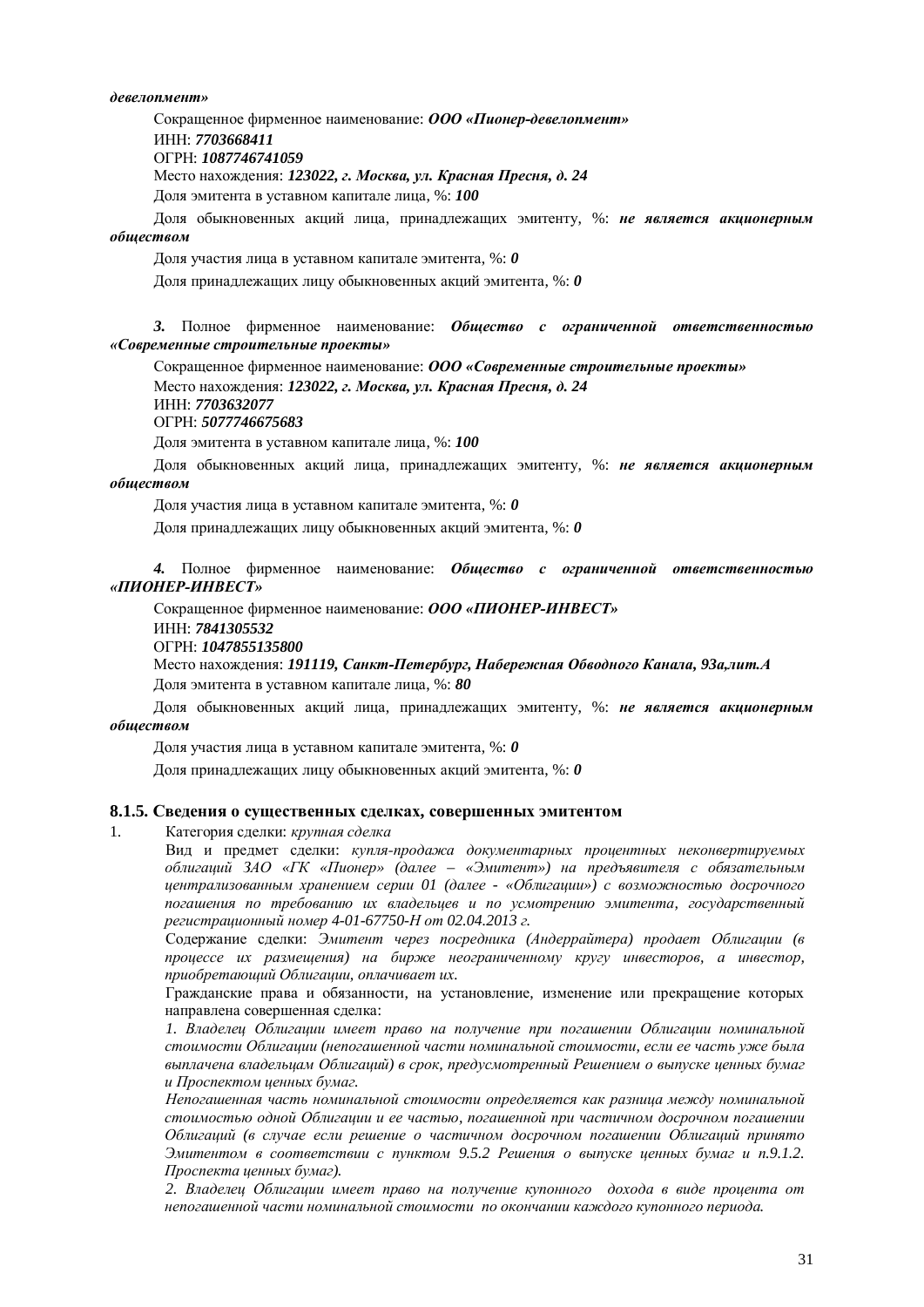3. Владелеи Облигашии имеет право на возврат средств инвестирования в случае признания выпуска Облигаций несостоявшимся или недействительным в соответствии с законодательством Российской Федерации.

4. Владелец Облигаций имеет право требовать приобретения всех или части принадлежащих *ɟɦɭɈɛɥɢɝɚɰɢɣɜɫɥɭɱɚɹɯɢɧɚɭɫɥɨɜɢɹɯ, ɩɪɟɞɭɫɦɨɬɪɟɧɧɵɯɊɟɲɟɧɢɟɦɨɜɵɩɭɫɤɟɰɟɧɧɵɯɛɭɦɚɝɢ* Проспектом иенных бумаг.

5. Владелец Облигаций имеет право требовать досрочного погашения непогашенной части номинальной стоимости Облигаций и выплаты ему накопленного купонного дохода по Облигашиям, рассчитанного на дату исполнения обязательств по досрочному погашению Облигаций, в случаях и на условиях, предусмотренных Решением о выпуске ценных бумаг и Проспектом ценных бумаг.

6. В случае ликвидации Эмитента владелец Облигации вправе получить причитающиеся денежные средства в порядке очередности, установленной в соответствии со статьей 64 Гражданского Кодекса Российской Федерации.

Владелец Облигаций имеет право свободно продавать и иным образом отчуждать Облигации. Владелец Облигаций вправе осуществлять иные права, предусмотренные законодательством Российской Федерации.

Эмитент обязуется обеспечить права владельцев Облигаций при соблюдении ими установленного законодательством Российской Федерации порядка осушествления этих прав. Срок исполнения обязательств по слелке: *30.10.2013 г.* 

Стороны и выгодоприобретатели по слелке: Эмитент и неограниченный круг инвесторов

Размер сделки в денежном выражении и в процентах от стоимости активов эмитента: 2 000 000 000 руб., что составляет 566,13% на 30.09.2013 г.

Стоимость активов эмитента на дату окончания отчетного периода (квартала, года), предшествующего совершению сделки (дате заключения договора), и в отношении которого составлена бухгалтерская (финансовая) отчетность в соответствии с законодательством Российской Федерации: 353 274 918 руб. на 30.09.2013 г.

Дата совершения сделки (заключения договора): 30.10.2013 г.

Сведения об одобрении сделки в случае, когда такая сделка была одобрена уполномоченным органом управления эмитента: данная сделка одобрена обшим собранием акционеров ЗАО «ГК *©ɉɢɨɧɟɪ» 29.10.2013 ɝ., ɉɪɨɬɨɤɨɥʋ 29/10/13 ɨɬ 29.10.2013 ɝ.* 

2. Категория сделки: крупная сделка, которая одновременно является сделкой, в совершении **которой имелась заинтересованность.** 

Вид и предмет сделки ЗАО «ГК «Пионер» (далее - Займодавец) предоставляет займ ООО *©ɉɢɨɧɟɪɫɬɪɨɣɂɧɜɟɫɬ» (ɞɚɥɟɟ - Ɂɚɟɦɳɢɤ);*

Содержание сделки, в том числе гражданские права и обязанности, на установление, изменение или прекращение которых направлена совершенная сделка: Займодавеи предоставляет  $3a$ емишку займ в сумме, не превышающей 830 000 000 (Восемьсот тридиать миллионов)  $py$ блей 00 копеек, на пополнение оборотных средств.

Гражданские права и обязанности, на установление, изменение или прекращение которых направлена совершенная сделка:

1. Заемщик обязан вернуть сумму займа в следующем порядке: перечислить на указанный Займодавцем банковский счет сумму займа общей суммой или по частям в любом порядке, в  $\mu$ юбые сроки, но не позднее «13» ноября 2014 года.

Срок исполнения обязательств по сделке: 13.11.2014 г.

Стороны и выгодоприобретатели по сделке: ЗАО «ГК «Пионер» и ООО «Пионерстрой *ɂɧɜɟɫɬ».*

Размер сделки в денежном выражении и в процентах от стоимости активов Эмитента: не более *830 000 000 ɪɭɛ., ɱɬɨɫɨɫɬɚɜɥɹɟɬ 235% ɨɬɫɬɨɢɦɨɫɬɢɚɤɬɢɜɨɜɷɦɢɬɟɧɬɚɧɚ 30.09.2013 ɝ.*

Стоимость активов эмитента на дату окончания отчетного периода (квартала, года), предшествующего совершению сделки (дате заключения договора), и в отношении которого составлена бухгалтерская (финансовая) отчетность в соответствии с законодательством Российской Федерации: 353 274 918 руб. (на 30.09.2013 г.)

Дата совершения сделки (заключения договора): 14.11.2013 г.

Сведения об одобрении сделки в случае, когда такая сделка была одобрена уполномоченным **урганом управления эмитента: сделка была одобрена общим собранием акционеров ЗАО «ГК** *©ɉɢɨɧɟɪ» 01.04.2013 ɝ., ɉɪɨɬɨɤɨɥʋ 01/04/13-ȾɁɨɬ 01.04.2013 ɝ.*

3. **Категория слелки:** *крупная сделка, которая одновременно является сделкой, в совершении* **которой имелась заинтересованность.** 

Вид и предмет сделки ЗАО «ГК «Пионер» (далее - Займодавец) предоставляет займ ООО *©ɉɢɨɧɟɪɚɩɚɪɬ» (ɞɚɥɟɟ - Ɂɚɟɦɳɢɤ).*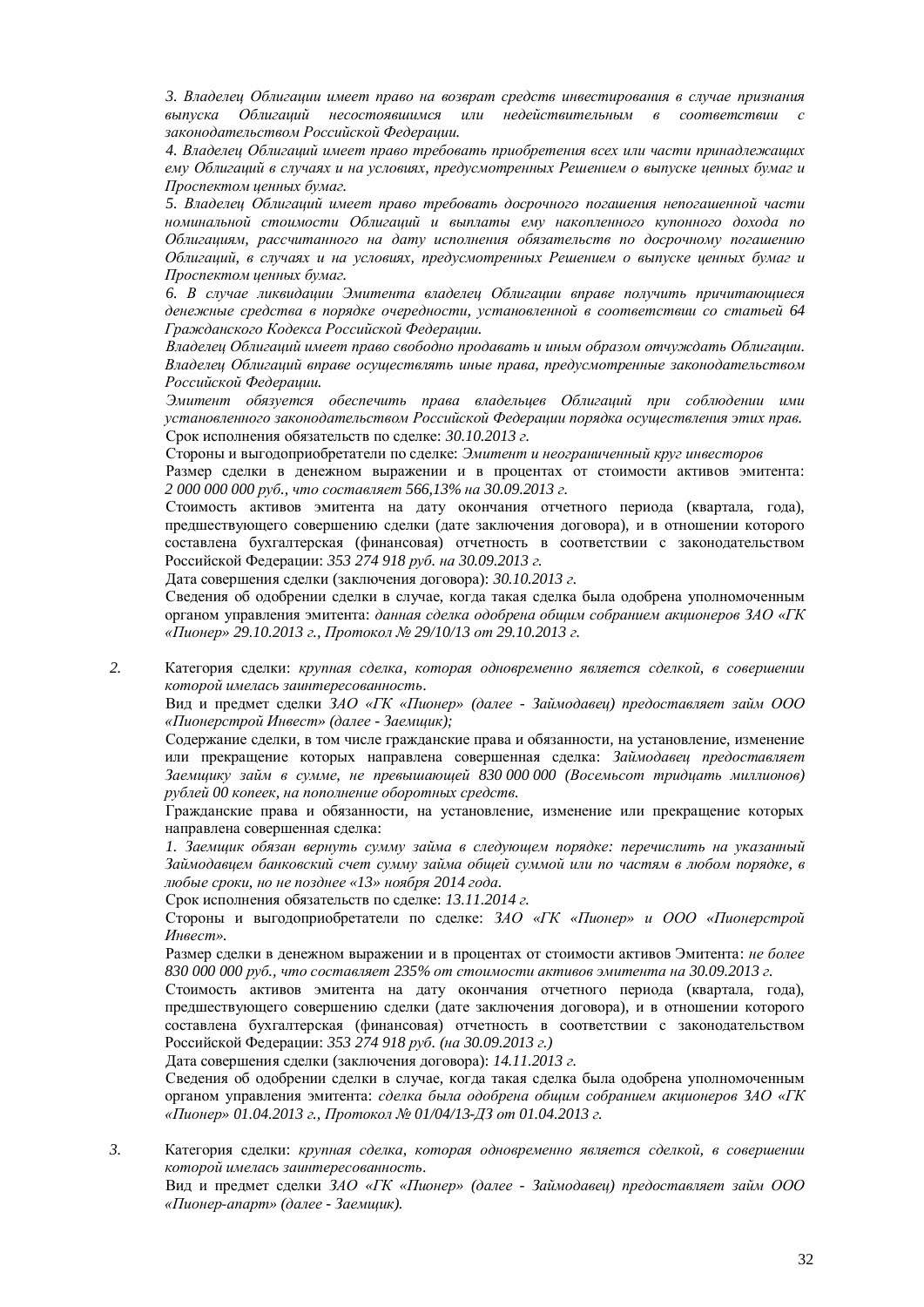Содержание слелки, в том числе гражданские права и обязанности, на установление, изменение или прекращение которых направлена совершенная сделка: Займодавец предоставляет Заемщику займ в сумме не превышающей 495 000 000 (Четыреста девяносто пять миллионов)  $p$ ублей 00 копеек, на пополнение оборотных средств.

Гражданские права и обязанности, на установление, изменение или прекращение которых направлена совершенная сделка:

1. Заемщик обязан вернуть сумму займа в следующем порядке: перечислить на указанный Займодавцем банковский счет сумму займа общей суммой или по частям в любом порядке, в дюбые сроки, но не позднее «24» ноября 2014 года.

Срок исполнения обязательств по слелке: 24.11.2014 г.

Стороны и выгодоприобретатели по сделке:  $3AO \times TK \times Thu$ онер» и ООО «Пионер-апарт».

Размер сделки в денежном выражении и в процентах от стоимости активов Эмитента: не более *495 000 000 ɪɭɛ., ɱɬɨɫɨɫɬɚɜɥɹɟɬ 140% ɨɬɫɬɨɢɦɨɫɬɢɚɤɬɢɜɨɜɷɦɢɬɟɧɬɚɧɚ 30.09.2013 ɝ.*

Стоимость активов эмитента на дату окончания отчетного периода (квартала, года), предшествующего совершению сделки (дате заключения договора), и в отношении которого составлена бухгалтерская (финансовая) отчетность в соответствии с законодательством Российской Федерации: 353 274 918 руб. (на 30.09.2013 г.)

Дата совершения сделки (заключения договора): 25.11.2013 г.

Свеления об олобрении слелки в случае, когла такая слелка была олобрена уполномоченным органом управления эмитента: *сделка была одобрена общим собранием акционеров* ЗАО «ГК *©ɉɢɨɧɟɪ» 01.04.2013 ɝ., ɉɪɨɬɨɤɨɥʋ 01/04/13-ȾɁɨɬ 01.04.2013 ɝ.*

Иные сведения о сделке, указываемые эмитентом по собственному усмотрению: размер займа  $c$ оставил 430 000 000 руб. без изменения срока погашения.

4. Категория сделки: крупная сделка, которая одновременно является сделкой, в совершении **которой имелась заинтересованность.** 

Вид и предмет сделки ЗАО «ГК «Пионер» (далее - Займодавец) предоставляет займ ООО *©ɐɟɧɬɪɢɩɨɬɟɱɧɵɯɤɪɟɞɢɬɨɜ» (ɞɚɥɟɟ - Ɂɚɟɦɳɢɤ).*

Содержание сделки, в том числе гражданские права и обязанности, на установление, изменение или прекрашение которых направлена совершенная слелка: Займодавеи передает Заемшику заем в сумме не превышающей 120 000 000 (Сто двадцать миллионов) рублей 00 копеек, на пополнение оборотных средств.

Гражданские права и обязанности, на установление, изменение или прекращение которых направлена совершенная сделка:

1. Заемщик обязан вернуть сумму займа в следующем порядке: перечислить на указанный Займодавцем банковский счет сумму займа общей суммой или по частям в любом порядке, в  $\mu$ юбые сроки, но не позднее «30» июня 2014 года.

Срок исполнения обязательств по сделке: 30.06.2014 г.

Стороны и выгодоприобретатели по сделке: 3AO «ГК «Пионер» и ООО «Центр ипотечных *ɤɪɟɞɢɬɨɜ».*

Размер сделки в денежном выражении и в процентах от стоимости активов Эмитента: не более *120 000 000 ɪɭɛ., ɱɬɨɫɨɫɬɚɜɥɹɟɬ 34% ɨɬɫɬɨɢɦɨɫɬɢɚɤɬɢɜɨɜɷɦɢɬɟɧɬɚɧɚ 30.09.2013 ɝ.*

Стоимость активов эмитента на дату окончания отчетного периода (квартала, года), предшествующего совершению сделки (дате заключения договора), и в отношении которого составлена бухгалтерская (финансовая) отчетность в соответствии с законодательством Российской Федерации: 353 274 918 руб. (на 30.09.2013 г.)

Дата совершения сделки (заключения договора): 16.12.2013 г.

Сведения об одобрении сделки в случае, когда такая сделка была одобрена уполномоченным **урганом управления эмитента: сделка была одобрена общим собранием акционеров ЗАО «ГК** *©ɉɢɨɧɟɪ» 01.04.2013 ɝ., ɉɪɨɬɨɤɨɥʋ 01/04/13-ȾɁɨɬ 01.04.2013 ɝ.*

Иные сведения о сделке, указываемые эмитентом по собственному усмотрению: размер займа был увеличен до 208 000 000 руб. без изменения срока погашения.

5. Категория сделки: *крупная сделка, которая одновременно является сделкой, в совершении*  $$ 

Вид и предмет сделки новация вексельных долговых обязательств в заемное обязательство.

Содержание сделки, в том числе гражданские права и обязанности, на установление, изменение или прекращение которых направлена совершенная сделка: Замена вексельных долговых  $\delta$ обязательств ООО «Центр ипотечных кредитов» (далее - Должник) перед ЗАО «ГК «Пионер»  $\hat{\theta}$ алее – Кредитор) в заемное обязательство.

Гражданские права и обязанности, на установление, изменение или прекращение которых направлена совершенная сделка: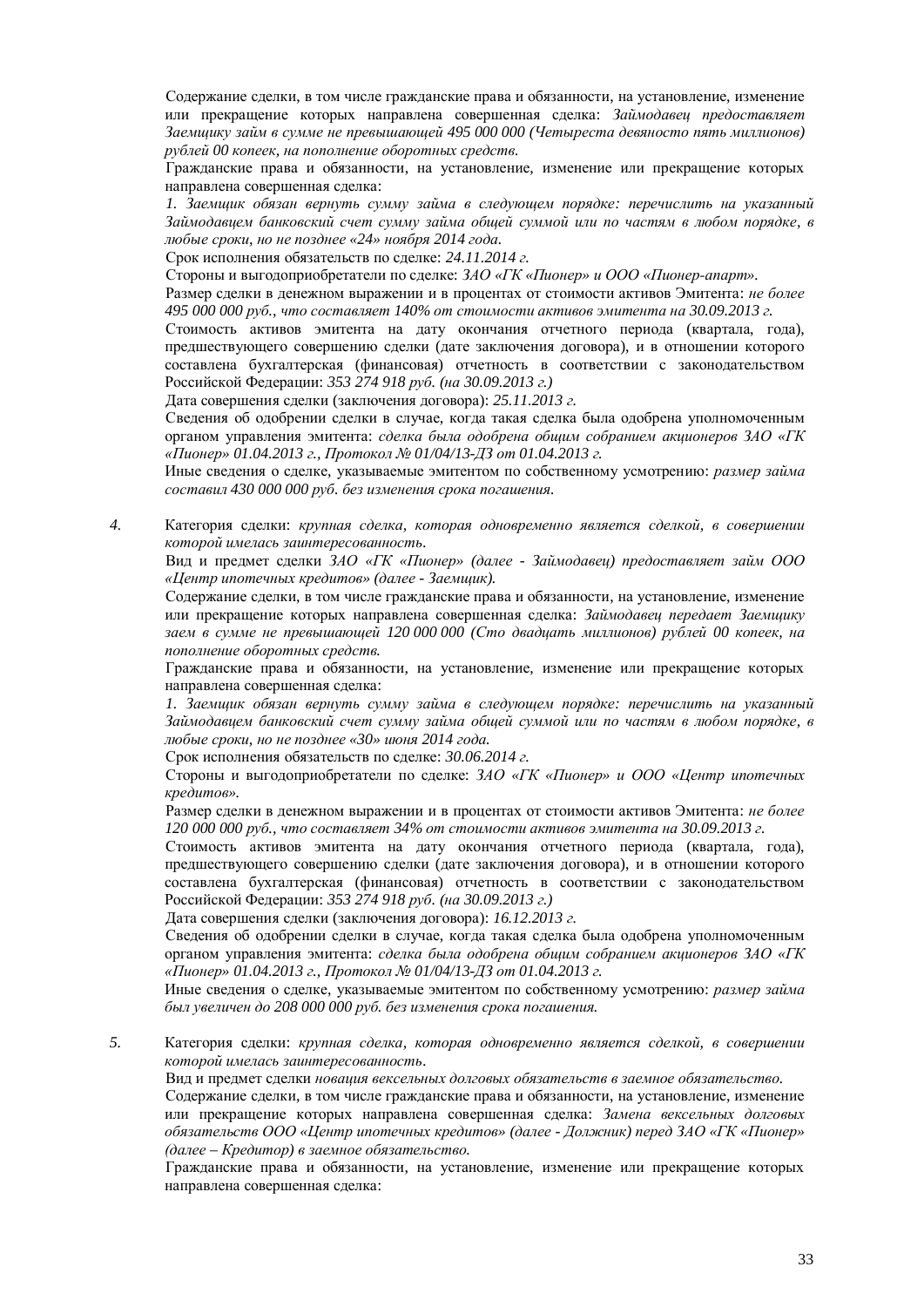*1. Прекращение вексельных долговых обязательств на сумму 299 956 815 (двести* девяносто девять миллионов девятьсот пятьдесят шесть тысяч восемьсот пятнадцать)  $p$ ублей 34 копейки со сроком исполнения «15» марта 2017 года, которая состоит из:

суммы основного долга в размере 247 701 894 (двести сорок семь миллионов семьсот  $\phi$ дна тысяча восемьсот девяносто четыре) рубля 91 копейка;

суммы процентов по вексельным долговым обязательствам в размере 52 254 920 *ɩɹɬɶɞɟɫɹɬɞɜɚɦɢɥɥɢɨɧɚɞɜɟɫɬɢɩɹɬɶɞɟɫɹɬɱɟɬɵɪɟɬɵɫɹɱɢɞɟɜɹɬɶɫɨɬɞɜɚɞɰɚɬɶ) ɪɭɛɥɟɣ 43*  копейки, определенных на «17» декабря 2013 года из расчета процентной ставки указанной в *ɜɟɤɫɟɥɶɧɵɯɞɨɥɝɨɜɵɯɨɛɹɡɚɬɟɥɶɫɬɜɚɯɜɪɚɡɦɟɪɟ 10 % ɝɨɞɨɜɵɯ.* 

2. Возникновение заемного обязательства на сумму 299 956 815 (двести девяносто  $\partial$ евять миллионов девятьсот пятьдесят шесть тысяч восемьсот пятнадцать) рублей 34 *копейки, со сроком исполнения «15» марта 2017 года, которая состоит из:* 

 $o$ сновной суммы займа в размере 247 701 894 (двести сорок семь миллионов семьсот  $\phi$ дна тысяча восемьсот девяносто четыре) рубля 91 копейка;

суммы процентов за пользование денежными средствами в размере 52 254 920 (пятьдесят два  $\mu$ иллиона двести пятьдесят четыре тысячи девятьсот двадцать) рублей 43 копейки,  $onpe$ *деленных на «17» декабря 2013 года из расчета платы за пользование денежными*  $c$ редства ми по ставке в размере 10 % годовых.

Срок исполнения обязательств по сделке: 15.03.2017 г.

Стороны и выгодоприобретатели по сделке: 3АО «ГК «Пионер» и ООО «Центр ипотечных *кредитов».* 

Размер сделки в денежном выражении и в процентах от стоимости активов Эмитента: 299 956 *815 ɪɭɛ. 34 ɤɨɩ., ɱɬɨɫɨɫɬɚɜɥɹɟɬ 85% ɨɬɫɬɨɢɦɨɫɬɢɚɤɬɢɜɨɜɷɦɢɬɟɧɬɚɧɚ 30.09.2013 ɝ.*

Стоимость активов эмитента на дату окончания отчетного периода (квартала, года), предшествующего совершению сделки (дате заключения договора), и в отношении которого составлена бухгалтерская (финансовая) отчетность в соответствии с законодательством Российской Федерации: 353 274 918 руб. (на 30.09.2013 г.)

Дата совершения сделки (заключения договора): 17.12.2013 г.

Сведения об одобрении сделки в случае, когда такая сделка была одобрена уполномоченным органом управления эмитента: *сделка была одобрена общим собранием акционеров* ЗАО «ГК *©ɉɢɨɧɟɪ» 01.04.2013 ɝ., ɉɪɨɬɨɤɨɥʋ 01/04/13-ɇɨɬ 01.04.2013 ɝ.*

6. Категория сделки: крупная сделка, которая одновременно является сделкой, в совершении **которой имелась заинтересованность.** 

Вид и предмет сделки ЗАО «ГК «Пионер» (далее - Кредитор) предоставляет займ ООО *©ɐɟɧɬɪɢɩɨɬɟɱɧɵɯɤɪɟɞɢɬɨɜ» (ɞɚɥɟɟ – Ⱦɨɥɠɧɢɤ).*

Содержание сделки, в том числе гражданские права и обязанности, на установление, изменение или прекращение которых направлена совершенная сделка: *Установление заемного долгового обязательства между Должником и Кредитором на общую сумму 299 956 815 (двести* девяносто девять миллионов девятьсот пятьдесят шесть тысяч восемьсот пятнадцать) *p*ублей 34 копейки, которая состоит из:

**основной суммы займа в размере 247 701 894 (двести сорок семь миллионов семьсот**  $o$ дна тысяча восемьсот девяносто четыре) рубля 91 копейка;

суммы процентов за пользование денежными средствами в размере 52 254 920 *ɩɹɬɶɞɟɫɹɬɞɜɚɦɢɥɥɢɨɧɚɞɜɟɫɬɢɩɹɬɶɞɟɫɹɬɱɟɬɵɪɟɬɵɫɹɱɢɞɟɜɹɬɶɫɨɬɞɜɚɞɰɚɬɶ) ɪɭɛɥɟɣ 43*  копейки, определенных на «17» декабря 2013 года из расчета платы за пользование денежными средства ми по ставке в размере 10 % годовых.

Гражданские права и обязанности, на установление, изменение или прекращение которых направлена совершенная сделка:

1. Должник обязан вернуть сумму займа в следующем порядке: перечислить на указанный Кредитором банковский счет сумму займа общей суммой или по частям в любом порядке, в  $\mu$ юбые сроки, но не позднее «15» марта 2017 года.

Срок исполнения обязательств по сделке: 15.03.2017 г.

Стороны и выгодоприобретатели по сделке: ЗАО «ГК «Пионер» и ООО «Центр ипотечных *ɤɪɟɞɢɬɨɜ».*

Размер сделки в денежном выражении и в процентах от стоимости активов Эмитента: 299 956 *815 ɪɭɛ. 34 ɤɨɩ., ɱɬɨɫɨɫɬɚɜɥɹɟɬ 85% ɨɬɫɬɨɢɦɨɫɬɢɚɤɬɢɜɨɜɷɦɢɬɟɧɬɚɧɚ 30.09.2013 ɝ.*

Стоимость активов эмитента на дату окончания отчетного периода (квартала, года), предшествующего совершению сделки (дате заключения договора), и в отношении которого составлена бухгалтерская (финансовая) отчетность в соответствии с законодательством Российской Федерации: 353 274 918 руб. (на 30.09.2013 г.)

Дата совершения сделки (заключения договора): 17.12.2013 г.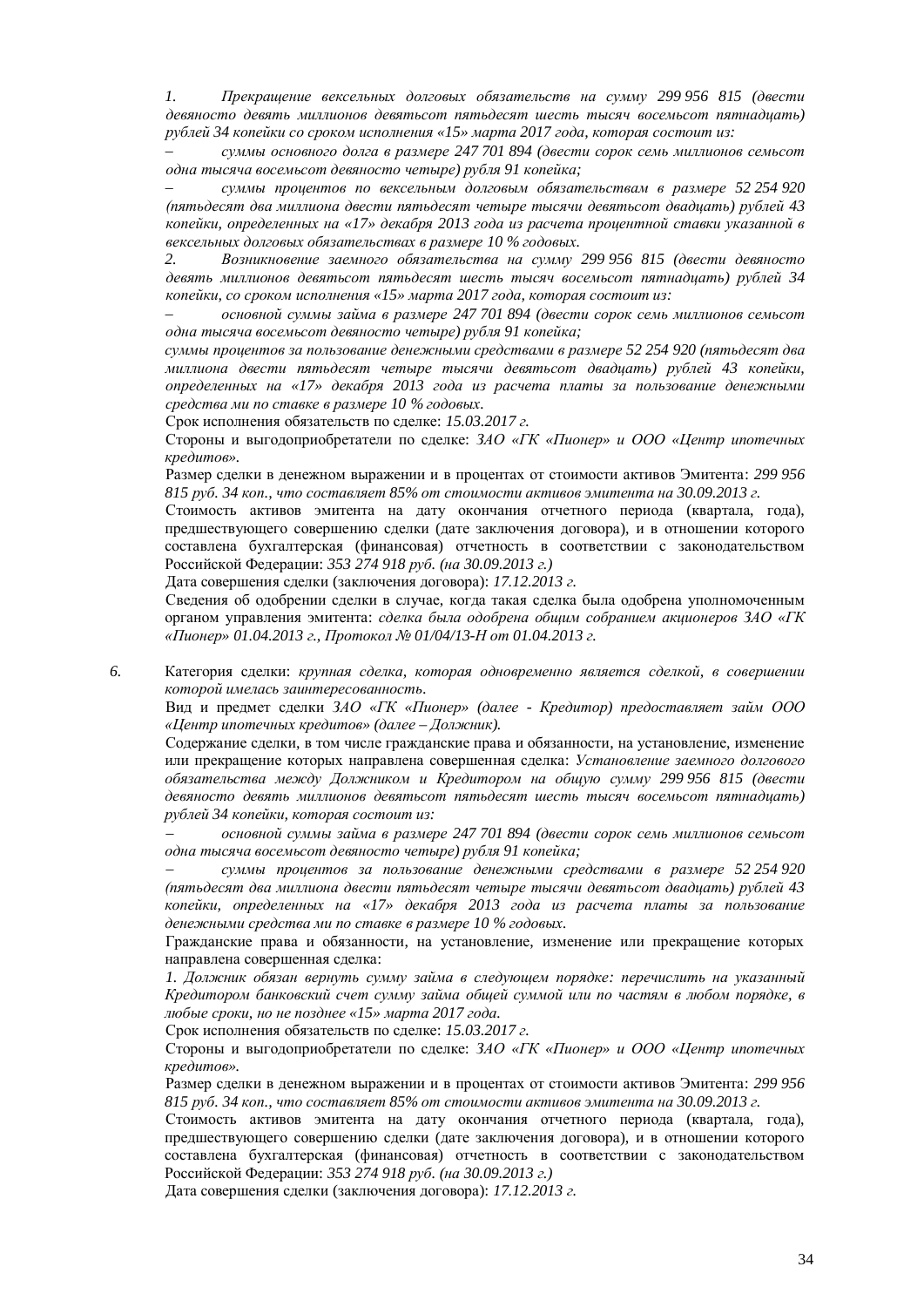Свеления об одобрении слелки в случае, когла такая слелка была одобрена уполномоченным **урганом управления эмитента: сделка была одобрена общим собранием акционеров ЗАО «ГК** *©ɉɢɨɧɟɪ» 01.04.2013 ɝ., ɉɪɨɬɨɤɨɥʋ 01/04/13-ɇɨɬ 01.04.2013 ɝ.*

7. Категория сделки: *крупная сделка, которая одновременно является сделкой, в совершении которой имелась заинтересованность.* 

Вид и предмет сделки 3AO «ГК «Пионер» (далее - Займодавец) предоставляет займ ООО *©ɆȾɄ «ɉɢɨɧɟɪ» (ɞɚɥɟɟ - Ɂɚɟɦɳɢɤ).*

Содержание слелки, в том числе гражданские права и обязанности, на установление, изменение или прекращение которых направлена совершенная сделка: Займодавеи предоставляет Заемщику займ в сумме 500 000 000 (Пятьсот миллионов) рублей 00 копеек, на пополнение  $66$ оротных средств.

Гражданские права и обязанности, на установление, изменение или прекращение которых направлена совершенная сделка:

1. Заемщик обязан вернуть сумму займа в следующем порядке: перечислить на указанный Займодавцем банковский счет сумму займа общей суммой или по частям в любом порядке, в любые сроки, но не позднее «23» декабря 2014 года.

Срок исполнения обязательств по сделке: 23.12.2014 г.

Стороны и выгодоприобретатели по сделке: ЗАО «ГК «Пионер» и ООО «МДК «Пионер».

Размер сделки в денежном выражении и в процентах от стоимости активов Эмитента: *500 000 000 pvб., что составляет 142% от стоимости активов эмитента на 30.09.2013 г.* 

Стоимость активов эмитента на дату окончания отчетного периода (квартала, года), предшествующего совершению сделки (дате заключения договора), и в отношении которого составлена бухгалтерская (финансовая) отчетность в соответствии с законодательством Российской Федерации: 353 274 918 руб. (на 30.09.2013 г.)

Дата совершения сделки (заключения договора): 24.12.2013 г.

Сведения об одобрении сделки в случае, когда такая сделка была одобрена уполномоченным органом управления эмитента: *сделка была одобрена общим собранием акционеров* ЗАО «ГК *©ɉɢɨɧɟɪ» 01.04.2013 ɝ., ɉɪɨɬɨɤɨɥʋ 01/04/13-ȾɁɨɬ 01.04.2013 ɝ.*

8. Категория сделки: *крупная сделка, которая одновременно является сделкой, в совершении* **которой имелась заинтересованность.** 

Вид и предмет сделки ЗАО «ГК «Пионер» (далее - Займодавец) предоставляет займ ООО *©ɉɢɨɧɟɪɂɧɜɟɫɬɩɪɨɟɤɬ» (ɞɚɥɟɟ - Ɂɚɟɦɳɢɤ).*

Содержание сделки, в том числе гражданские права и обязанности, на установление, изменение или прекращение которых направлена совершенная сделка: Займодавец предоставляет  $3a$ емщику заем в сумме 231 000 000 (Двести тридцать один миллион) рублей 00 копеек, на пополнение оборотных средств.

Гражданские права и обязанности, на установление, изменение или прекрашение которых направлена совершенная слелка:

1. Заемшик обязан вернуть сумму займа в следующем порядке: перечислить на указанный  $3$ аймодавием банковский счет сумму займа обшей суммой или по частям в любом порядке, в  $\mu$ юбые сроки, но не позднее «23» декабря 2014 года.

Срок исполнения обязательств по сделке: 23.12.2014 г.

Стороны и выгодоприобретатели по сделке: ЗАО «ГК «Пионер» и ООО «Пионер- $M$ нвестпроект».

Размер сделки в денежном выражении и в процентах от стоимости активов Эмитента: не более 231 000 000 руб., что составляет 65% от стоимости активов эмитента на 30.09.2013 г.

Стоимость активов эмитента на дату окончания отчетного периода (квартала, года), предшествующего совершению сделки (дате заключения договора), и в отношении которого составлена бухгалтерская (финансовая) отчетность в соответствии с законодательством Российской Федерации: 353 274 918 руб. (на 30.09.2013 г.)

Дата совершения сделки (заключения договора): 24.12.2013 г.

Сведения об одобрении сделки в случае, когда такая сделка была одобрена уполномоченным **урганом управления эмитента: сделка была одобрена общим собранием акционеров ЗАО «ГК** *©ɉɢɨɧɟɪ» 01.04.2013 ɝ., ɉɪɨɬɨɤɨɥʋ 01/04/13-ȾɁɨɬ 01.04.2013 ɝ.*

9. Категория сделки: крупная сделка, которая одновременно является сделкой, в совершении **которой имелась заинтересованность.** 

Вид и предмет сделки  $3AO \ll K \ll \Pi$ ионер» (далее - Займодавец) предоставляет займ ООО *©ɋɬɪɨɢɬɟɥɶɧɚɹɤɨɦɩɚɧɢɹ «ɉɢɨɧɟɪ» (ɞɚɥɟɟ - Ɂɚɟɦɳɢɤ).*

Содержание сделки, в том числе гражданские права и обязанности, на установление, изменение или прекращение которых направлена совершенная сделка: Займодавец предоставляет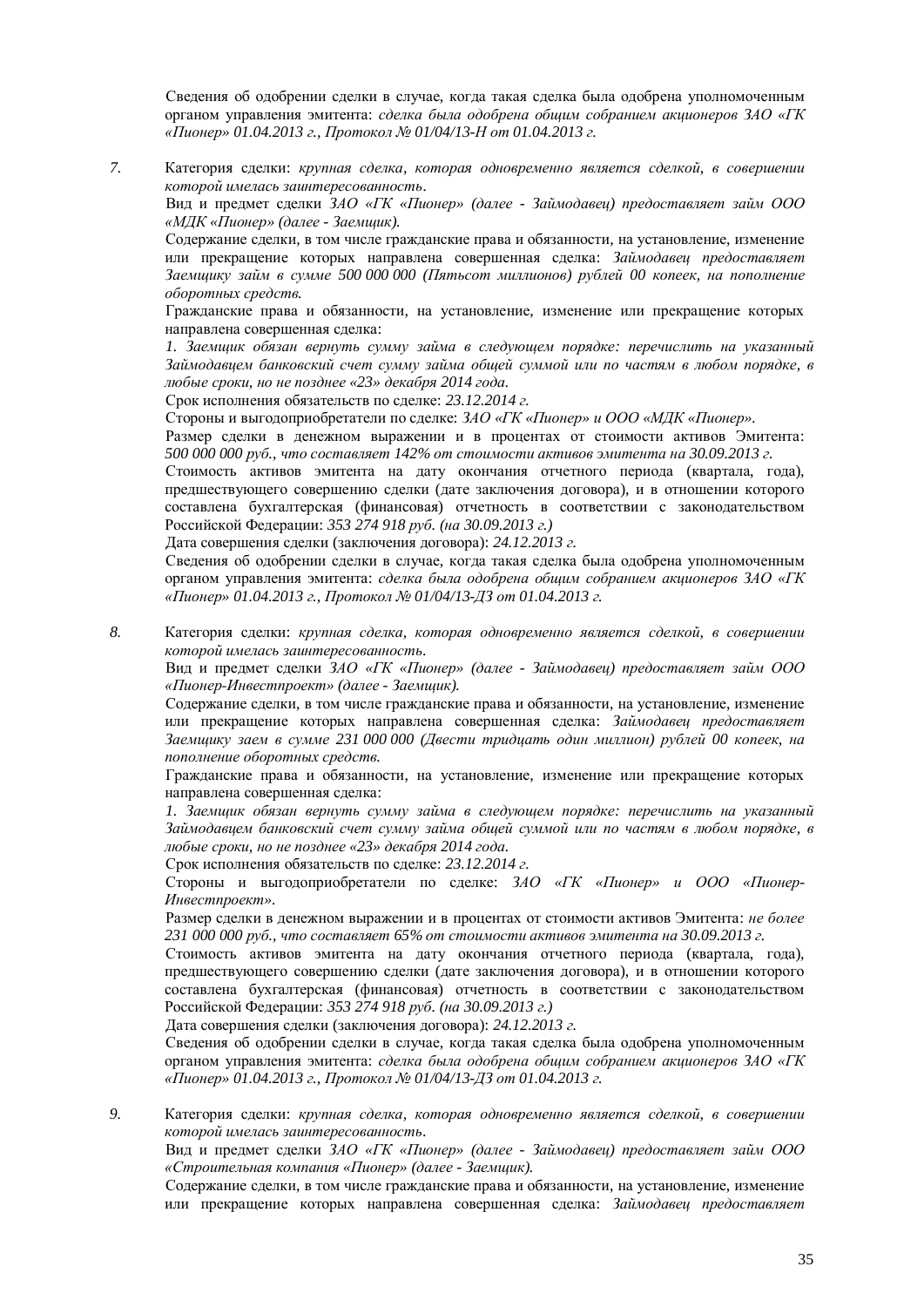$3a$ емишку заем в сумме 140 000 000 (Сто сорок миллионов) рублей 00 копеек, на пополнение  $$ 

Гражданские права и обязанности, на установление, изменение или прекращение которых направлена совершенная сделка:

1. Заемщик обязан вернуть сумму займа в следующем порядке: перечислить на указанный Займодавцем банковский счет сумму займа общей суммой или по частям в любом порядке, в  $\mu$ юбые сроки, но не позднее «11» января 2014 года.

Срок исполнения обязательств по сделке: *11.01.2014 г.* 

Gтороны и выголоприобретатели по слелке: 3AO «ГК «Пионер» и ООО «Строительная  $$ 

Размер сделки в денежном выражении и в процентах от стоимости активов Эмитента: *140 000 000 ɪɭɛ., ɱɬɨɫɨɫɬɚɜɥɹɟɬ 40% ɨɬɫɬɨɢɦɨɫɬɢɚɤɬɢɜɨɜɷɦɢɬɟɧɬɚɧɚ 30.09.2013 ɝ.*

Стоимость активов эмитента на дату окончания отчетного периода (квартала, года), предшествующего совершению сделки (заключению договора), в отношении которого истек установленный срок представления бухгалтерской (финансовой) отчетности: 353 274 918 руб. *ɧɚ 30.09.2013 ɝ.)*

Дата совершения сделки (заключения договора): 27.12.2013 г.

Сведения об одобрении сделки в случае, когда такая сделка была одобрена уполномоченным органом управления эмитента: *сделка была одобрена общим собранием акционеров* ЗАО «ГК *©ɉɢɨɧɟɪ» 01.04.2013 ɝ., ɉɪɨɬɨɤɨɥʋ 01/04/13-ȾɁɨɬ 01.04.2013 ɝ.*

#### **8.1.6. Сведения о кредитных рейтингах эмитента**

Изменения в составе информации настоящего пункта в отчетном квартале не происходили.

#### **8.2. Сведения о каждой категории (типе) акций эмитента**

Изменения в составе информации настоящего пункта в отчетном квартале не происходили.

#### 8.3. Сведения о предыдущих выпусках эмиссионных ценных бумаг эмитента, за исключением акций эмитента

*ɉɪɟɞɵɞɭɳɢɟɜɵɩɭɫɤɢɰɟɧɧɵɯɛɭɦɚɝɗɦɢɬɟɧɬɚ, ɡɚɢɫɤɥɸɱɟɧɢɟɦɟɝɨɚɤɰɢɣ, ɨɬɫɭɬɫɬɜɭɸɬ.*

#### 8.3.1. Сведения о выпусках, все ценные бумаги которых погашены (аннулированы)

Выпуски, все ценные бумаги которых погашены (аннулированы), у Эмитента отсутствуют.

#### 8.3.2. Сведения о выпусках, ценные бумаги которых не являются погашенными

Общее количество и объем по номинальной стоимости (при наличии номинальной стоимости для данного вида ценных бумаг эмитента каждого отдельного вида, за исключением акций, в отношении которых осуществлена государственная регистрация их выпуска (выпусков) (осуществлено присвоение идентификационного номера в случае, если в соответствии с Федеральным законом "О рынке ценных бумаг" выпуск (выпуски) ценных бумаг не подлежал государственной регистрации) и которые не являются погашенными (могут быть размещены, размещаются, размещены и/или находятся в обращении).

| Вид, серия (тип), форма и иные<br>идентификационные признаки ценных                                                                                                                                                                                    | Документарные процентные<br>неконвертируемые облигации на предъявителя                                   |
|--------------------------------------------------------------------------------------------------------------------------------------------------------------------------------------------------------------------------------------------------------|----------------------------------------------------------------------------------------------------------|
| бумаг                                                                                                                                                                                                                                                  | с обязательным централизованным хранением                                                                |
|                                                                                                                                                                                                                                                        | серии 01 с возможностью досрочного<br>погашения по требованию их владельцев и по<br>усмотрению эмитента. |
| Государственный регистрационный номер<br>выпуска ценных бумаг и дата его<br>государственной регистрации<br>(идентификационный номер выпуска и<br>дата его присвоения в случае, если<br>выпуск ценных бумаг не подлежал<br>государственной регистрации) | 4-01-67750-H om 02.04.2013 г.                                                                            |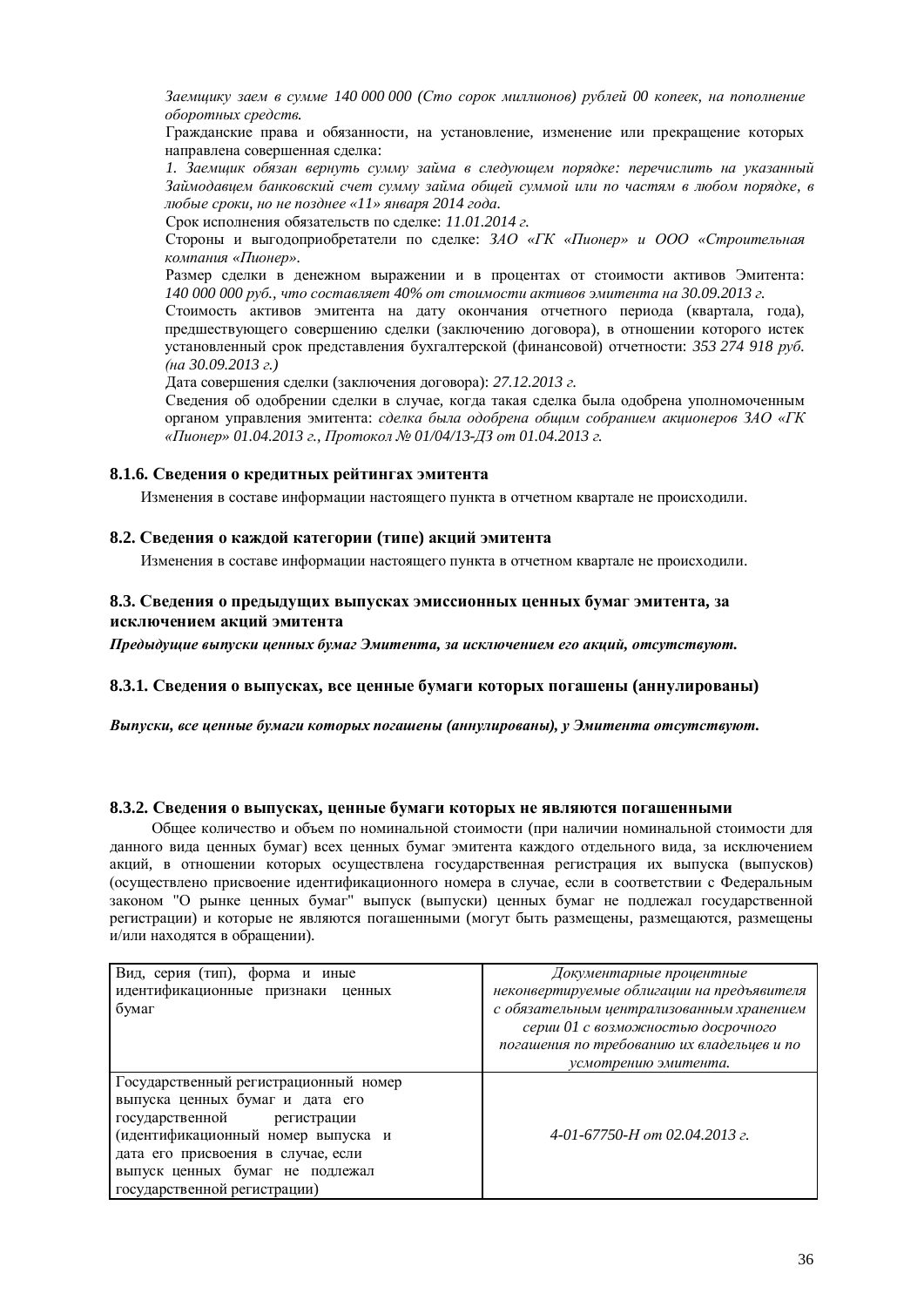| Регистрирующий орган, осуществивший<br>государственную регистрацию выпуска<br>ценных бумаг (организация, присвоившая<br>выпуску ценных бумаг идентификационный<br>номер, в случае, если выпуск ценных<br>бумаг не подлежал государственной<br>регистрации)                    | Федеральная служба по финансовым рынкам<br>(ФСФР России)                               |
|-------------------------------------------------------------------------------------------------------------------------------------------------------------------------------------------------------------------------------------------------------------------------------|----------------------------------------------------------------------------------------|
| Количество ценных бумаг выпуска                                                                                                                                                                                                                                               | 2 000 000 (Два миллиона) штук                                                          |
| Объем выпуска ценных бумаг<br>$\Pi$ O<br>номинальной стоимости или указание на<br>соответствии<br>что<br>$\mathbf{B}$<br>$\mathbf{c}$<br>TO.<br>законодательством Российской Федерации<br>наличие номинальной стоимости у<br>данного вида ценных бумаг<br>He<br>предусмотрено | 2 000 000 000 (Два миллиарда) рублей                                                   |
| бумаг<br>Состояние ценных<br>выпуска<br>(размещение не началось; размещаются;<br>размещение завершено; находятся в<br>обращении)                                                                                                                                              | находятся в<br>обращении                                                               |
| Дата государственной регистрации<br>отчета об итогах выпуска ценных бумаг<br>(дата представления уведомления об<br>итогах выпуска ценных бумаг)                                                                                                                               | 01 ноября 2013                                                                         |
| Количество процентных (купонных)<br>периодов, за которые осуществляется<br>выплата доходов (купонов, процентов)<br>по ценным бумагам выпуска (для<br>облигаций)                                                                                                               | 6 (шесть) купонных периодов                                                            |
| Срок (дата) погашения ценных бумаг                                                                                                                                                                                                                                            | 1 092 (Одна тысяча девяносто второй) день с                                            |
| выпуска                                                                                                                                                                                                                                                                       | даты начала размещения Облигаций выпуска                                               |
| Адрес страницы в сети Интернет, на<br>которой опубликован текст решения о<br>выпуске ценных бумаг и проспекта<br>ценных бумаг (при его наличии)                                                                                                                               | http://www.e-<br>disclosure.ru/portal/company.aspx?id=32497,<br>http://www.pioneer.ru/ |

По отношению к ценным бумагам выпуска государственная регистрация дополнительного выпуска ценных бумаг не осуществлялась.

Ценные бумаги выпуска не являются облигациями с обеспечением.

Ценные бумаги выпуска не являются конвертируемыми ценными бумагами.

Ценные бумаги выпуска не являются опционами эмитента.

Ценные бумаги выпуска не являются российскими депозитарными расписками.

В случае, если обязательства эмитента по ценным бумагам выпуска, срок исполнения которых наступил, не исполнены или исполнены ненадлежащим образом, в том числе по вине эмитента (просрочка должника) или вине владельца ценных бумаг (просрочка кредитора), дополнительно в табличной форме указываются следующие сведения: такие обязательства отсутствуют.

#### 8.4. Сведения о лице (лицах), предоставившем (предоставивших) обеспечение по **облигациям выпуска**

У эмитента отсутствуют выпуски облигаций с обеспечением.

#### 8.4.1. Условия обеспечения исполнения обязательств по облигациям с ипотечным покрытием

Эмитент не размещал облигации с ипотечным покрытием.

#### 8.5. Сведения об организациях, осуществляющих учет прав на эмиссионные ценные **бумаги эмитента**

Изменения в составе информации настоящего пункта в отчетном квартале не происходили.

### 8.6. Сведения о законодательных актах, регулирующих вопросы импорта и экспорта капитала, которые могут повлиять на выплату дивидендов, процентов и других платежей